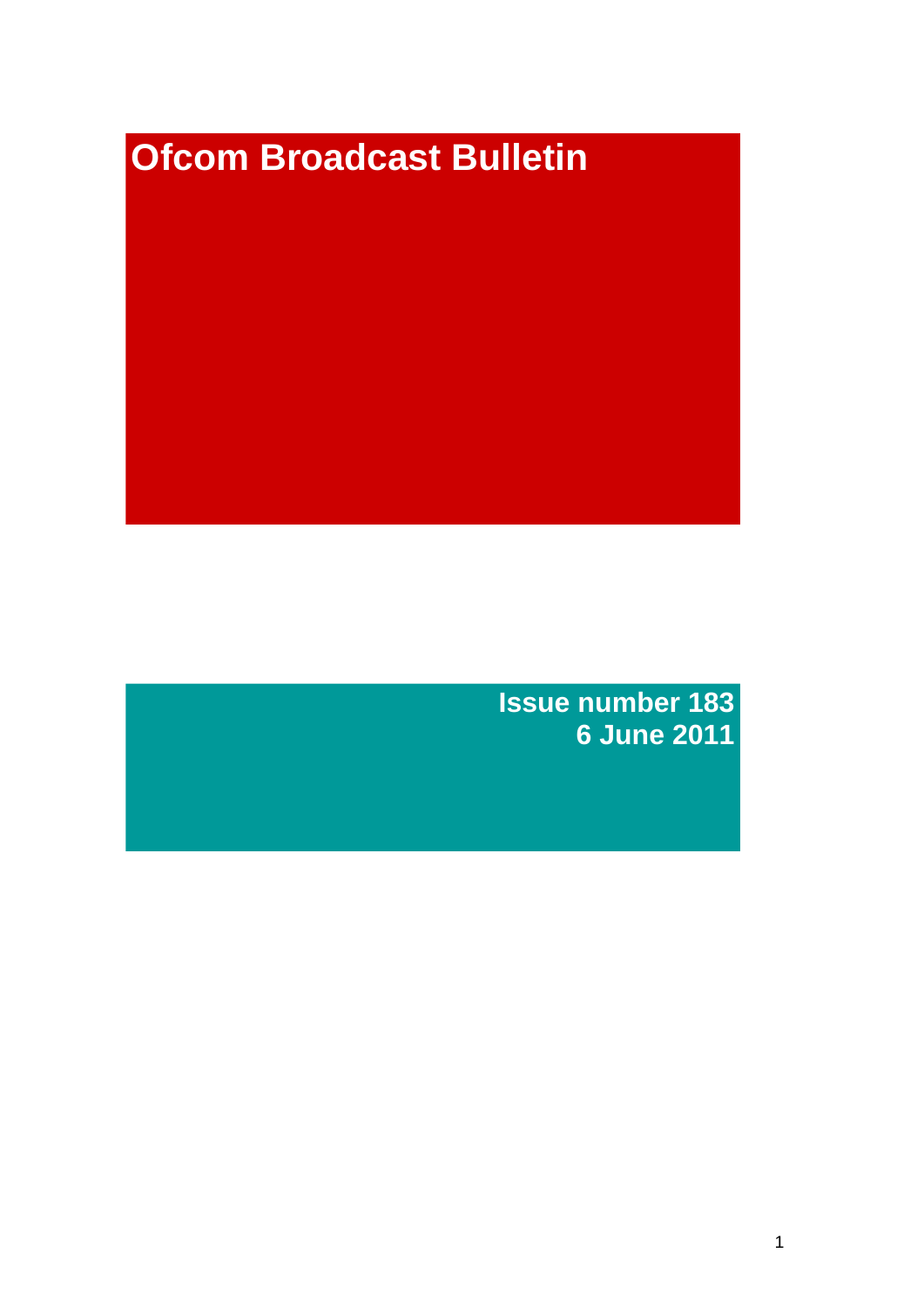# **Contents**

| Introduction                                                                                                                                     | 3  |
|--------------------------------------------------------------------------------------------------------------------------------------------------|----|
| <b>Standards cases</b>                                                                                                                           |    |
| <u>In Breach</u>                                                                                                                                 |    |
| <b>Cool Stuff Collective</b><br>CITV, February and March 2011, various dates and times<br>ITV1, February and March 2011, various dates and times | 4  |
| <b>Resolved</b>                                                                                                                                  |    |
| Japan Disaster: Caught on Camera<br>National Geographic Channel, 2 May 2011, 18:00                                                               | 13 |
| <b>Fantasy Factory</b><br>Extreme Sports Channel, 24 April 2011, 13:25                                                                           | 15 |
| <b>Channel Report</b><br>Channel Television, 13 April 2011, 18:00                                                                                | 17 |
| Note to broadcasters                                                                                                                             | 19 |
| <b>Advertising scheduling cases</b>                                                                                                              |    |
| Resolved                                                                                                                                         |    |
| <b>Resolved findings table</b><br>Code on the Scheduling of Television Advertising<br>compliance reports                                         | 20 |
| <b>Fairness &amp; Privacy cases</b>                                                                                                              |    |
| <b>Not Upheld</b>                                                                                                                                |    |
| <b>Complaint by Miss Jo-Anne Taylor on behalf of Ms Deborah</b><br><b>Taylor (her daughter)</b>                                                  |    |
| Killer Couples: The Wannabe Bonnie & Clyde, Crime & Investigation<br>Network, 25 July 2010                                                       | 22 |
| Other programmes not in breach                                                                                                                   | 33 |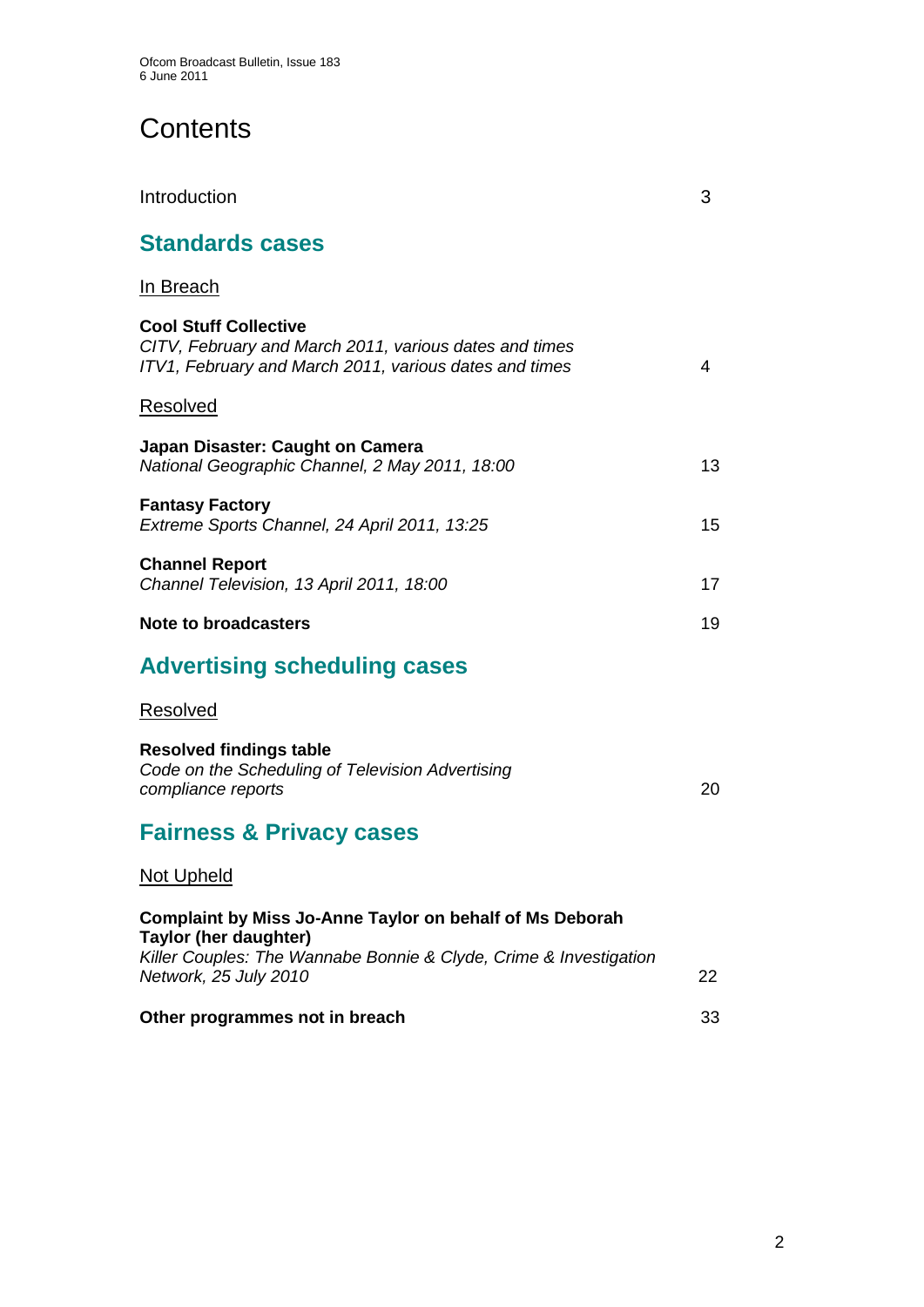# **Introduction**

1

The Broadcast Bulletin reports on the outcome of investigations into alleged breaches of those Ofcom codes and licence conditions with which broadcasters regulated by Ofcom are required to comply. These include:

a) Ofcom"s Broadcasting Code ("the Code"), the most recent version of which took effect on 28 February 2011 and covers all programmes broadcast on or after 28 February 2011. The Broadcasting Code can be found at: [http://stakeholders.ofcom.org.uk/broadcasting/broadcast-codes/broadcast-code/.](http://stakeholders.ofcom.org.uk/broadcasting/broadcast-codes/broadcast-code/)

Note: Programmes broadcast prior to 28 February 2011are covered by the version of the Code that was in force at the date of broadcast.

- b) the Code on the Scheduling of Television Advertising ("COSTA") which came into effect on 1 September 2008 and contains rules on how much advertising and teleshopping may be scheduled in programmes, how many breaks are allowed and when they may be taken. COSTA can be found at: [http://stakeholders.ofcom.org.uk/broadcasting/broadcast-codes/advert-code/.](http://stakeholders.ofcom.org.uk/broadcasting/broadcast-codes/advert-code/)
- c) certain sections of the BCAP Code: the UK Code of Broadcast Advertising, which relate to those areas of the BCAP Code for which Ofcom retains regulatory responsibility. These include:
	- the prohibition on "political" advertising;
	- sponsorship (see Rules 9.16 and 9.17 of the Code for television broadcasters);
	- "participation TV" advertising. This includes long-form advertising predicated on premium rate telephone services – most notably chat (including "adult" chat), "psychic" readings and dedicated quiz TV (Call TV quiz services). Ofcom is also responsible for regulating gambling, dating and "message board' material where these are broadcast as advertising<sup>1</sup>; and
	- the imposition of statutory sanctions in advertising cases.

The BCAP Code can be found at: [www.bcap.org.uk/The-Codes/BCAP-Code.aspx](http://www.bcap.org.uk/The-Codes/BCAP-Code.aspx)

d) other licence conditions which broadcasters must comply with, such as requirements to pay fees and submit information which enables Ofcom to carry out its statutory duties. Further information on television and radio licences can be found at:<http://licensing.ofcom.org.uk/tv-broadcast-licences/> and [http://licensing.ofcom.org.uk/radio-broadcast-licensing/.](http://licensing.ofcom.org.uk/radio-broadcast-licensing/)

Other codes and requirements may also apply to broadcasters, depending on their circumstances. These include the Code on Television Access Services (which sets out how much subtitling, signing and audio description relevant licensees must provide), the Code on Electronic Programme Guides, the Code on Listed Events, and the Cross Promotion Code. Links to all these codes can be found at: <http://stakeholders.ofcom.org.uk/broadcasting/broadcast-codes/>

It is Ofcom"s policy to describe fully the content in television and radio programmes that is subject to broadcast investigations. Some of the language and descriptions used in Ofcom"s Broadcast Bulletin may therefore cause offence.

<sup>&</sup>lt;sup>1</sup> BCAP and ASA continue to regulate conventional teleshopping content and spot advertising for these types of services where it is permitted.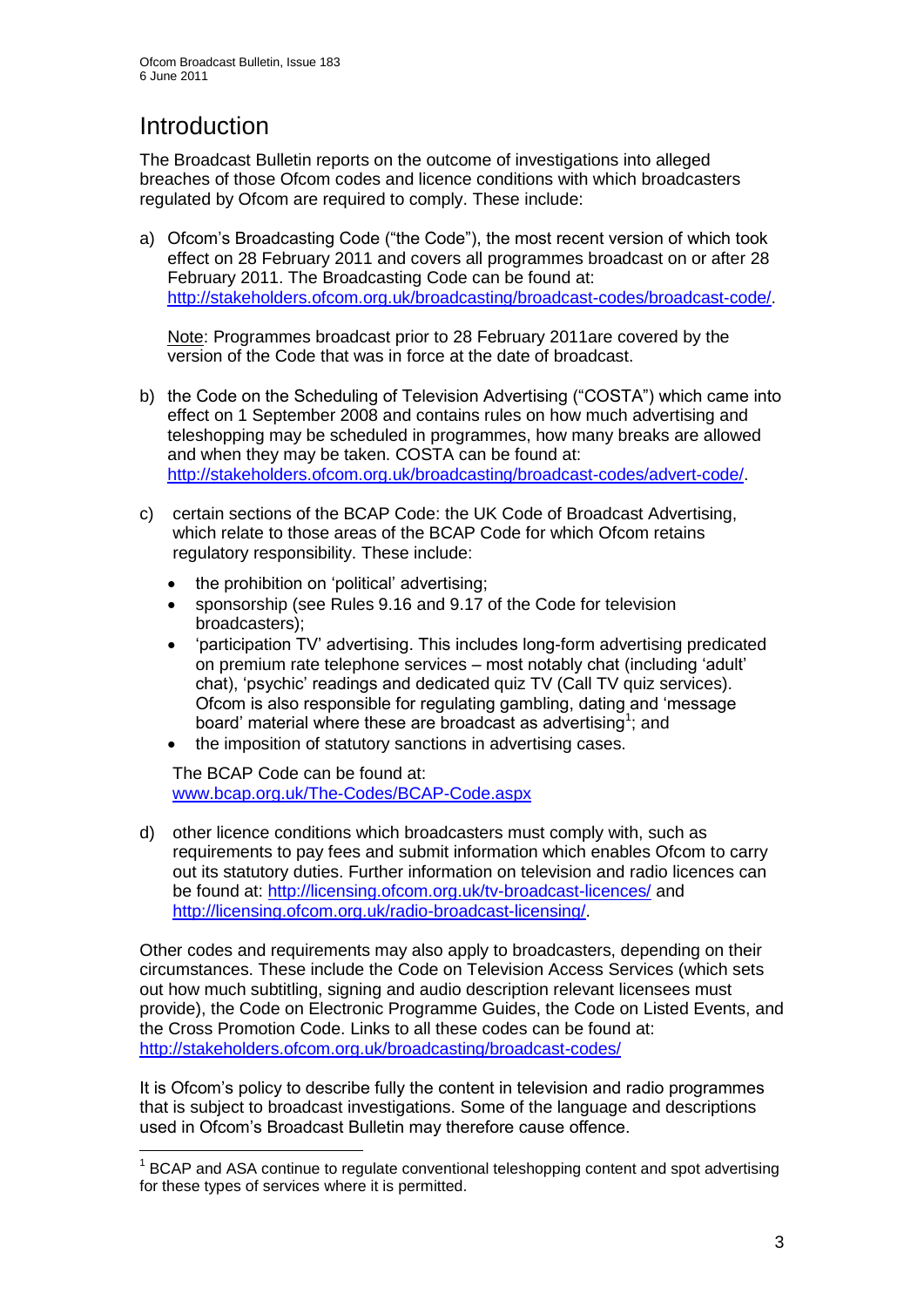# **Standards cases**

# **In Breach**

### **Cool Stuff Collective**

*CITV, February and March 2011, various dates and times ITV1, February and March 2011, various dates and times*

### **Introduction**

*Cool Stuff Collective* is a 22 minute entertainment magazine show aimed at children between the ages of seven and 12. The presenter Sy Thomas and his sidekick, a man dressed in a monkey costume called "Monkey", look at various new toys, gadgets, computer games, music and films which the target audience may find "cool".

The series is described on the ITV website as follows: "Sy and the rest of the gang are ready to take a long and hard look at every game, gadget and generic cool stuff that no kid today must be without."

Each episode is broadcast six times on CITV and ITV throughout the week as follows:

- Monday: CITV at 17:00.
- Friday: CITV at 17:30.
- Saturday: CITV and ITV1 at 08:10 and CITV at 16:30.
- Sunday: CITV and ITV1 at 07:30 and CITV at 11:30.

Ofcom received two complaints, each regarding a different episode in the series. The complainant who contacted us about the episode broadcast on 20 February 2011 stated:

"...I was more than a little surprised to see a television show that is fundamentally just a 25 minute advert for a number of different childorientated consumer products…"

The complainant who contacted us about the episode broadcast on 12 March 2011 stated:

"The presenter displayed commercial products – e.g. computer games and an audio docking station in a way which appeared to amount to product placement on children"s television."

As a result of these complaints, we viewed a selection of episodes from the series:

- 20 February 2011, ITV1, 07:30 (episode 4)
- 26 February 2011, ITV1, 08:10 (episode 5)
- 5 March 2011, ITV1, 08:10 (episode 6)
- 12 March 2011, ITV1, 08:10 (episode 7)
- 19 March 2011, ITV1, 08:10 (episode 8)

We also noted that throughout each of the programmes, there were other items in which many of the products were described in a very positive manner, without any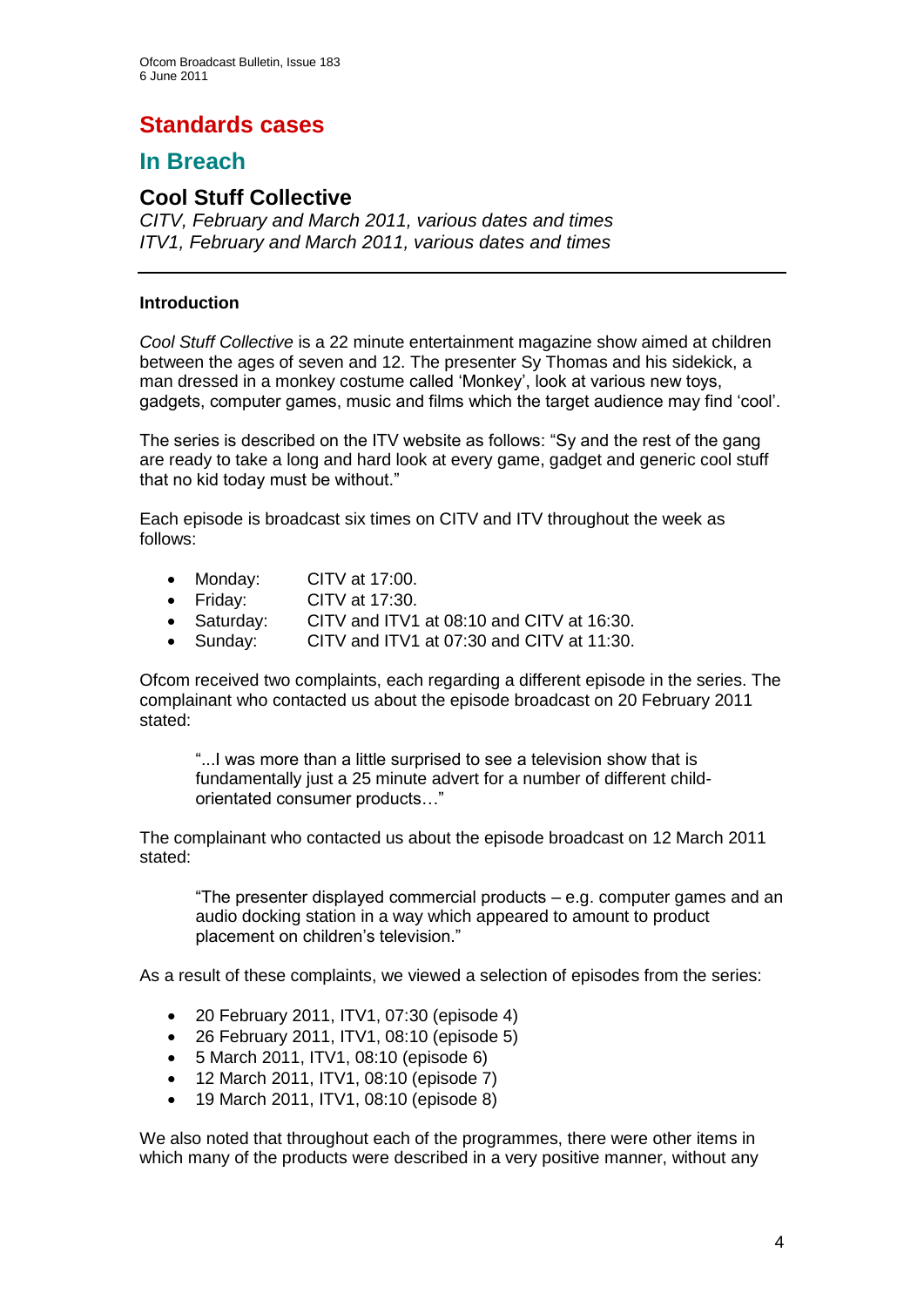critical assessment or comparison as might be expected in a consumer review-style programme. For example:

### 20 February 2011 - Chicken Blaster (Nintendo Wii)

Sy plays the game with Monkey, explaining the features of the game. Sy says:

*"This is a great fun game for everyone to play."*

*"That is Chicken Blaster which has just been released, so please do go check it out…"*

No critical assessment of the game or any of its features was provided.

### 26 February 2011 - Test Drive Unlimited 2 (a video game for PS3, Xbox 360, PC)

Presenter*: "Yes, welcome to Sy sy"s it up, my own little part of the show where I, yes I, get to wax lyrical to you about what"s really cool in the world of gaming. And oh have I got a cool one for you today! Yes, Test Drive Unlimited 2, the latest in high-speed racing games available now on the PS3, Xbox 360 and PC. Now, I"m a very big fan of racing games as I love the high-speed driving feeling, and I also love it when racing games have great graphics and make the driving experience oh so realistic, and that is exactly what Test Drive Unlimited 2 does. Now this game puts you at the controls of some of the world"s most desirable cars and allows you to drive them in loads of different locations and under loads of different driving conditions. You can race in rain, shine, night or day. But enough banging on about it, it"s time to get behind the wheel….* 

[Monkey plays the game, while Sy continues to talk about the game].

*Monkey is playing the single player career mode version of this game which is very, very cool. You sort of roam around trying to find races and when you win those races, you win money, which you can then spend on new cars, clothes, or even on a new home, so you can really live the racing driver lifestyle…. Now what makes this game really, really extra cool, is that you can play online against your friends around the world. It"s got massively open online racing that allows you not only to compete with up to eight players, but also drive alongside them in co-op mode…. Now also you can drive some super cool, super realistic super cars such as the Ferrari Enzo, the McLaren MP412C and the Lotus Evora and loads more…. Anyway, this game is fantastic, please go check it out. It"s out now on PC, PS3 and Xbox. I think you"re wheely going to like it…"*

The game and its features were described in detail in a very positive manner. No critical assessment was made of the game and it was not compared to any other similar games.

### 5 March 2011 - Nintendo 3DS/Pilot Wings game

Presenter: *"Now, I am really, really, really, really, really, really, really excited about the next cool gadget that I"m about to show you! So excited in fact that I"ve not been able to sleep one wink since I was told that I, Sy*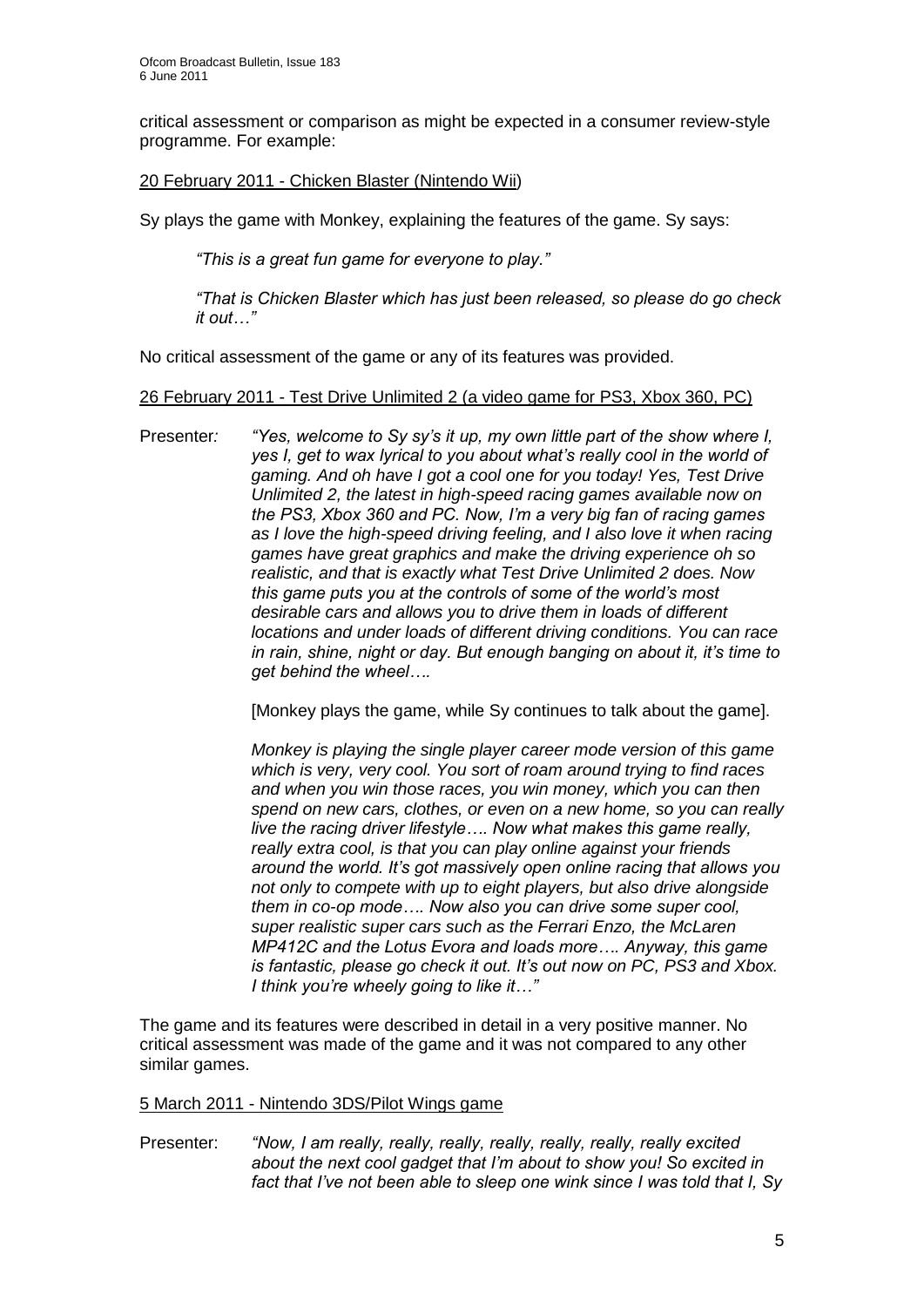*Thomas, would be getting my hands on it. Yes, it"s arrived in Cool HQ, the most anticipated gaming release of the year, ladies and gentlemen, please show your appreciation for the Nintendo 3DS!...Yes, it"s here, the successor to the DS. This incredible hand held games console is the first to allow you to play your games in 3D! Now it may look like the original OK, but the upper screen here displays 3D pictures which you don"t even need to wear silly 3D glasses to see…. Now the gameplay has been improved because you can now control with this little pad here, look at that little circle pad, that"s neat. But of course it"s not just about playing games in 3D, "cos it"s also got a built in camera on the back there, can you see that?, which allows you to take 3D photographs! How cool is that?! Plus so many other cool things, you"ll be able to watch 3D videos and movies on it, you can download games directly to it, it"s also got augmented reality capabilities so soon you"ll be able to superimpose images and animation onto pictures you"ve already taken. The only thing it doesn"t seem to do it the washing up, which is a shame, "cos Monkey is rubbish at it quite frankly. They"re also going to be releasing a series of 3D games that you can play and I"ve got one here, "Pilot Wings" which is really cool and I wish you could see how much it all stands out here in 3D. It"s absolutely amazing, it really is, I can"t believe I"ve got my hands on this so early, it"s brilliant… Well I guess I will just have to wait for four more weeks until it"s released on the 25th March to get my hands on it again. But I hope you enjoyed my special Sy sy"s it up!"*

The games console and the game were both described in detail in a very positive manner. No critical assessment was made of either the games console or the game.

### 12 March 2011 - Yoostar 2: In the Movies (game for Xbox 360 Kinect)

Presenter: [Sings] "*It"s part of the show that is quite divine, that"s because it is all mine. I"ve got a cool game here just for you, check this out, it is Yoostar 2.*"

> [Close-up shot of Xbox with Kinect] *"Put your face into a movie, even if it"s ugly like a monkey. Play it on Xbox or PS3, but let"s stop chatting and have a look shall we…."*

[Speaks] *"I"m going to have a go on this game. Now this incredible and revolutionary game is going to change the world of gaming forever and really blow your minds, "cos it allows you to literally put yourself into some of the world"s greatest and well known movies and TV scenes. How cool is that?! Yeah, you can become a star of the big screen, replacing or acting alongside some of the biggest A-listers on the planet, including Ben Stiller and Arnold Schwarzenegger – C"mon! All from the comfort of your very own home! But enough banging on about it, allow me to show you how cool this game really is. I"m so excited to play this. Obviously I"ve got the Kinect here. Now there"s loads of different games you can choose from on this as you can see, there"s a whole range of all your favourite movies. Oh, some of my favourite films are in here they really are! But because we"re doing a musical, I"m gonna choose the granddaddy of all musicals: "The Wizard of Oz"!"*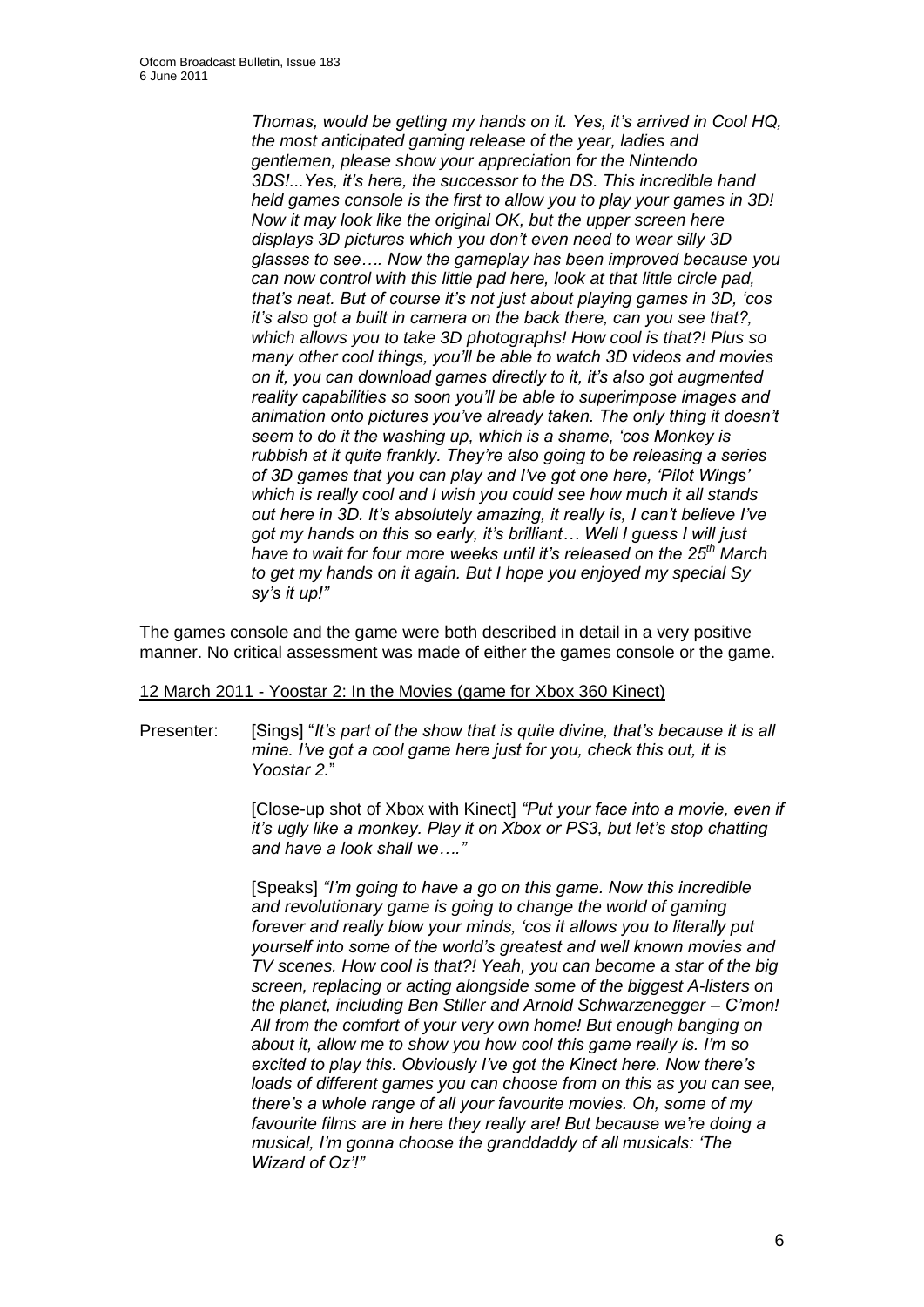[Shot of the screen] "*Yes, right, now we just go down to perform, oh and we"re in. Now I"ve always wanted to be in this movie, I"m so excited. Now you can do either scripted scenes, or you can ad lib scenes – do your own words – but I"m not very good at learning lines so I"m gonna go with scripted, so let"s go down here. Action as the director would say if Monkey was the director. Here we go. Oh, it"s brilliant using this Kinect technology – it"s really cool. Right, choose my role. Um decision. So I wonder what I could be? There"s either the choice of Dorothy - don"t know if I could do that - or the scarecrow. My hair is perfect for that and I"ve got a little scarecrow"s hat here that"s gonna help out. So what you need to do is just stand in position where your character would be - about here - and then the Kinect will actually scan you in like so – how cool is that?! I am locked in and ready to go. This is very exciting, always wanted to be an actor as you can tell. Right here goes…"*

[Presenter acts out the scene] *"Ah, I"m sure the Oscar is in the bag there. I"m a pretty good actor as you can see. Now what you can do is*  watch it back. Let's just have a look at it back **[plays the scene back]** *How good was that?! I am a pretty good actor aren"t I? Now what you do there is once you"ve made your movie, you just upload the scenes for all your friends and family to check out and admire. And I"m sure they would admire mine definitely. Well that is very, very cool! The game is out now for the Xbox and PS3. It is incredible. So good to feel like a movie star and I got to wear a little scarecrow hat."*

Throughout this piece there were a number of shots of the Xbox and the Kinect, of Sy interacting with the Kinect by waving his hand, as well as many shots of the game. We noted that the game was described and demonstrated in detail in a very positive manner. No critical assessment was made of the game. The Kinect technology itself was also referred to in a very positive manner, with no critical assessment made or comparison to other products.

19 March 2011 - Huawei E5 Wireless Modem

- Monkey: *"This is the Huawei E5 Wireless Modem and it"s incredible! It creates a mini wi-fi network that allows you to connect to all the internet gadgets in your house like laptops and iPhones, and Android phones and games consoles. Now Monkey can see Cool Stuff Collective website in tree house. Monkey like!"*
- Presenter: *"Wow Monkey that is really cool. I could do with one of them. Can I have it?"*

No critical assessment of the product was provided.

1

We asked the broadcaster ITV Broadcasting Limited ("ITV"), who complied the programme on behalf of the ITV Network for ITV1 and CITV, to confirm whether or not it or the programme producer, or any person connected with either<sup>1</sup>, received any payment or other valuable consideration for the inclusion of references to any of the products included in the programmes.

<sup>&</sup>lt;sup>1</sup> 'Connected person' is defined in Part 1 of Schedule 2 of the Broadcasting Act 1990.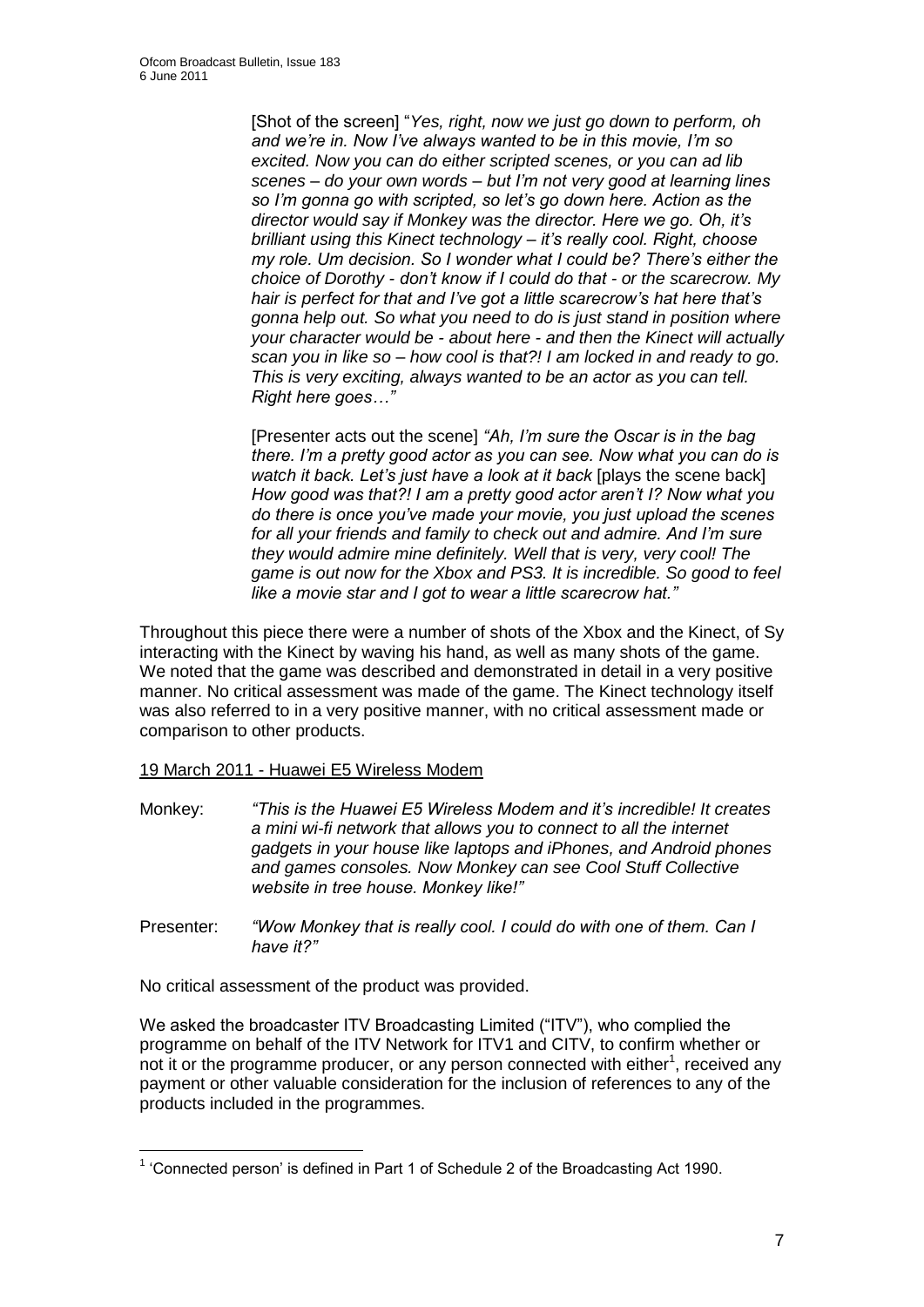We requested any relevant contracts or agreements between any third party and the broadcaster/programme producer in relation to:

- the inclusion of the references to the products within the programmes; and
- the provision of advertising footage used within the programmes.

In the case that the inclusion of any of the products in the programmes were not as a result of a product placement arrangement, we also asked the broadcaster to provide its comments in relation to Rule 9.4 of the Code which states that:

"Products, services and trade marks must not be promoted in programming."<sup>2</sup>

### **Response**

1

ITV said that no products were included in the programmes as a result of a product placement arrangement. ITV said that neither it, the programme producer, nor any person connected with either, received any payment or other valuable consideration for the inclusion of references to any of the products included in any episode of *Cool Stuff Collective.*

ITV also provided documentary evidence, in the form of extensive email correspondence between the production team and some of the product suppliers, to demonstrate that no payment was requested or offered and that editorial control over the inclusion of these products in the programmes remained with ITV and the production team.

The broadcaster explained that *Cool Stuff Collective* is an entertainment magazine show for children, and is presented in a fast-paced comic style. It added that "the main presenter Sy"s energy and enthusiasm is a key element, as are his comedy characters and the generally upbeat mood of the show."

ITV argued that the overriding editorial purpose is to create an entertaining show featuring comedy characters, jokes, a range of interesting new products, and factually informative contributions from "Supergeek", who helps to showcase interesting developments in technology and scientific research.

ITV said "we appreciate that at times there may be quite difficult editorial distinctions to be drawn between expressing positivity about a product that is thought to be "cool", and using language that is intrinsically promotional, but we consider that the production team have carefully sought to maintain that distinction, in a manner that reflects Ofcom"s own published guidance on Rule 9.4."

ITV accepted that some products in the programme are described positively, but said that this "might be expected in a programme that showcases "cool stuff" of interest to children." It argued that "there is always a clear editorial justification for the inclusion of each product. Sy and the costumed "Monkey" character deliver their reviews (for example in the "Gadget of the Week" segments) in their own unique and quirky fashion, and their wild enthusiasm is one of the entertaining aspects of the

 $2^2$  Rule 10.3 of the Broadcasting Code (December 2010) applies to those episodes of the programme broadcast in February 2011. Rule 10.3 of the Broadcasting Code (December 2010) had stated, "Products and services must not be promoted in programmes. This rule does not apply to programme-related material." The February 2011 Code came into force on 28 February 2011 and therefore applies to the episodes of the programme broadcast in March and April.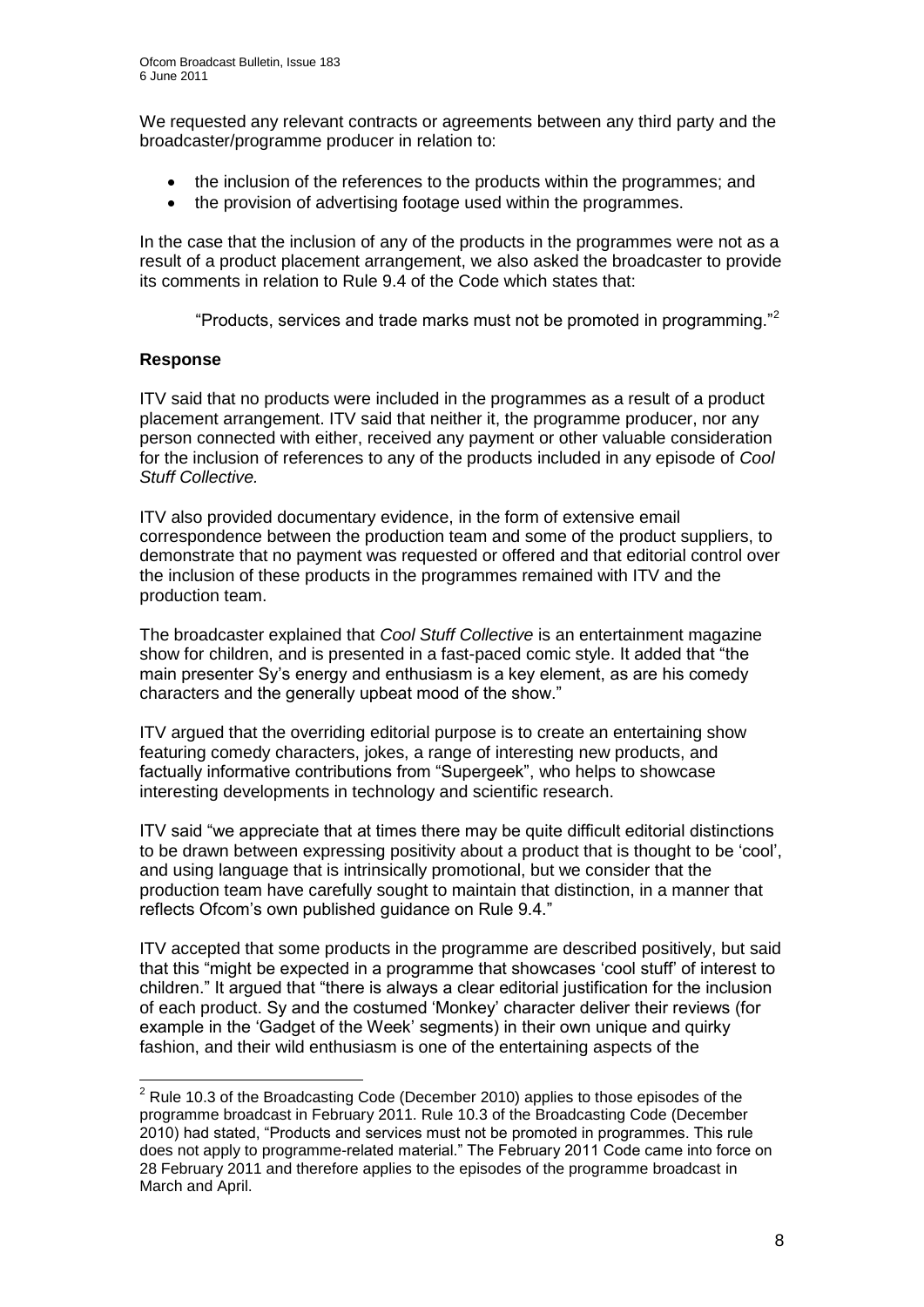programme. In this respect the editorial content of the review sections is as much about the comic relationships between the characters and the slapstick humour, as it is about the products themselves."

ITV agreed that the examples of promotional language which Ofcom had cited "do indeed contain positive descriptions, but the tone of the delivery is clearly comically exaggerated and silly (e.g. "looks like you"re on fire and travelling at the speed of light…wow Monkey thats really cool! You were literally on fire!"; "This little beauty...this bad boy here'; 'I think you're wheely going to like it'; 'Can I have it? No! Monkey's!'; 'The only thing it doesn't seem to do is the washing up which is a shame cos Monkey is rubbish at it quite frankly"; "So good to feel like a movie star and I got to wear a little scarecrow hat')."

ITV pointed to the fact that other items in the programme such as the "Class Room Committee" do feature a wide range of comments from children testing out various products, which includes both positive and negative comments. Likewise the "Toy Heaven" segment consigns toys that children state they no longer wish to play with to 'toy heaven'.

ITV argued "given the nature, and in the context of the style of the programme (i.e. wacky and sometimes surreal humour), we do not believe it is a requirement for the programme to include the same degree of critical assessment or comparison that might be expected in a more serious consumer review programme aimed at adults, in order to comply with Rule 9.4."

The broadcaster continued "the products included in the programme are varied, and whilst some are products that children may wish to buy or have bought for them, others are clearly not generally "attainable", but all are included because they are thought by the production team to be intrinsically interesting to the audience. The criteria for inclusion is therefore always whether Sy and the production think the audience are likely to consider the product to be "cool", otherwise they would not be featured on the programme."

ITV also said that the programme generally gives only limited information about release dates and avoids giving prices and stockists or other additional promotional information about the products featured. The broadcaster stated that the programme also "avoids any overt suggestion that viewers should purchase particular products".

ITV concluded that it is mindful of its obligation under the Code not to include promotional references in programmes, and the series was reviewed by an ITV compliance advisor prior to broadcast. It noted that Ofcom"s guidance on Rule 9.4 issued on 28 February 2011 makes clear at paragraph 1.30 that "A positive review or product recommendation in a consumer advice programme is unlikely to be treated as a promotional reference. However, reviews of products or services must not be subject to product placement arrangements". ITV said that it is also mindful that product placement is not permitted in children"s programmes in any event. In the light of this guidance, and given the editorial justification for inclusion of the products featured, in the context of the format, and the overall intention, purpose and style of the programme, ITV did not believe that these references constitute a breach of Rule 9.4.

### **Decision**

Under the Communications Act 2003 ("the Act"), Ofcom has a statutory duty to require the application, in the case of all television and radio services of standards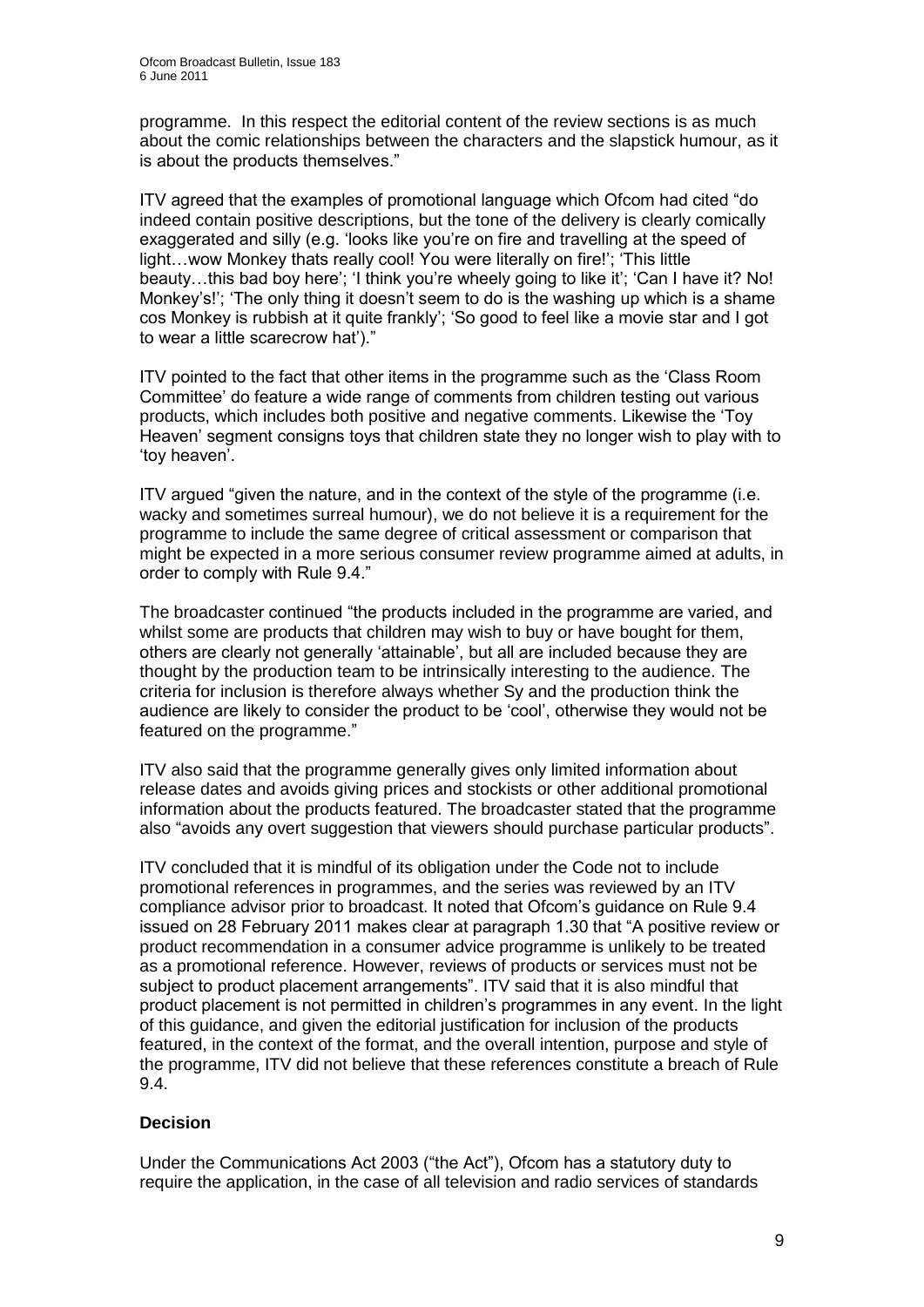that provide adequate protection to members of the public from the inclusion of offensive and harmful material.

Ofcom also has a duty to set such standards for the content of programmes as appear to it best calculated to secure the standards objectives, one of which is that "persons under the age of eighteen are protected". The protection of under-eighteens and is one of Ofcom"s most important statutory duties.

In addition to the protection of under-eighteens, one of the fundamental principles of European broadcasting regulation is that advertising and programming (that is editorial content) must be kept distinct. This is set out in Article 19 of the Audiovisual Media Services (AVMS) Directive which is in turn reflected in the rules in Section Nine (Commercial references in television programming) of the Code. The purpose of this is to prevent programmes becoming vehicles for advertising and to protect viewers from surreptitious advertising

Article 11(3) of the AVMS Directive (and Rule 9.7(b) of the Code) prohibit product placement in all children"s programmes. However, we note that ITV has stated that there were no product placement arrangements in place in the case of *Cool Stuff Collective*. Ofcom therefore considered the programme under Rule 9.4 of the Code, which requires that products, services and trade marks are not promoted in television programming.

We acknowledge that there was editorial justification for the presenter's fun, entertaining and enthusiastic tone and manner, which was designed to appeal to the target age group of the audience (7 to 12 year olds). We also acknowledge, as argued by ITV, that there were elements of the programme where there was a critical assessment of the products. We noted that there was a brief segment in each of the programmes called "Classroom Committee", which consisted of children reviewing toys and gadgets, therefore providing some critical assessment of the products. There was also a segment in some of the programmes called "Toy Heaven" in which a child asked the programme to consign one of his or her existing toys to "toy heaven". However, these did not appear to be toys which had been recently released on the toy market.

Further, a number of elements in these programmes were of concern under Rule 9.4 of the Code. We note there were frequent and very positive comments about the products being featured. Reviews of products (as set out in the Introduction, above) featured numerous references to the products" positive attributes, benefits and features. Examples of these comments included, in particular:

### 26 February 2011 - Test Drive Unlimited 2 (a video game for PS3, Xbox 360, PC)

*"...I also love it when racing games have great graphics and make the driving experience oh so realistic, and that is exactly what Test Drive Unlimited 2 does..."*

*"...Monkey is playing the single player career mode version of this game which is very, very cool..."*

*"...Now what makes this game really, really extra cool, is that you can play online against your friends around the world. It"s got massively open online racing that allows you not only to compete with up to eight players, but also drive alongside them in co-op mode…. Now also you can drive some super cool, super realistic super cars such as the Ferrari Enzo, the McLaren*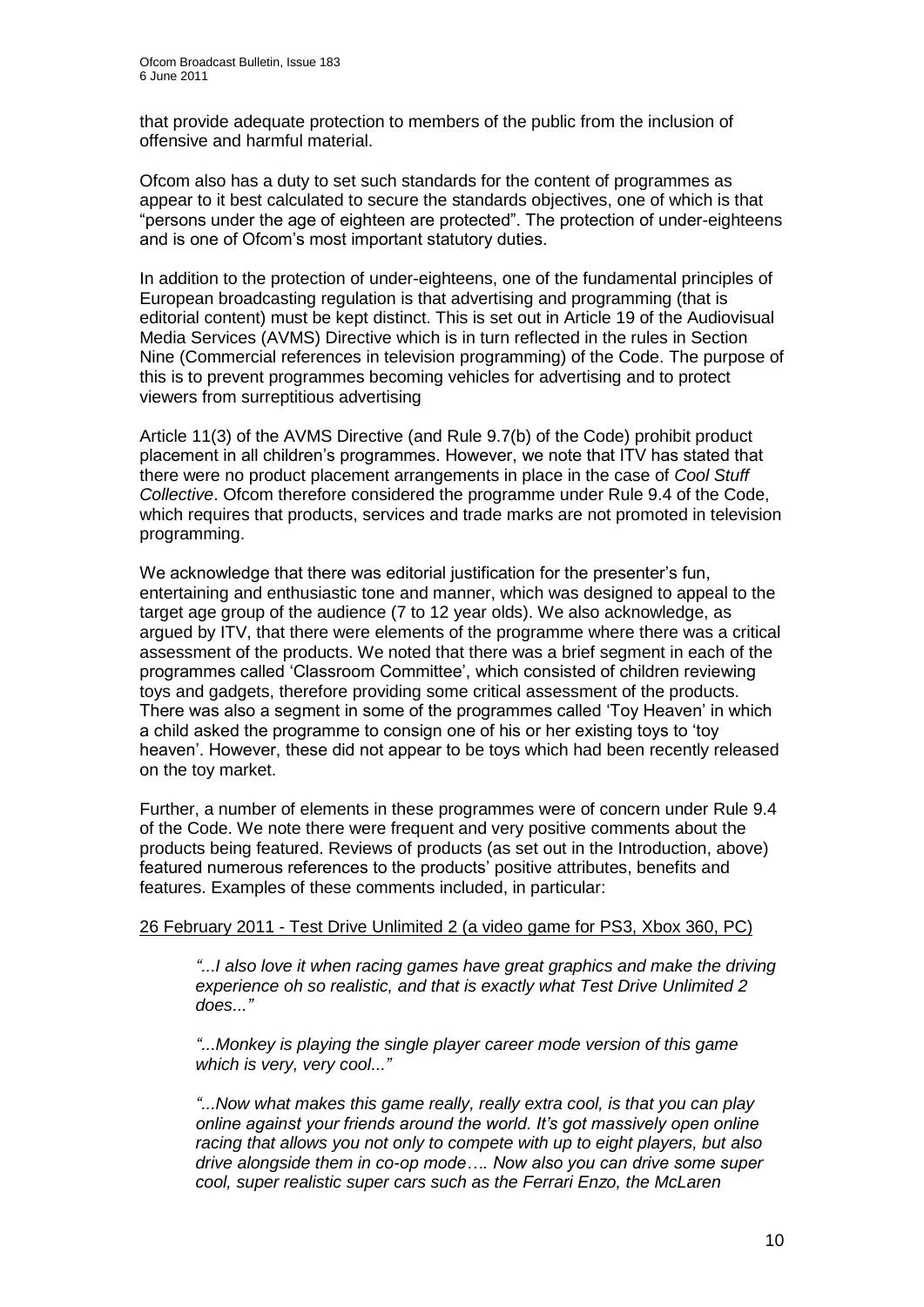*MP412C and the Lotus Evora and loads more…. Anyway, this game is fantastic..."*

### 5 March 2011 - Nintendo 3DS/Pilot Wings game

"Yes, it's arrived in Cool HQ, the most anticipated gaming release of the year, *ladies and gentlemen, please show your appreciation for the Nintendo 3DS!...Yes, it"s here, the successor to the DS. This incredible hand held games console is the first to allow you to play your games in 3D!*..."

*"...Now the gameplay has been improved because you can now control with this little pad here, look at that little circle pad, that"s neat. But of course it"s not just about playing games in 3D, "cos it"s also got a built in camera on the back there, can you see that?, which allows you to take 3D photographs! How cool is that?! Plus so many other cool things, you"ll be able to watch 3D videos and movies on it, you can download games directly to it, it"s also got augmented reality capabilities so soon you"ll be able to superimpose images and animation onto pictures you"ve already taken..."*

*"...They"re also going to be releasing a series of 3D games that you can play and I"ve got one here, "Pilot Wings" which is really cool and I wish you could see how much it all stands out here in 3D. It"s absolutely amazing, it really is, I can"t believe I"ve got my hands on this so early, it"s brilliant…"*

### 12 March 2011 - Yoostar 2: In the Movies (game for Xbox 360 Kinect)

*"Now this incredible and revolutionary game is going to change the world of gaming forever and really blow your minds, "cos it allows you to literally put yourself into some of the world"s greatest and well known movies and TV scenes. How cool is that?!"* 

*"...Now there"s loads of different games you can choose from on this as you can see, there"s a whole range of all your favourite movies. Oh, some of my favourite films are in here they really are!..."*

*"...So what you need to do is just stand in position where your character would be - about here - and then the Kinect will actually scan you in like so – how cool is that?! I am locked in and ready to go. This is very exciting..."*

*"...Now what you do there is once you"ve made your movie, you just upload the scenes for all your friends and family to check out and admire. And I"m sure they would admire mine definitely. Well that is very, very cool!..."*

### 19 March 2011 - Huawei E5 Wireless Modem

*"This is the Huawei E5 Wireless Modem and it"s incredible! It creates a mini wi-fi network that allows you to connect to all the internet gadgets in your house like laptops and iPhones, and Android phones and games consoles. Now Monkey can see Cool Stuff Collective website in tree house. Monkey like!"*.

While we accept that the intended purpose of the programme was to show children "cool" products in a fun manner, we were concerned that, in the absence of any negative or critical comments about the products, or comparisons between them,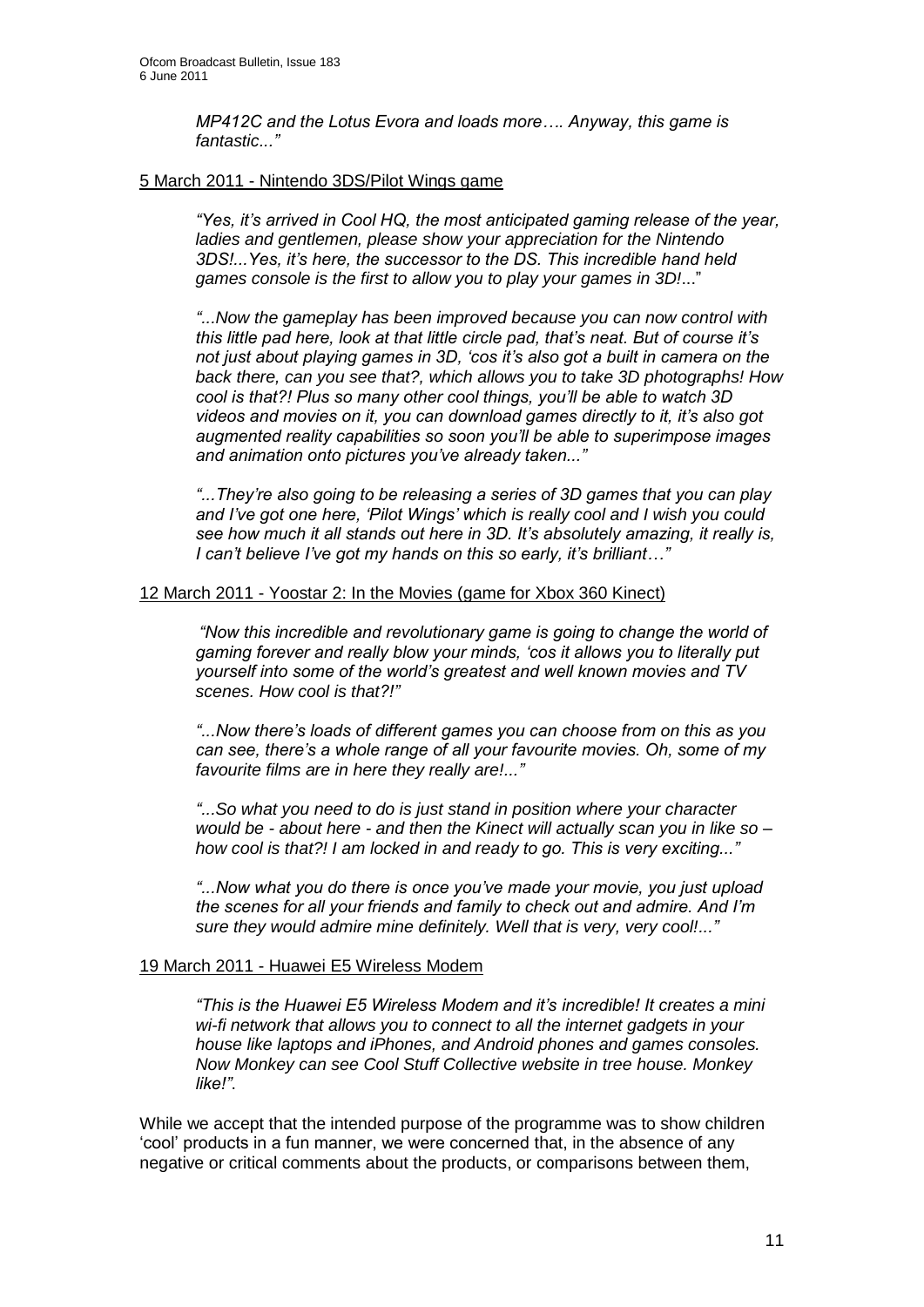these numerous positive comments about the products" attributes, benefits and features had a cumulative promotional effect.

We note that ITV stated that "the programme avoids overt suggestion that viewers should purchase particular products". However, in our view, two of the items did end with overt encouragements to viewers to consider purchasing specific products, which also had a promotional effect:

### 20 February 2011 - Chicken Blaster (Nintendo Wii)

*"That is Chicken Blaster which has just been released, so please do go check it out…"*; and

### 26 February 2011 - Test Drive Unlimited 2 (a video game for PS3, Xbox 360, PC)

"*Anyway, this game is fantastic, please go check it out. It"s out now on PC, PS3 and Xbox. I think you"re wheely going to like it…"* 

In relation to ITV"s reference to the Ofcom guidance, i.e. "A positive review or product recommendation in a consumer advice programme is unlikely to be treated as a promotional reference", this guidance applies to the conventional genre of consumer review programming in which there is generally a critical assessment and comparison of products. In consumer review programmes, the independent editorial voice of the programme offers the audience its view on, for example, the best product on the market from a range of alternatives. However, while a product recommendation in that context is unlikely to be considered promotional, this will not necessarily be the case in other forms of consumer review-style content which include no critical assessment or comparison, particularly where there is also encouragement to consider purchasing those products.

In our view the cumulative effect of the frequent, detailed and continuously positive comments about the products in the reviews, as set out above, was promotional. Further, those reviews which included overt encouragements to consider purchasing products, as set out above, also had a promotional effect.

The programmes were therefore in breach of Rule 10.3 of the (December 2010) Code, and Rule 9.4 of the (February 2011) Code.

**Breaches of Rule 10.3 of the December 2010 Code – February episodes.<sup>3</sup> Breaches of Rule 9.4 of the February 2011 Code – March and April episodes.**

 3 See footnote 2.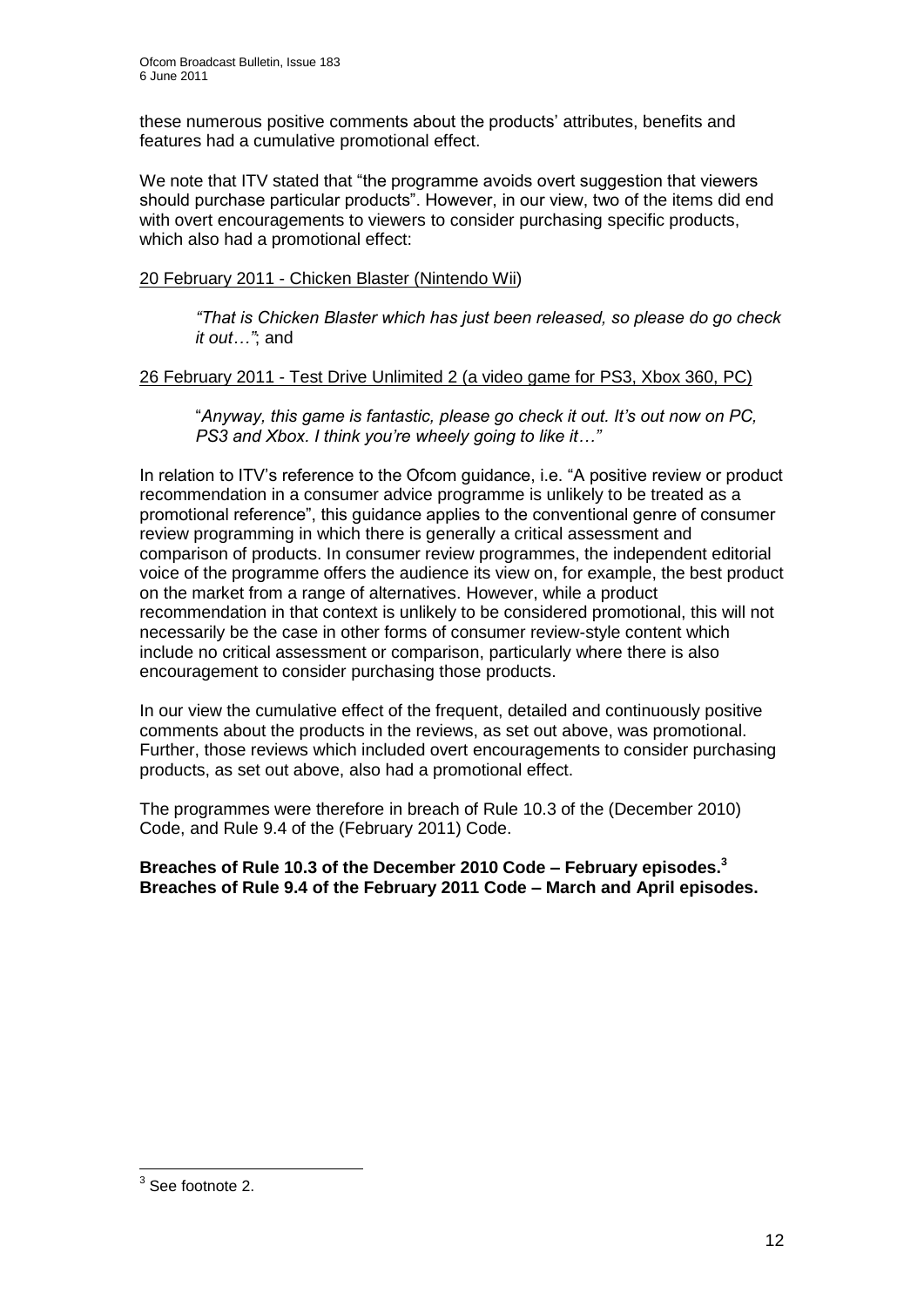# **Resolved**

# **Japan Disaster: Caught on Camera**

*National Geographic Channel, 2 May 2011, 18:00*

### **Introduction**

*Japan Disaster Caught on Camera* was a documentary concerning the recent earthquake and tsunami. It largely comprised footage of the disaster filmed by individuals, and featured people"s reactions recorded at the time of the event. The licence for National Geographic Channel ("NGC") is held by NGC Europe Limited.

A viewer, who was watching the programme with her children, was concerned by the frequent broadcast of the word "fuck", which she considered inappropriate before the 21:00 watershed.

Ofcom therefore considered whether this programme raised issues under Rule 1.14 of the Code. This states that:

"The most offensive language must not be broadcast before the watershed (in the case of television) …"

We asked NGC Europe Limited for its comments on how the programme complied with this Rule.

### **Response**

NGC said that its broadcast of offensive language was unintended and due to human error. It said that the original transmission tape as supplied had a sound track with the profanities "bleeped", but when a voiceover in English was added this led to a mistake and the final sound track did not have the swear words edited out. The broadcaster said that it had "systems in place for checking revoiced programming" before transmission. However, it added that, while "a DVD of the programme was watched before going to air … due to the need to get this pertinent and topical programme on the Channel within a short period of time, it seems that the incorrect audio track went out with the transmission." The broadcaster deeply regretted this compliance lapse.

NGC added that, as soon as it was made aware of the error, it:

- "immediately ensured that the next airing of the programme had the correct audio tracks attached and all profanities were removed"; and
- "revisited [its] checking systems and [spoke] to the staff involved to reiterate the importance of compliance with the Rules and [its] systems."

The broadcaster was confident that it had "clearly identified where [its] system failed in this instance … to ensure that this does not happen again."

### **Decision**

Under the Communications Act 2003 ("the Act"), Ofcom has a statutory duty to require the application, in the case of all television and radio services, of standards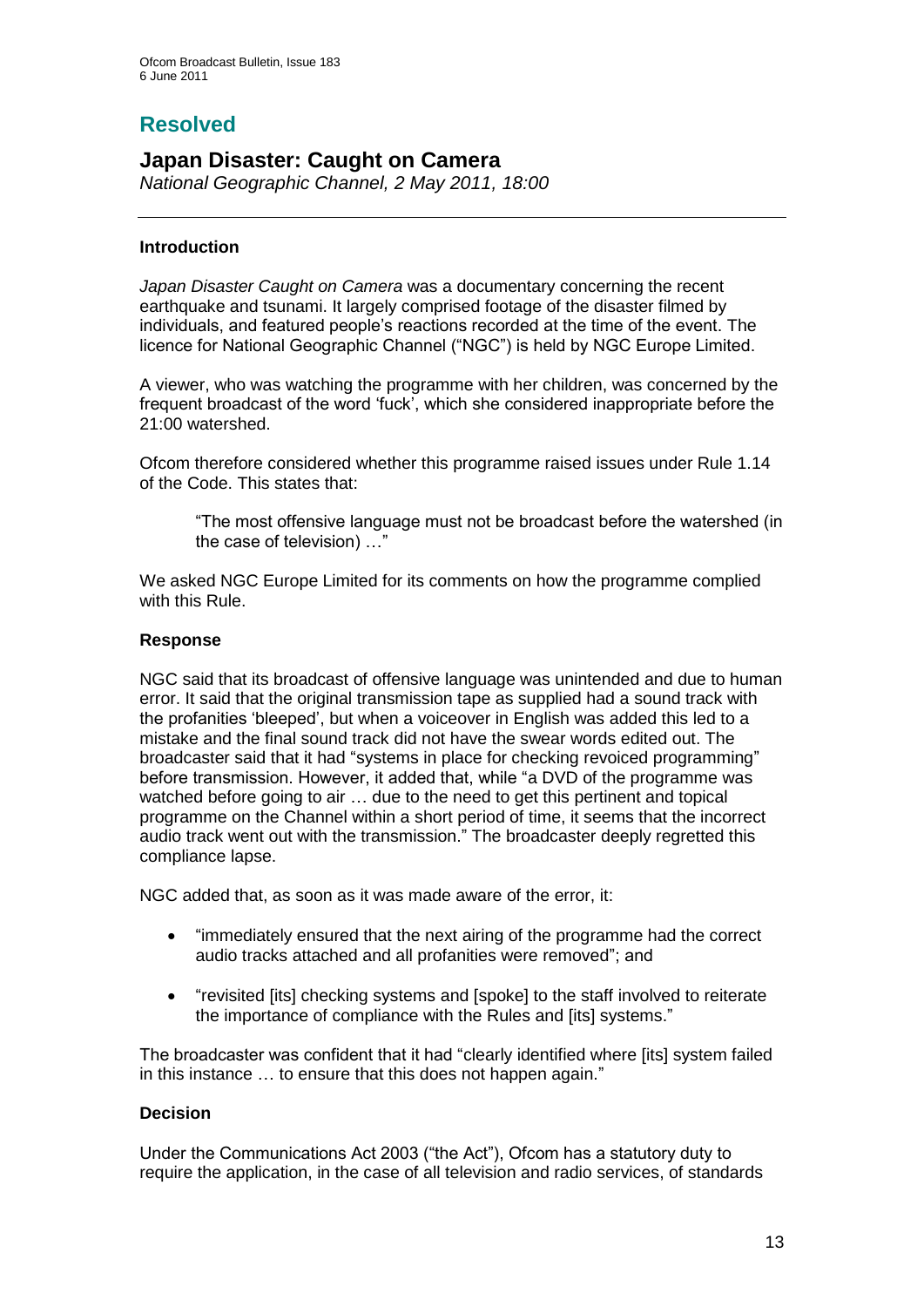that provide adequate protection to members of the public from the inclusion of offensive and harmful material.

Ofcom also has a duty to set such standards for the content of programmes as appear to it best calculated to secure the standards objectives, one of which is that "persons under the age of eighteen are protected".

These standards are contained in the Code. Broadcasters are required to comply with the rules in Section One of the Code to ensure that children are protected.

Rule 1.14 states that the most offensive language must not be broadcast before the watershed. Ofcom research on offensive language<sup>1</sup> clearly identified that the word "fuck" is considered by audiences to be very offensive. Therefore, this language should not have been broadcast at this time of day.

However, we noted NGC"s regret at the human error in this instance, together with:

- the compliance procedures it had in place;
- the measures it took to avoid recurrence; and
- the channel's good compliance record to date.

In the circumstances, Ofcom is of the view that the broadcaster has taken appropriate steps to remedy this error and we therefore consider this matter resolved.

### **Resolved**

1

 $1$  Audience attitudes towards offensive language on television and radio, August 2010 [\(http://stakeholders.ofcom.org.uk/binaries/research/tv-research/offensive-lang.pdf\)](http://stakeholders.ofcom.org.uk/binaries/research/tv-research/offensive-lang.pdf)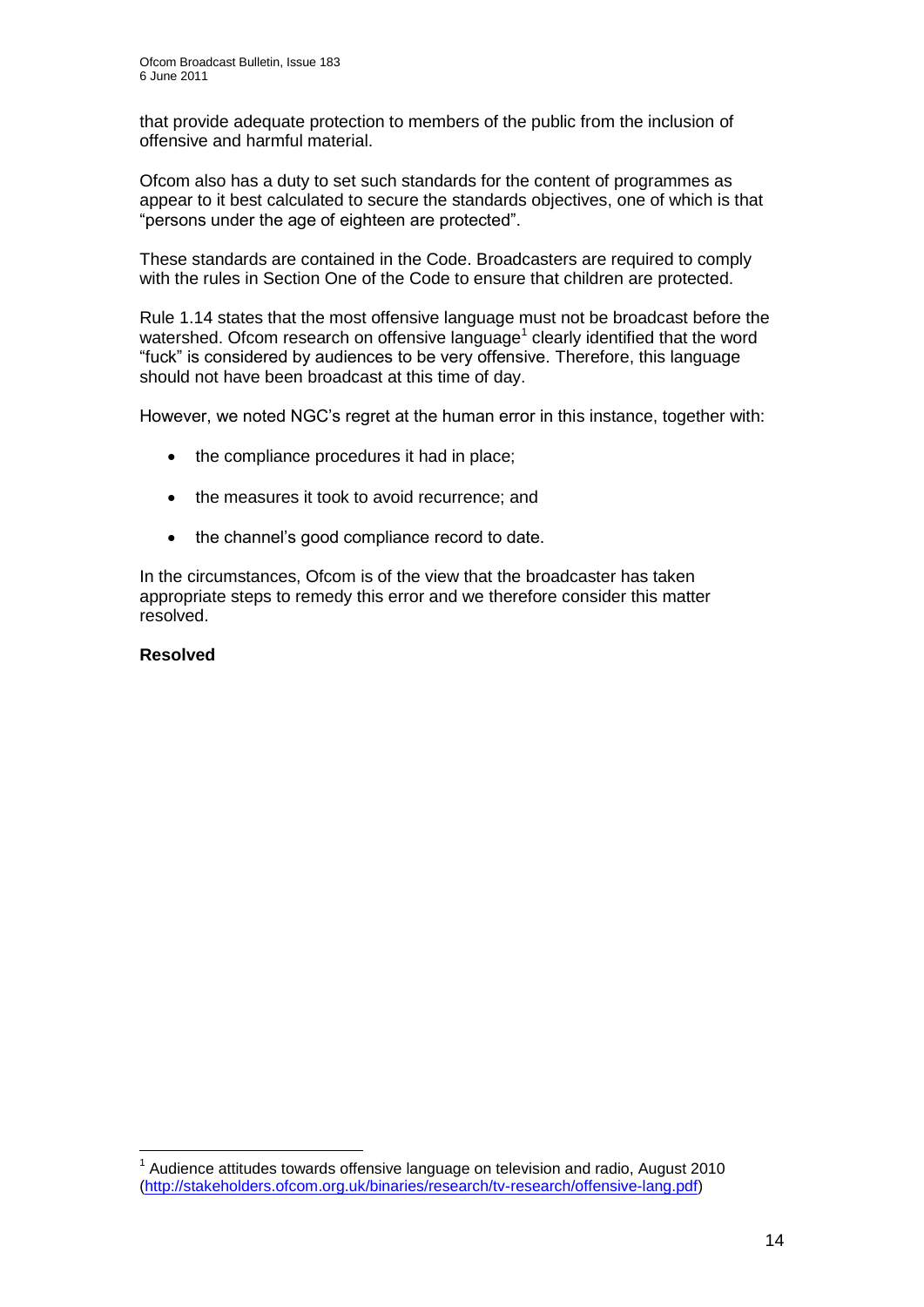# **Resolved**

# **Fantasy Factory** *Extreme Sports Channel, 24 April 2011, 13:25*

### **Introduction**

*Fantasy Factory* is an American reality television series scheduled regularly across the day on Extreme Sports Channel, a television channel dedicated to action sports. The licence for this channel is held by Zonemedia Broadcasting Limited ("Zonemedia").

A viewer complained that the word *"motherfucker"* was broadcast during an episode of this programme. The viewer was concerned that this language was broadcast in the middle of the afternoon on Easter Sunday when the complainant was watching television with children.

Ofcom therefore considered whether this programme raised issues under Rule 1.14 of the Code. This states that:

"The most offensive language must not be broadcast before the watershed (in the case of television) …"

We asked Zonemedia for its comments on how the programme complied with this Rule.

### **Response**

Zonemedia accepted that the word *"motherfucker"* should not have been broadcast before the watershed and apologised for any offence caused.

The broadcaster explained that during the compliance process it had identified that this offensive language should have been removed "to ensure the programme would be suitable for broadcast before the watershed." This edit was however not made and Zonemedia said it "believe[d] this was due to human error."

The broadcaster said that "the programme was immediately removed from [its] schedules and transmission system" and then "returned to the edit facility to ensure all edits were applied according to the programme compliance form." Zonemedia added that since this incident, it has reviewed its compliance procedures and has implemented an additional process to ensure all edits are completed prior to the material being released for transmission.

### **Decision**

Under the Communications Act 2003 ("the Act"), Ofcom has a statutory duty to require the application, in the case of all television and radio services of standards that provide adequate protection to members of the public from the inclusion of offensive and harmful material.

Ofcom also has a duty to set such standards for the content of programmes as appear to it best calculated to secure the standards objectives, one of which is that "persons under the age of eighteen are protected".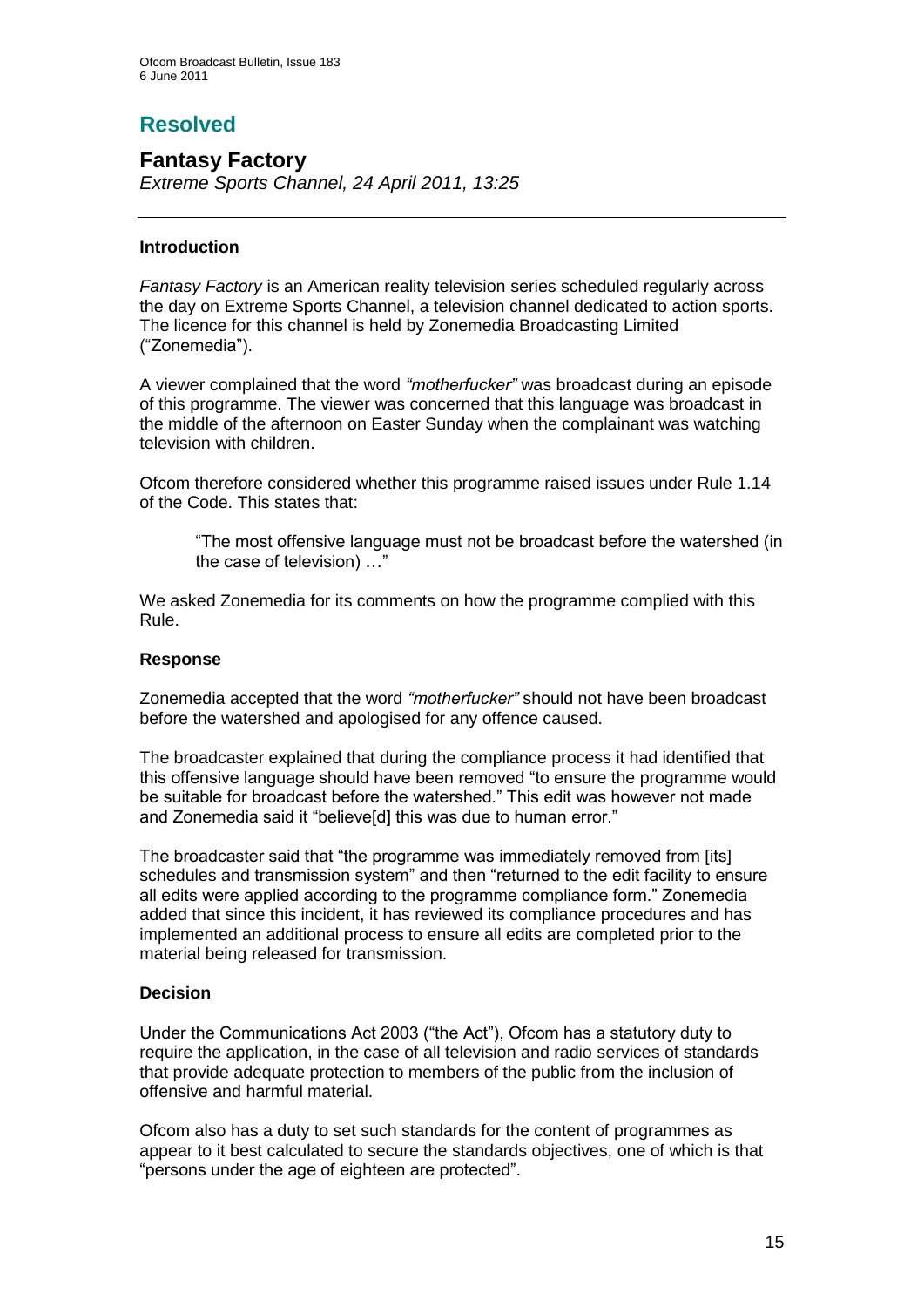These standards are contained in the Code. Broadcasters are required to comply with the rules in Section One of the Code to ensure that children are protected.

Rule 1.14 states that the most offensive language must not be broadcast before the watershed. Ofcom research on offensive language<sup>1</sup> clearly identified that the word "motherfucker" is considered by audiences to be very offensive. Therefore, this language should not have been broadcast at this time of day.

In this case, we note that the offensive language was broadcast before the watershed due to human error, and the immediate steps the broadcaster took to remove the programme from its schedule and re-edit the programme. Ofcom also welcomes the measures introduced by the broadcaster to improve compliance procedures and avoid any recurrence in the future.

In the circumstances, Ofcom is of the view that Zonemedia has taken appropriate steps to remedy this error and we therefore consider this matter resolved.

### **Resolved**

1

 $1$  Audience attitudes towards offensive language on television and radio, August 2010 [\(http://stakeholders.ofcom.org.uk/binaries/research/tv-research/offensive-lang.pdf\)](http://stakeholders.ofcom.org.uk/binaries/research/tv-research/offensive-lang.pdf)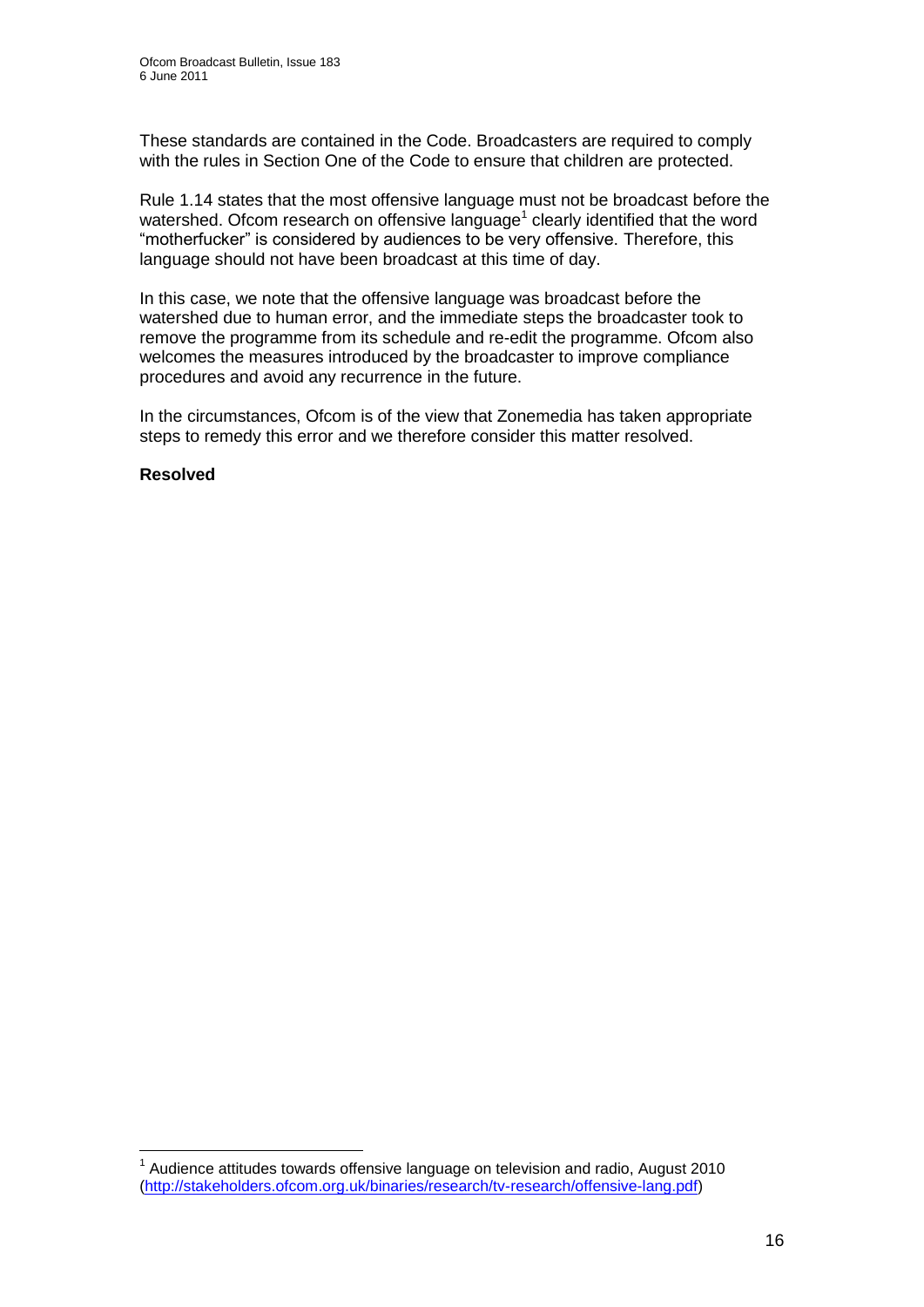# **Resolved**

# **Channel Report**

*Channel Television, 13 April 2011, 18:00*

### **Introduction**

*Channel Report* is a regional news magazine programme broadcast every weekday at 18:00 to the Channel Islands. During a sequence in the programme where the presenters read out brief news stories, one of the presenters appeared to make a mistake while reading her lines and said in response to her mistake *"fucking hell"*.

Ofcom received one complaint about the use of offensive language in this programme.

Ofcom therefore considered whether this programme raised issues under Rule 1.14 of the Code. This states that:

"The most offensive language must not be broadcast before the watershed (in the case of television) …"

We asked Channel Television Limited ("Channel Television"), the licence holder for the ITV licence in the Channel Islands, for its comments on how the programme complied with this Rule.

### **Response**

Channel Television explained that the incident occurred during a pre-recorded segment and noted that the presenter did not use offensive language live on air. The broadcaster said that during rehearsals for the pre-recorded segment, the presenter had "stumbled over her lines" and used offensive language. It added that the segment was re-recorded for the programme but inadvertently the wrong prerecorded segment was transmitted.

Channel Television explained that after the segment was transmitted, the studio director "immediately cut from the sequence and moved on to the next report". The broadcaster said that "when it became apparent that viewers would have been able to hear what had been said, [it] took the decision to broadcast a full apology at the start of the following night's programme." The apology was also repeated online. Channel Television added that since this incident occurred, it carried out an immediate internal investigation and has reviewed and tightened its production procedures to "ensure this kind of error is not repeated."

### **Decision**

Under the Communications Act 2003 ("the Act"), Ofcom has a statutory duty to require the application, in the case of all television and radio services of standards that provide adequate protection to members of the public from the inclusion of offensive and harmful material. Ofcom also has a duty to set such standards for the content of programmes as appear to it best calculated to secure the standards objectives, one of which is that "persons under the age of eighteen are protected". These standards are contained in the Code. Broadcasters are required to comply with the rules in Section One of the Code to ensure that children are protected.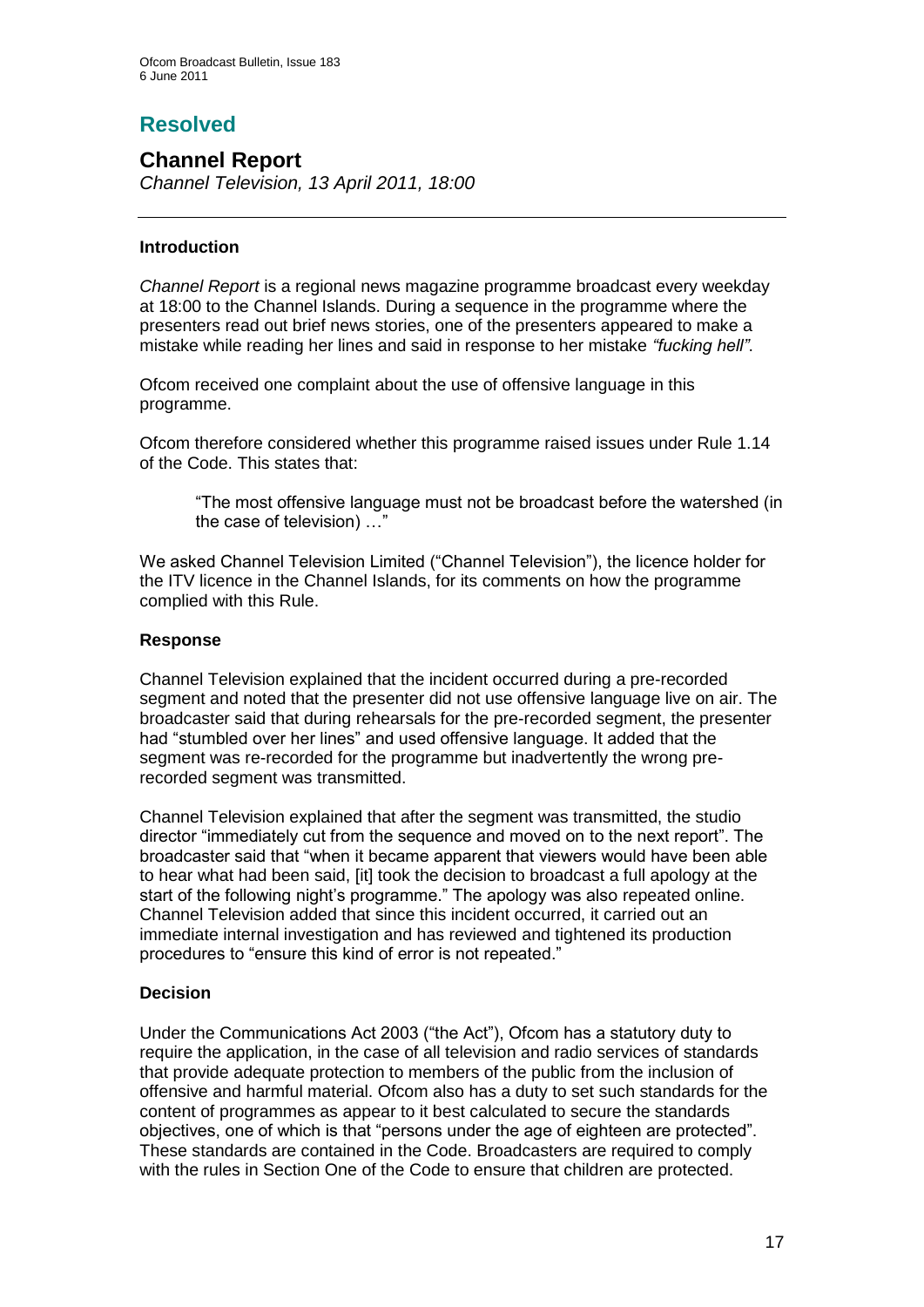Rule 1.14 states that the most offensive language must not be broadcast before the watershed. Ofcom research on offensive language<sup>1</sup> clearly identified that the word "fuck" and its derivatives are considered by audiences to be very offensive. Therefore, this language should not have been broadcast at this time of day.

In this case, we note that the broadcast of this offensive language was not deliberate. Ofcom took into account the immediate steps Channel Television took while broadcasting live to cut away from the pre-recorded segment and move on to the next report; that an on air apology was broadcast immediately before *Channel Report*  the next day and online; and the measures introduced by the broadcaster to improve its compliance procedures to avoid any recurrence in the future.

In the circumstances, Ofcom is of the view that the broadcaster has taken appropriate steps to remedy this error and we therefore consider this matter resolved.

### **Resolved**

1

 $1$  Audience attitudes towards offensive language on television and radio, August 2010 [\(http://stakeholders.ofcom.org.uk/binaries/research/tv-research/offensive-lang.pdf\)](http://stakeholders.ofcom.org.uk/binaries/research/tv-research/offensive-lang.pdf)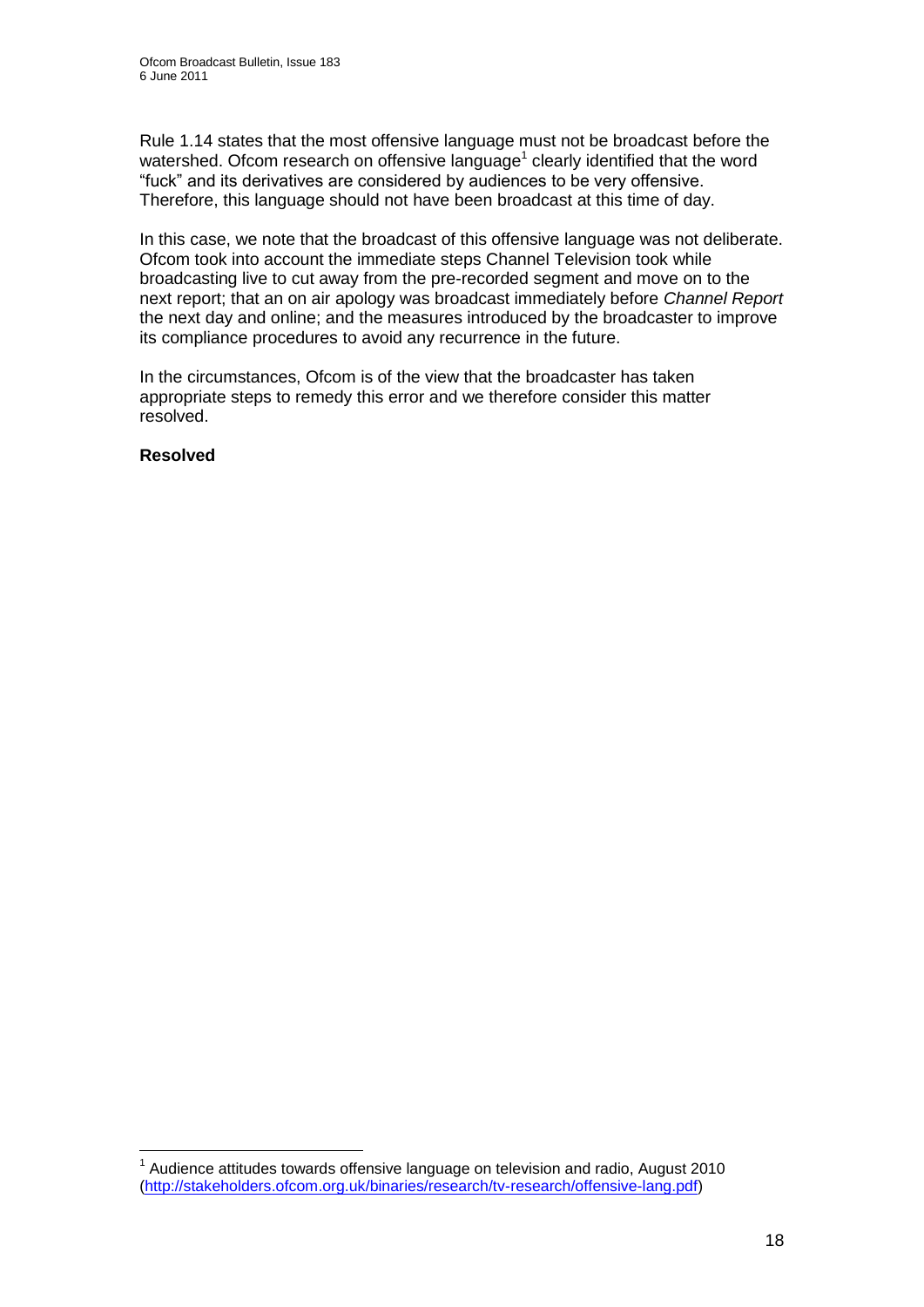# **Note to Broadcasters**

### **Compliance procedures and broadcast of offensive language before the watershed or when children are particularly likely to be listening**

Ofcom has recently noted a number of cases of offensive language broadcast before the watershed or when children are particularly likely to be listening which the broadcasters in question have attributed to scheduling or human error.

All broadcasters are reminded that they are under a clear duty to ensure that robust procedures are in place, supported by a sufficient number of appropriately qualified and trained staff, to ensure full compliance with the Code. This obligation covers all aspects of programmes, including tasks such as sub-titling, which the broadcaster may choose to contract out to third parties.

Ofcom expects all broadcasters to check their compliance procedures regularly to confirm they are robust enough to fulfil this requirement. Failure to have adequate compliance procedures in place to ensure compliance with Ofcom"s codes is a serious matter and can lead to regulatory action being taken.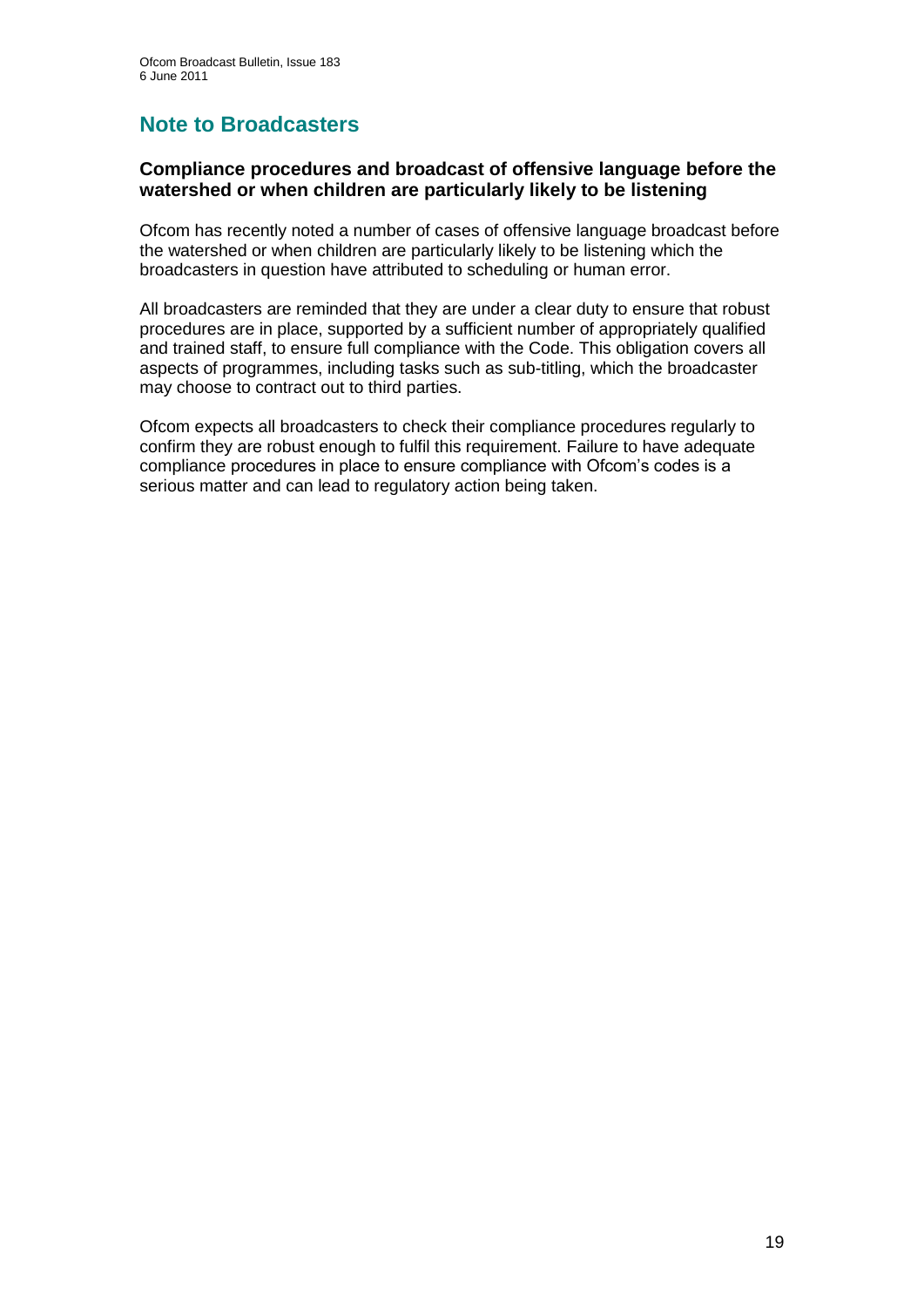# **Advertising Scheduling cases**

# **Resolved**

# **Resolved findings table**

*Code on the Scheduling of Television Advertising compliance reports*

Rule 4(b) of COSTA states:

[On non-PSB channels] "time devoted to television advertising and teleshopping spots must not exceed an average of 12 minutes of television advertising and teleshopping spots for every hour of transmission across the broadcasting day, of which no more than 9 minutes may be television advertising."

| <b>Channel</b>        | <b>Transmission</b><br>date and time | Code and<br>rule /<br>licence<br>condition | <b>Summary finding</b>                                                                                                                                                                                                                                                                                                                                                                                                                                          |
|-----------------------|--------------------------------------|--------------------------------------------|-----------------------------------------------------------------------------------------------------------------------------------------------------------------------------------------------------------------------------------------------------------------------------------------------------------------------------------------------------------------------------------------------------------------------------------------------------------------|
| ITV <sub>4</sub>      | 20 April 2011,<br>01:00              | <b>COSTA</b><br>Rule $4(b)$                | ITV informed Ofcom that ITV4<br>exceeded the permitted<br>advertising allowance by two<br>minutes and 51 seconds in a<br>single hour.<br>Ofcom recognises the<br>circumstances that resulted in<br>this occurrence and notes steps<br>the licensee says it has taken to<br>address the failure.<br><b>Finding: Resolved</b>                                                                                                                                     |
| Nickelodeon<br>(Eire) | 17 March 2011,<br>12:00              | <b>COSTA</b><br>Rule $4(b)$                | Nickelodeon informed Ofcom that<br>Nickelodeon Ireland had<br>transmitted 19 seconds more<br>advertising than permitted in a<br>single hour.<br>Ofcom recognises that this is the<br>first issue of this type on<br>Nickelodeon Ireland, Ofcom also<br>notes that the occurrence was<br>the result of a technical error, and<br>that the licensee says it has<br>taken steps to address the failure<br>and correct the malfunction.<br><b>Finding: Resolved</b> |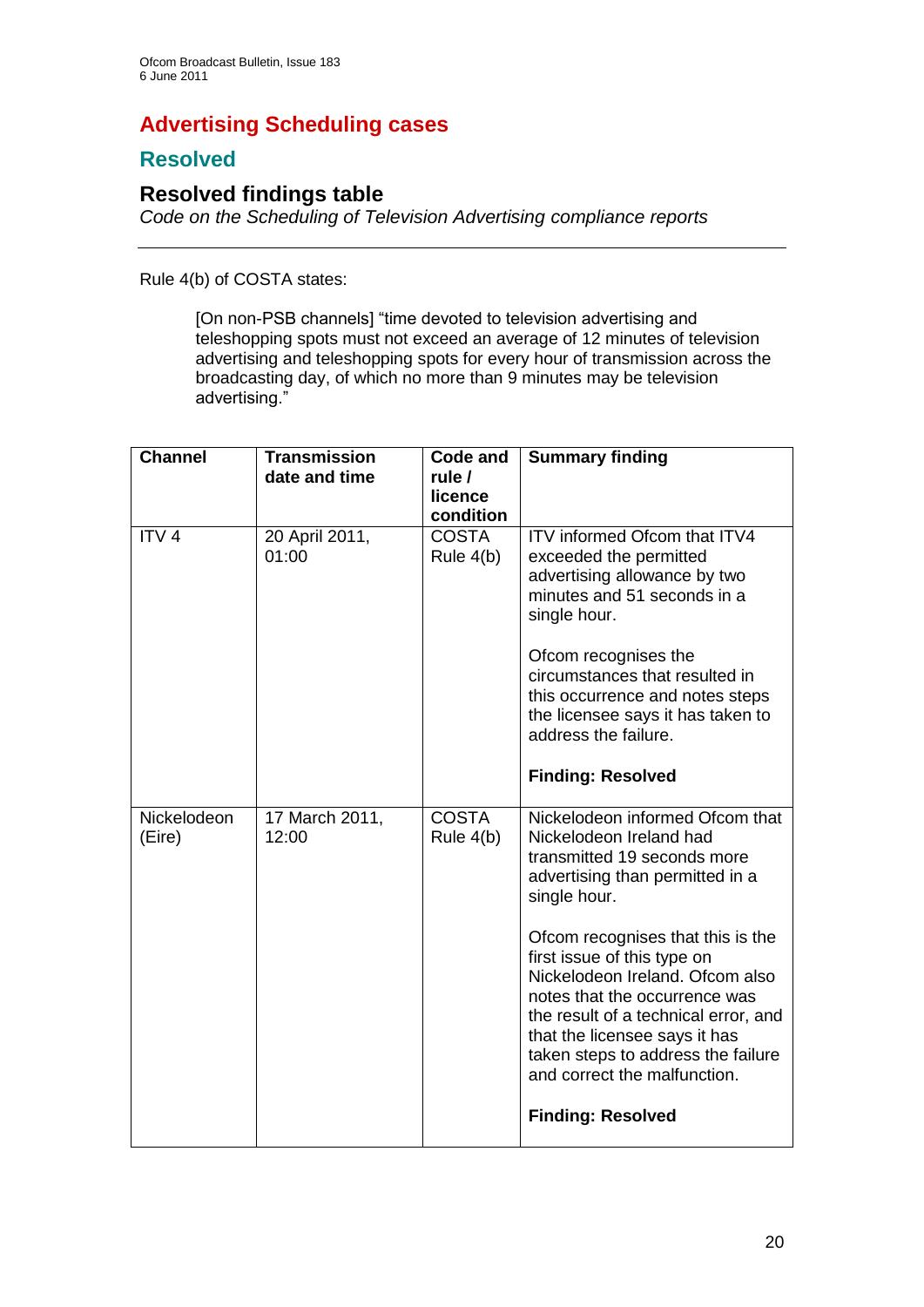Rule 16 of COSTA states that

"Restrictions apply when inserting advertising breaks during the following programmes;

a) Films and news programmes may only include one advertising or teleshopping break

Additionally, Rule 3 f) of COSTA states that

""films" means cinematographic works and films made for television."

| <b>Channel</b> | <b>Transmission</b><br>date and time | Code and<br>rule /<br>licence<br>condition | <b>Summary finding</b>                                                                                                                                                                                                                                                                                                                                                                                                                                                                                              |
|----------------|--------------------------------------|--------------------------------------------|---------------------------------------------------------------------------------------------------------------------------------------------------------------------------------------------------------------------------------------------------------------------------------------------------------------------------------------------------------------------------------------------------------------------------------------------------------------------------------------------------------------------|
| 5 USA          | 10 March 2011,<br>16:14              | <b>COSTA</b><br>Rule 16a                   | Ofcom noted, while monitoring<br>broadcasters' compliance with<br>Rule 16 of COSTA, that 5 USA<br>transmitted a television film,<br>Love's Enduring Promise, with<br>four internal breaks. This<br>exceeded the permitted<br>allowance for a film with a<br>scheduled duration of 106<br>minutes.<br>Ofcom notes that this incident<br>was the result of errors that the<br>licensee intends to address.<br>Ofcom also notes the licensee<br>has said it will improve its<br>processes.<br><b>Finding: Resolved</b> |
|                |                                      |                                            |                                                                                                                                                                                                                                                                                                                                                                                                                                                                                                                     |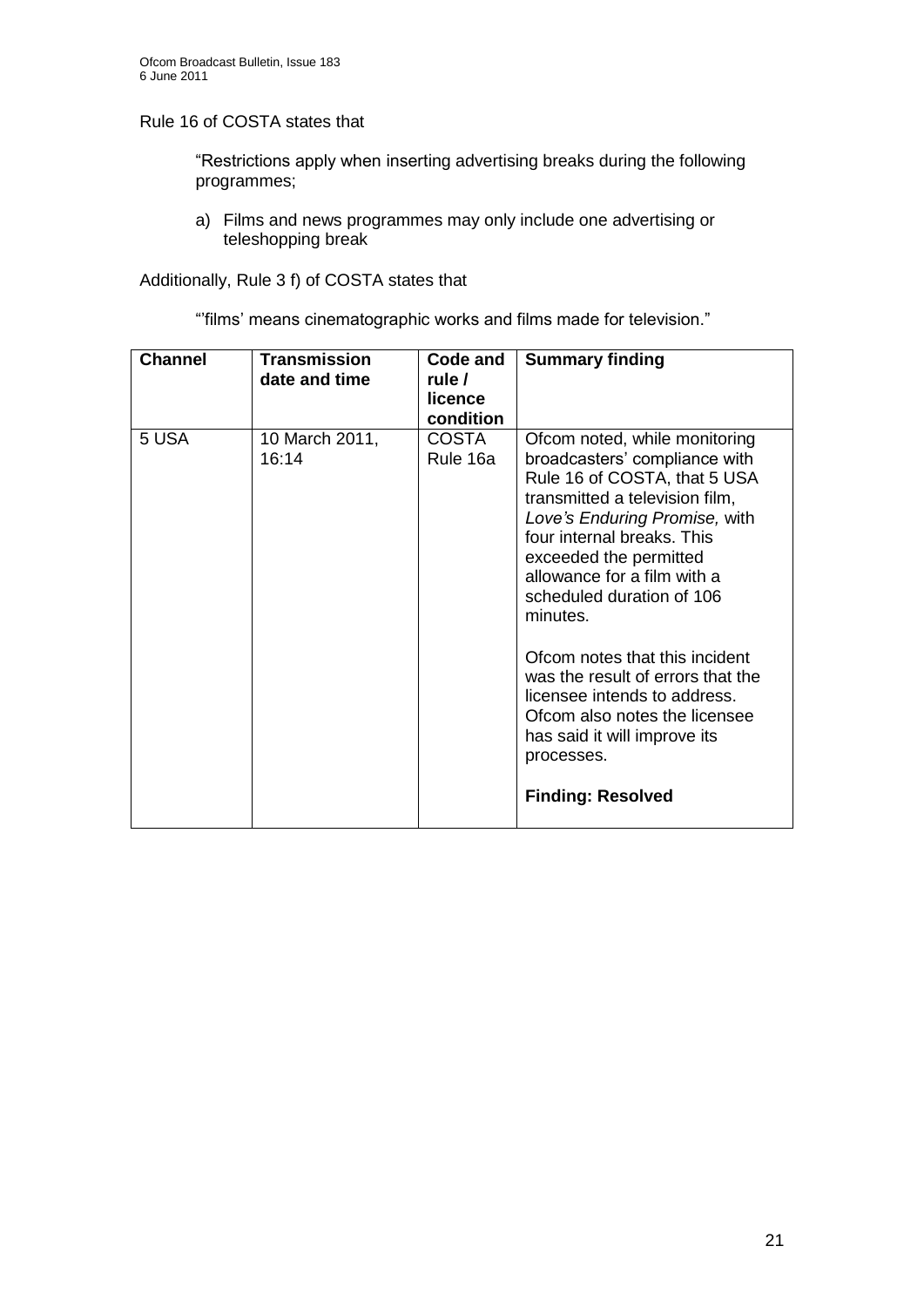# **Fairness and Privacy Cases**

# **Not Upheld**

# **Complaint by Miss Jo-Anne Taylor on behalf of Ms Deborah Taylor (her daughter)**

*Killer Couples: The Wannabe Bonnie & Clyde, Crime & Investigation Network, 25 July 2010*

**Summary:** Ofcom has not upheld this complaint of unfair treatment made by Miss Jo-Anne Taylor on behalf of Ms Deborah Taylor.

This programme examined the motivation behind a three-week crime spree by Mr Lee Whiteley and Ms Deborah Taylor which culminated in the torture and fatal stabbing of Mr Peter England in his home on New Year"s Eve 2001. Both Mr Whiteley and Ms Taylor were convicted for the murder of Mr England and sentenced to life imprisonment.

Miss Jo-Anne Taylor complained on behalf of her daughter, Ms Deborah Taylor, that she had been unfairly treated in the programme as broadcast.

In summary, Ofcom found the following:

- The attribution of graffiti to Ms Taylor (and the opinion expressed by a criminal psychologist in the programme, based upon that attribution) that Ms Taylor had a *"vengeance against other people"*, did not result in unfairness to Ms Taylor.
- The claims that Ms Taylor and Mr Whiteley attended a New Year"s Eve party after the murder and that they lived alongside Mr England"s body for days afterwards were unlikely to have materially affected viewers" understanding of Ms Taylor in a way that was unfair to her.

### **Introduction**

On 25 July 2010, the Crime & Investigation Network broadcast an episode of *Killer Couples*, a four-part documentary series examining the phenomenon of couples who commit murder together. This episode, entitled *The Wannabe Bonnie & Clyde*, explored the case of Mr Lee Whiteley and Ms Deborah Taylor and how, in December 2001, they began a three-week crime spree ending with the torture and fatal stabbing of former journalist Mr Peter England in his Stockport home on New Year"s Eve. Mr Whiteley and Ms Taylor were convicted for the murder of Mr England and were sentenced to life imprisonment.

During the programme, which explored the crime and the motivation behind it, the programme"s presenter stated *"Debbie Taylor held violent fantasies"*.

The programme then showed a photograph of a wall covered with graffiti, accompanied by the comments of Mr Jack Dees, a former Detective Chief Superintendent who had been in charge of the murder investigation. Mr Dees described the graffiti which included the statement *"…"You"ll remember me when I"m a mass murderer"…".*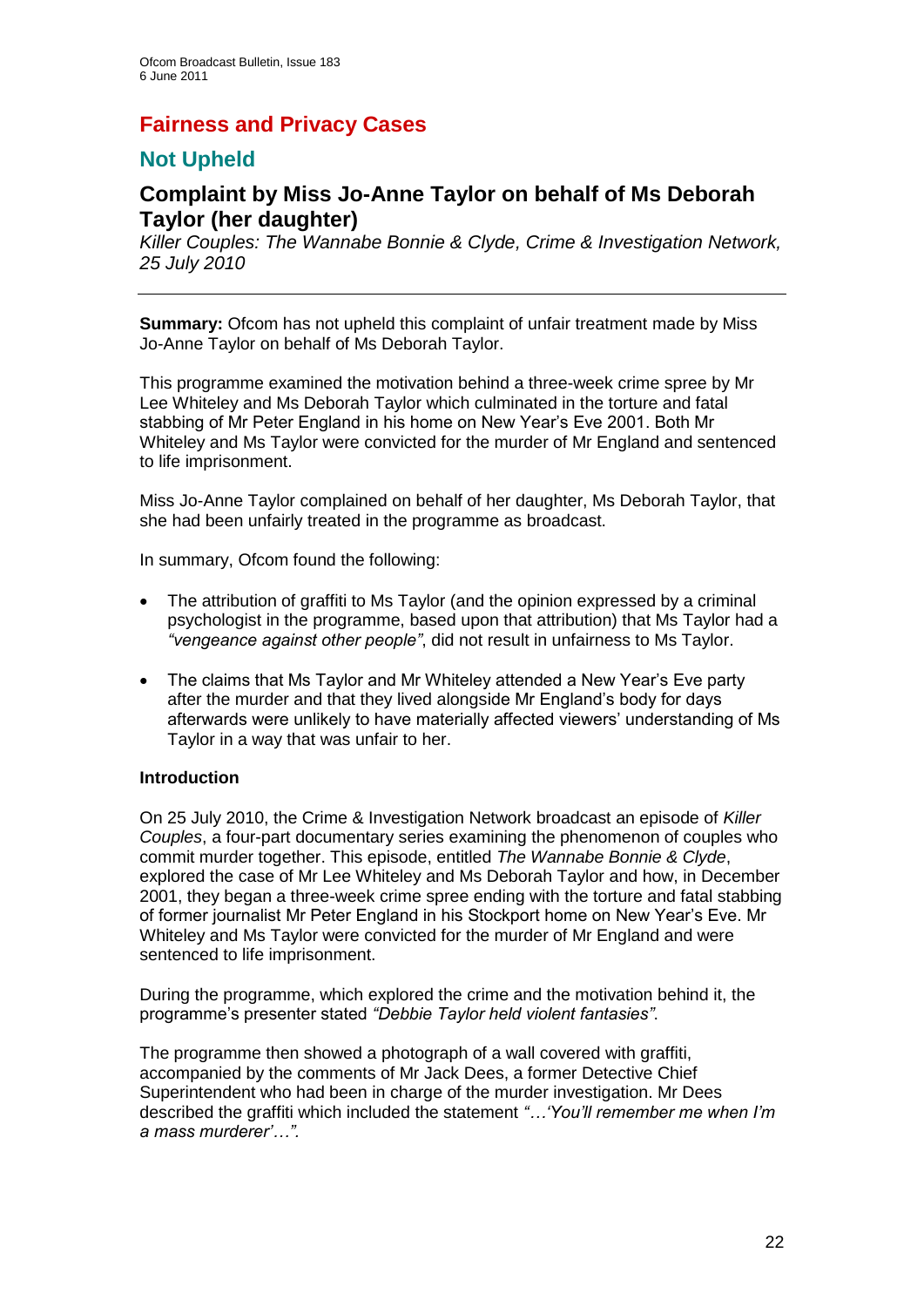The presenter then asked, Dr David Holmes, described in the programme as a *"Criminal Psychologist"*, how much could be read into *"Debbie Taylor"s graffiti"*. Dr Holmes stated:

*"She had another agenda, directed clearly, from these scrawlings on the wall, against society in general. Somebody who had a malicious streak, a vicious streak and a sense of vengeance against other people and this would absolutely tie in as to why this crime went way beyond simple murder…".*

Later in the programme, the presenter stated:

*"…it"s what Taylor and Whiteley did afterwards that I find so astonishing. They put their coats on, they popped to the hotel next door, danced the night away at a New Year"s Eve party sharing the secret knowledge that underneath their coats their party outfits are covered in their victim"s blood"*.

Following a suggestion in the programme by Ms Pat Hill, a journalist friend of Mr England who had investigated his murder, that Mr Whiteley and Ms Taylor had lived in the flat after they had killed Mr England, the presenter stated:

*"It"s a macabre thought, the pair living for days in a murder scene alongside a mutilated body, but by now the pair were capable of anything, including mass murder".*

Ms Taylor"s mother, Miss Jo-Anne Taylor, complained to Ofcom on behalf of Ms Taylor that she was treated unfairly in the programme as broadcast.

### **The Complaint**

### **Ms Taylor's case**

In summary, Miss Taylor complained on behalf of Ms Taylor that she was treated unfairly in the programme as broadcast in that the programme portrayed her unfairly because:

- a) The programme stated that graffiti written on a wall, footage of which was included in the programme, was Ms Taylor"s graffiti. The graffiti in the footage included a swastika and quotations such as *"you"ll remember me when I am a mass murderer"*. However, the graffiti was not Ms Taylor"s.
- b) Dr Holmes described Ms Taylor in the programme as having a *"vengeance against other people"*. He had not, however, carried out an assessment of Ms Taylor, nor had he had any previous personal contact with her.
- c) The programme stated that Ms Taylor and Mr Whiteley visited the Acton Court Hotel after the murder and danced for several hours. However, this was not true and there was no mention of this at her trial.
- d) The programme stated that Ms Taylor and Mr Whiteley lived alongside Mr England"s dead body for days after the murder. This assertion was proved incorrect at the trial, due to police evidence regarding the couple"s actual whereabouts after the murder.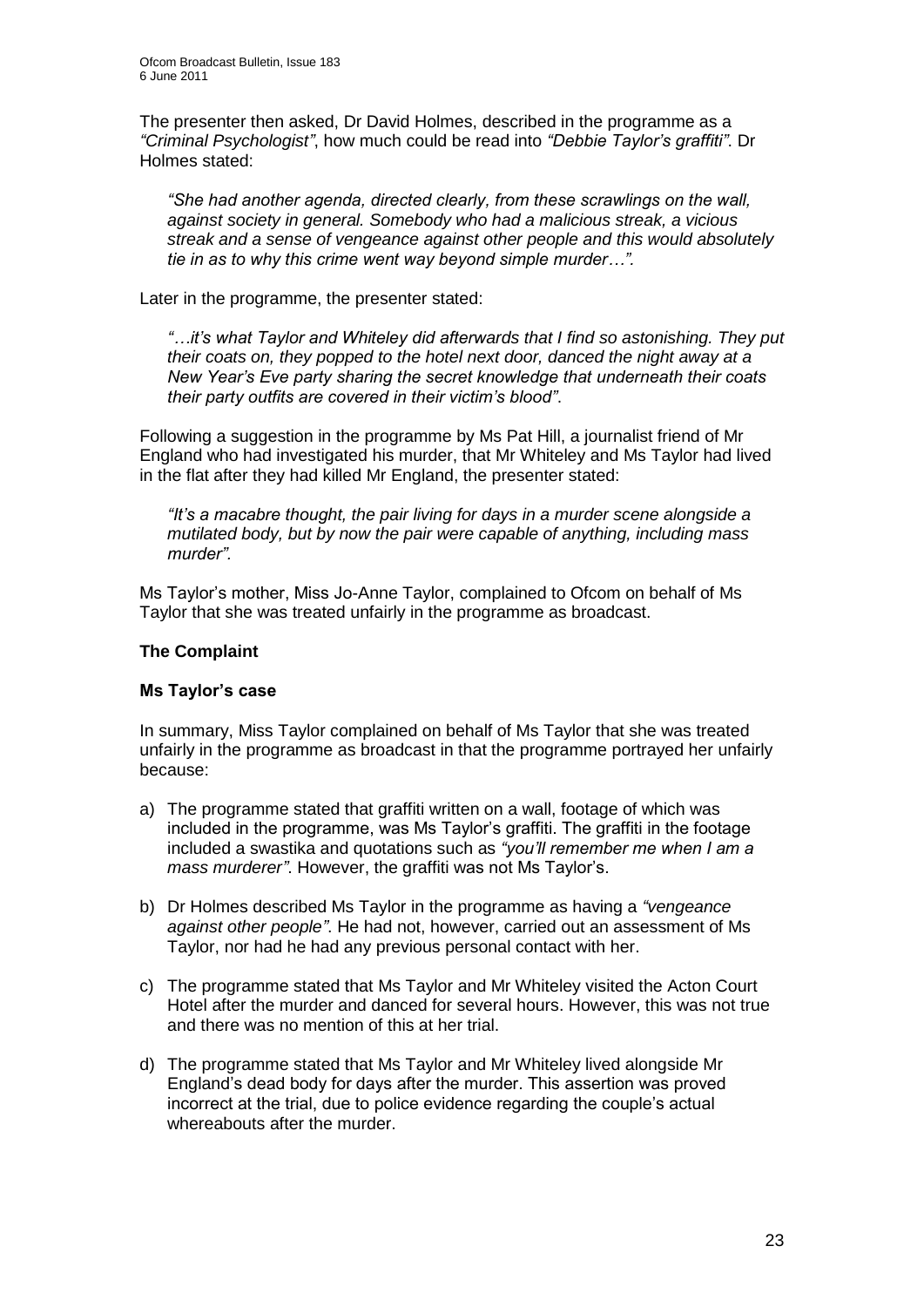### **The Broadcaster's case**

In summary, AETN UK ("AETN"), the Ofcom licensee for the Crime & Investigation Network, responded to the complaint that Ms Taylor was treated unfairly in the programme as broadcast as follows:

a) In relation to the complaint about the graffiti, AETN said that the photograph of the graffiti on the wall came from a collection of official scenes of crime photographs taken during the investigation and held by the Greater Manchester Police. AETN said that the detective in charge of the murder investigation (i.e. Mr Dees) had given the photograph to the programme makers and had insisted that the graffiti was written by Ms Taylor. He pointed to the fact that it bore the signature "Debbie". AETN said that the police had said that the photograph had been taken from a room in one of the "doss house" hotels where Ms Taylor had stayed.

AETN said that reference was made during the trial to Ms Taylor"s character and that, given the nature of the crime, the trial was highly publicised. By way of example, AETN said that an article in *The Telegraph* stated that:

"the jury heard how Taylor was fascinated by violence and the desire to be famous. She repeatedly watched such films as Thelma and Louise and Natural Born Killers, and carried the soundtracks of the films around with her".

AETN said that this quote from the newspaper only served to corroborate the police investigation that the statement on the wall was written by Ms Taylor at some point prior to the murder.

b) In relation to the complaint about Dr Holmes" comments, AETN said that Dr Holmes was included in the programme as an experienced criminal psychologist and media consultant. It said that it was appropriate for him to comment on the psychology of offenders, even if he had not seen them personally, and to offer his expert opinion, based on relevant documents such as police materials (including notes from the detective in charge of the case), trial transcripts and newspaper reports. AETN said that this was standard practice in television documentaries, especially as psychologists who had seen offenders first-hand often felt unable to comment, due to client confidentiality. AETN said that Dr Holmes" comments about Ms Taylor having a *"vengeance against other people"* were made in the context of the police photograph of the "mass murderer" graffiti. AETN also said that in passing sentence, the trial judge had commented that this was a:

"sadistic and ghastly killing of a totally defenceless man … he was slaughtered … and for the most pathetic of motives … I regard each of you as being equally dangerous".

AETN said that a comment referring to Ms Taylor"s *"vengeance"* was therefore warranted.

c) In relation to the complaint about Ms Taylor and Mr Whiteley visiting the Acton Court Hotel, AETN said that information about their activities after the murder came chiefly from an investigation by journalist Ms Pat Hills, a friend and former colleague of Mr England, who was featured in the programme. AETN said that her in-depth investigation over several months found compelling evidence from eye witnesses (including a housekeeper and the barman at the hotel, who saw and identified them at the scene) that the couple went dancing at the hotel next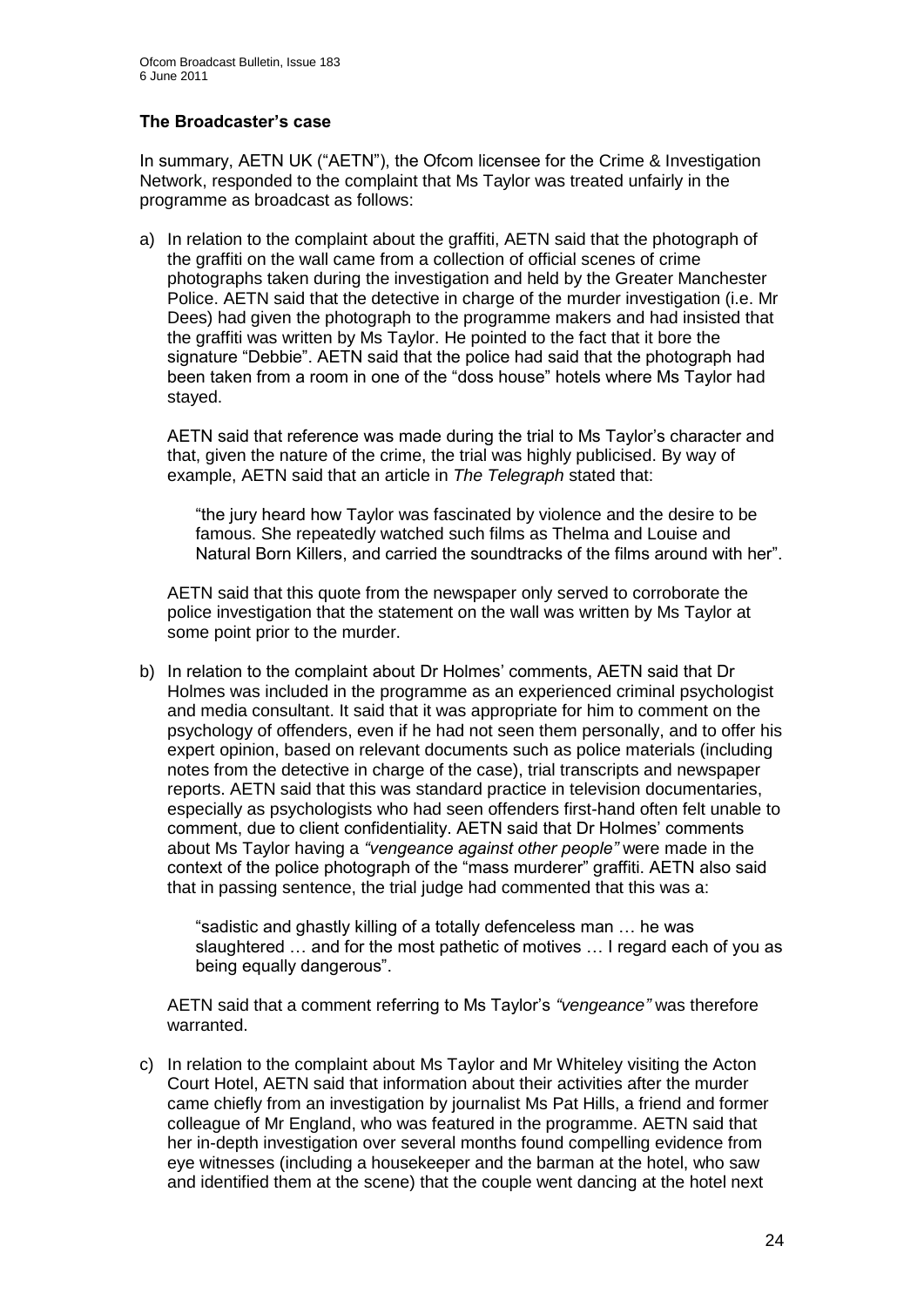door after the murder. AETN said that in her interview, Ms Hill quoted the hotel manager at the time, who had told her:

*"the couple stood out like a sore thumb because they were dancing with their coats on, possibly to hide their bloodstained clothes"*.

AETN said that all the information was published in the *Stockport Express* after staff approached journalists to tell them of the couple"s appearance at the hotel. AETN said that it was important to point out that Ms Taylor was a convicted murderer who may have been drinking that night, while several members of staff had not been drinking and had no reason to lie. AETN said that the conclusions of Ms Hills" investigation were not specifically relevant to the criminal trial and that they were therefore not mentioned.

d) In relation to the complaint about the couple living alongside Mr England"s dead body for days, AETN said that Ms Hills" investigation suggested that Ms Taylor and Mr Whiteley had returned to the flat and stayed for a number of days. AETN said that Ms Hills had based this on information from two witnesses who reported movements in the flat after the time of the murder, but before it was discovered. AETN said that, as Ms Hills said in the programme, the noises could not have been made by the police, who only discovered the body days later, or neighbours, who would have raised the alarm immediately. AETN said that Ms Hills had also pointed out that the only reason the body was discovered, seven days after the murder, was that the gas had been deliberately turned on, as if in an act of sabotage, to cause an explosion. AETN said that this was done shortly before Mr England"s body was found, so it added more weight to the argument that the couple were living at the flat. AETN said that the police had said that they had evidence that Ms Taylor and Mr Whiteley stayed elsewhere on the night of the murder, but did not leave the city until 5 January 2002, having booked into a hotel in Manchester using Mr England"s stolen credit card, and had every opportunity to return to the flat in the following days. AETN said that there was no evidence to discount this possibility. AETN said that, taking all the evidence into account, it was proper to refer to the allegations within the programme, especially as Mr England"s body had been abused and tortured in a number of ways, suggesting that the killers had spent a considerable amount of time with him.

### **Miss Taylor's comments**

In summary, Miss Taylor responded to AETN's statement in relation to heads c) and d) of her complaint:

- c) In response to the complaint relating to the Acton Court Hotel, Miss Taylor said that: Ms Hills only got involved with the matter eight years later; she was not at the trial; and, was not around before. Miss Taylor said that there was never any truth in Ms Hills" claims and that the factual evidence showed that. Miss Taylor said that the story about the Acton Court Hotel came after the court trial and that factual evidence used at trial, mainly by the prosecution, showed the couples" exact movements on that night. Miss Taylor said that the prosecution used witnesses to prove where the couple were leading up to the murder. Miss Taylor said that the pathologists for both the prosecution and defence said that Mr England was killed on 31 December 2001 and, as the prosecution proved, that the couple did not get into Mr England"s flat until late that evening.
- d) Miss Taylor said that factual evidence showed exactly where the couple were following the murder. They did not return to the flat. Miss Taylor said that the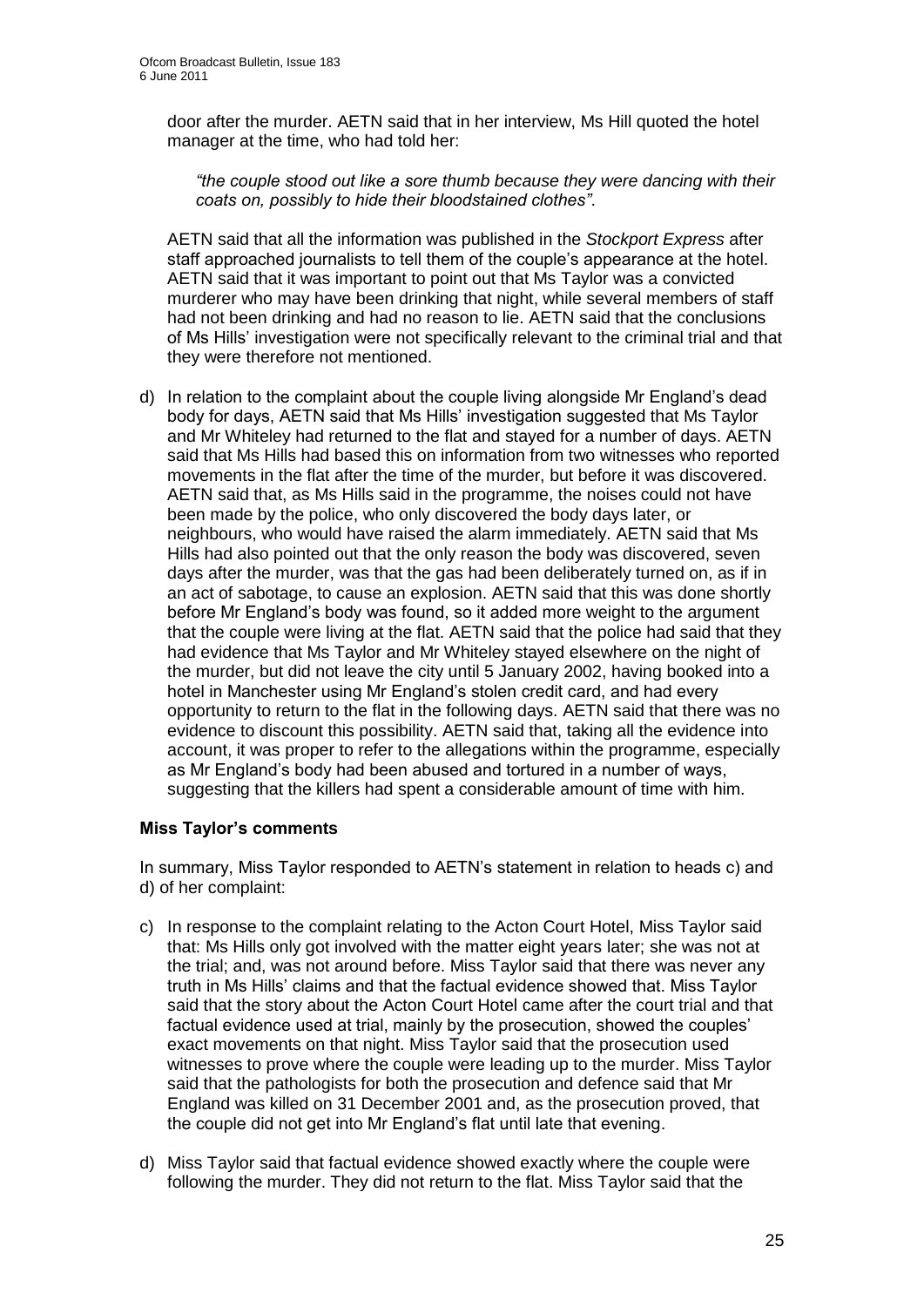prosecution showed that the couple left on 1 January 2002 and that they were seen on CCTV buying things with Mr England's credit card. Miss Taylor also said that prosecution witnesses gave statements about where they saw the couple over the next days – they were in Yorkshire at Mr Whiteley"s aunt"s house, amongst other locations. Miss Taylor said that at no time whatsoever did the prosecution suggest that the couple returned to the scene of the crime.

### **AETN's final comments**

In summary, AETN said that the thorough investigation undertaken by the programme makers fully explained the reasoning behind some of the editorial decisions within the programme and that Miss Taylor had not produced any evidence to support her claim that the police had a full and accurate record of Ms Taylor"s and Mr Whiteley"s whereabouts after the murder. AETN also said that it was implausible that an eye witness with no ulterior motive would make up a story about seeing them on the night of the murder.

AETN said that the quality of Ms Hills" investigation was more important than its timing and that no one had challenged the accuracy of her journalism.

### **Decision**

Ofcom"s statutory duties include the application, in the case of all television and radio services, of standards which provide adequate protection to members of the public and all other persons from unfair treatment and unwarranted infringement of privacy in, or in the making of, programmes included in such services.

In carrying out its duties, Ofcom has regard to the need to secure that the application of these standards is in the manner that best guarantees an appropriate level of freedom of expression. Ofcom is also obliged to have regard, in all cases, to the principles under which regulatory activities should be transparent, accountable, proportionate and consistent and targeted only at cases in which action is needed.

In reaching its decision, Ofcom carefully considered all the relevant material provided by both parties. This included a recording and transcript of the programme as broadcast and both parties" written submissions and supporting material.

Ofcom considered whether the broadcaster"s actions were consistent with its obligation to avoid unjust or unfair treatment of individuals in programmes as set out in Rule 7.1 of the Ofcom Broadcasting Code ("the Code"). In particular, Ofcom considered Practice 7.9, which states that broadcasters should take reasonable care to satisfy themselves that material facts have not been presented, disregarded or omitted in a way that is unfair to an individual or organisation.

a) Ofcom first considered the complaint that Ms Taylor was unfairly portrayed in the programme because it stated that graffiti written on a wall was Ms Taylor"s graffiti, although it was not.

Ofcom noted that photograph of the graffiti was broadcast in the programme and that the following words were visible:

*"You"ll remember me when I"m a mass murderer…Who knows what I mean…Debbie…Skinhead till we die getting real pissed".*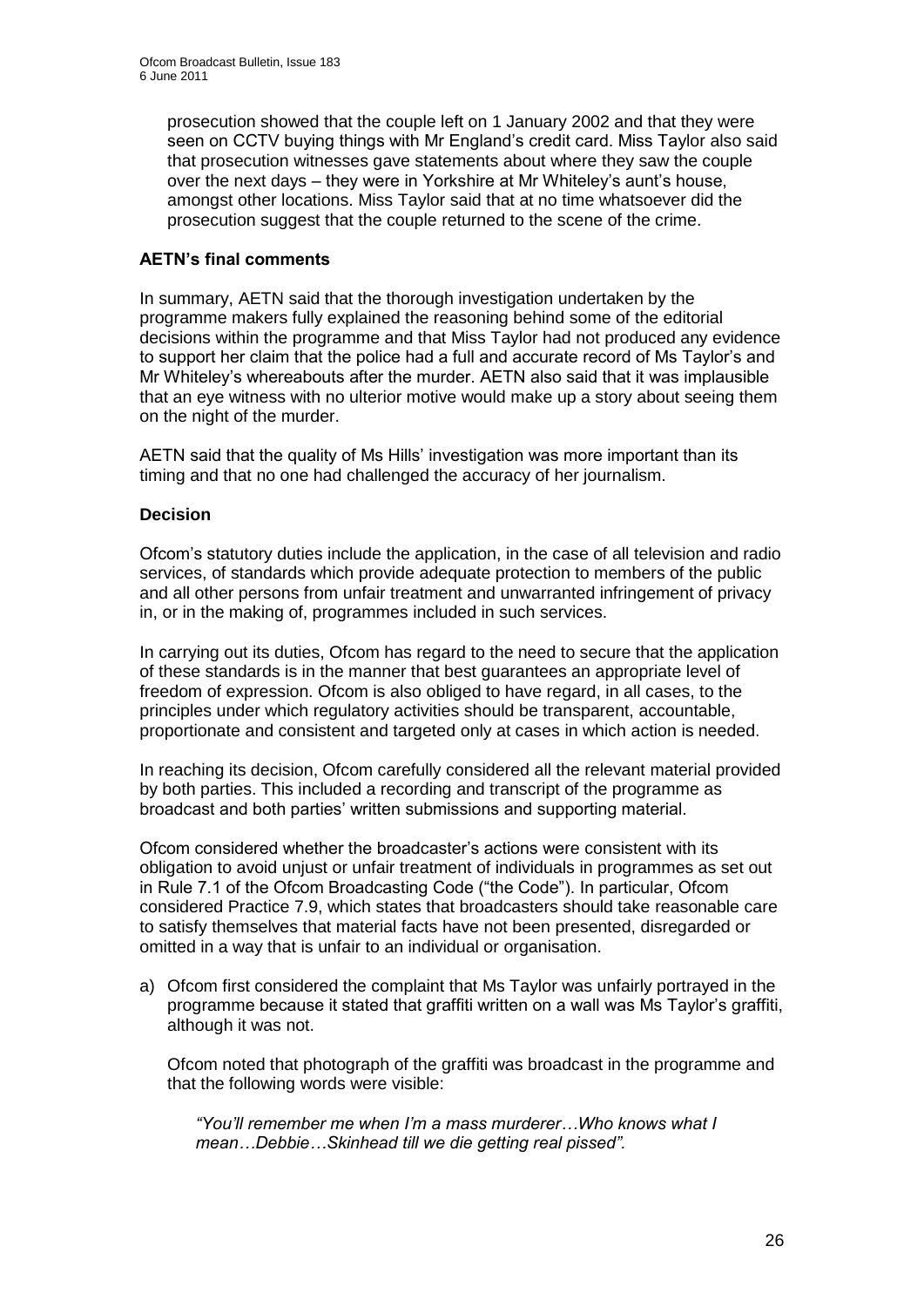Over the photograph of the graffiti, the following statements were made in the programme:

- Presenter: *"More disturbing though was what former detective Jack Dees was about to tell me. Debbie Taylor held violent fantasies.*
- Mr Dees: *I"ll never forget it, and I used to lecture, I used it in a lecture, used to close the lecture about unusual cases and it says, "you will remember me when I am a mass murderer" and a few other things, some of which were obscenities and a good old swastika thrown in you know. But it"s as if she, perhaps she was looking for this sort of fame and Whiteley provided the vehicle for her."*

Ofcom noted that the graffiti was clearly attributed to Ms Taylor in the programme as broadcast. It also noted that the content of the graffiti was used as the basis for the subsequent expressions of opinion by Mr Dees about Ms Taylor and her motivation for committing the murder.

Ofcom recognised that there was a dispute between the parties about whether Ms Taylor was the author of the graffiti. It should be noted, however, that Ofcom"s role was not to establish whether Ms Taylor did or did not write the graffiti, but to determine whether, in broadcasting the claim, the broadcaster took reasonable care not to present, disregard or omit material facts in a way that was unfair to her.

Ofcom therefore went on to consider whether or not the broadcaster had taken reasonable care in attributing the graffiti to Ms Taylor. Ofcom noted that AETN said in relation to the picture of the graffiti that:

- it was from a collection of official police photographs taken at the scene of the crime during the investigation into Mr England"s murder for which Ms Taylor was suspect;
- the police had said that it was taken in a room in a "doss house" hotel in which Ms Taylor had stayed;
- it was given to the programme makers by a former Detective Chief Superintendent, Mr Jack Dees, who had been in charge of the murder investigation; and
- Mr Dees insisted that the graffiti was written by Ms Taylor and had pointed to the fact that it bore the signature "Debbie".

In this particular case, Ofcom considered that it was legitimate for the broadcaster to include the photograph obtained from a credible source (namely, the police) and that it was reasonable for the broadcaster to rely on the information provided by Mr Dees in the form of his opinion that was based on his firsthand knowledge as the senior investigating officer in the case.

Taking into account all the factors referred to above, Ofcom considered that the attribution of the graffiti to her, was unlikely to have materially affected viewers" understanding of Ms Taylor in a way that was unfair; and that AETN had taken reasonable care to ensure that the programme did not present, disregard or omit material facts in a way that resulted in unfairness to Ms Taylor.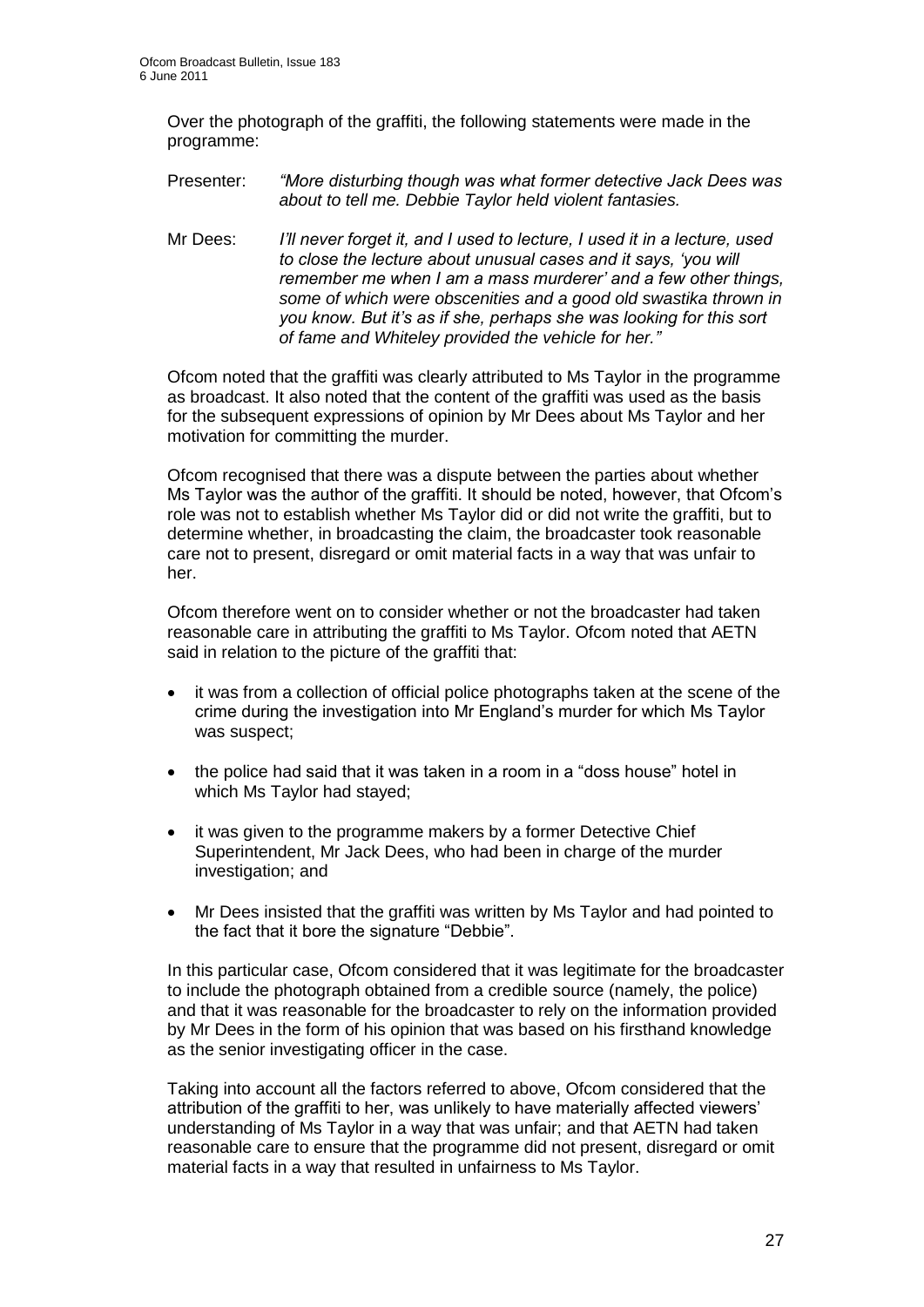b) Ofcom then considered the complaint that Dr Holmes had described her as having a *"*vengeance *against other people"* even though he had not carried out an assessment of Ms Taylor, nor had he had any previous personal contact with her.

Ofcom noted the following commentary and contribution from Dr Holmes:

Presenter: *"It"s frightening stuff. But I wondered how much we can really read into Debbie Taylor"s graffiti. I put that question to criminal psychologist David Holmes, an expert on the minds of killers.*

- Dr Holmes: *This adds a massive dimension when you are looking at the whole crime psychologically in terms of who is actually ultimately responsible for leading the pack if you like when it comes to the killing. She had another agenda directed clearly from these scrawlings on the wall against society in general. Somebody who had as it were a malicious streak and a sense of vengeance against other people and this would absolutely tie in as to why this crime went way beyond simple murder, simply trying to kill someone for gain, this was torture and it was clearly a case that there was far more going on than a simple murder or robbery.*
- Presenter: *So far I have learned that Whiteley was a simple bully with a couple of minor convictions, whilst Taylor had a fondness for carrying knives and a grudge against the world".*

Ofcom recognised that Dr Holmes had not carried out a personal assessment of Ms Taylor or had met her in his professional capacity as a criminal psychologist. It is not Ofcom"s role to establish whether Dr Holmes" contribution is correct or not, but to determine whether, in broadcasting his opinions, the broadcaster took reasonable care not to present, disregard or omit material facts in a way that was unfair to Ms Taylor.

In doing so, Ofcom considered the contextual basis for Dr Homes' opinion as expressed in the programme and whether the programme"s presentation of them resulted in unfairness.

Ofcom noted that Dr Holmes" comment that Ms Taylor had a *"vengeance against other people"*, directly followed on from Mr Dees" attribution of the graffiti to Ms Taylor and was said in the context of the suggestion made throughout the programme that she: held violent fantasies; was looking for this sort of fame; was responsible for leading Mr Whiteley into murder; had a malicious streak; had a sense of vengeance against society; and had a grudge against the world.

Ofcom noted that Dr Holmes" contribution to the programme was to express his expert opinion on the case and the possible motives that drove Ms Taylor to commit murder. Based upon Dr Holmes" own professional experience as a criminal psychologist and on his examination of information provided to him by the programme makers (for example, police documents including notes from the detective in charge of the investigation; transcripts from the trial; and newspaper reports) Ofcom considered that it was legitimate for the programme to included Dr Holmes' expert opinion.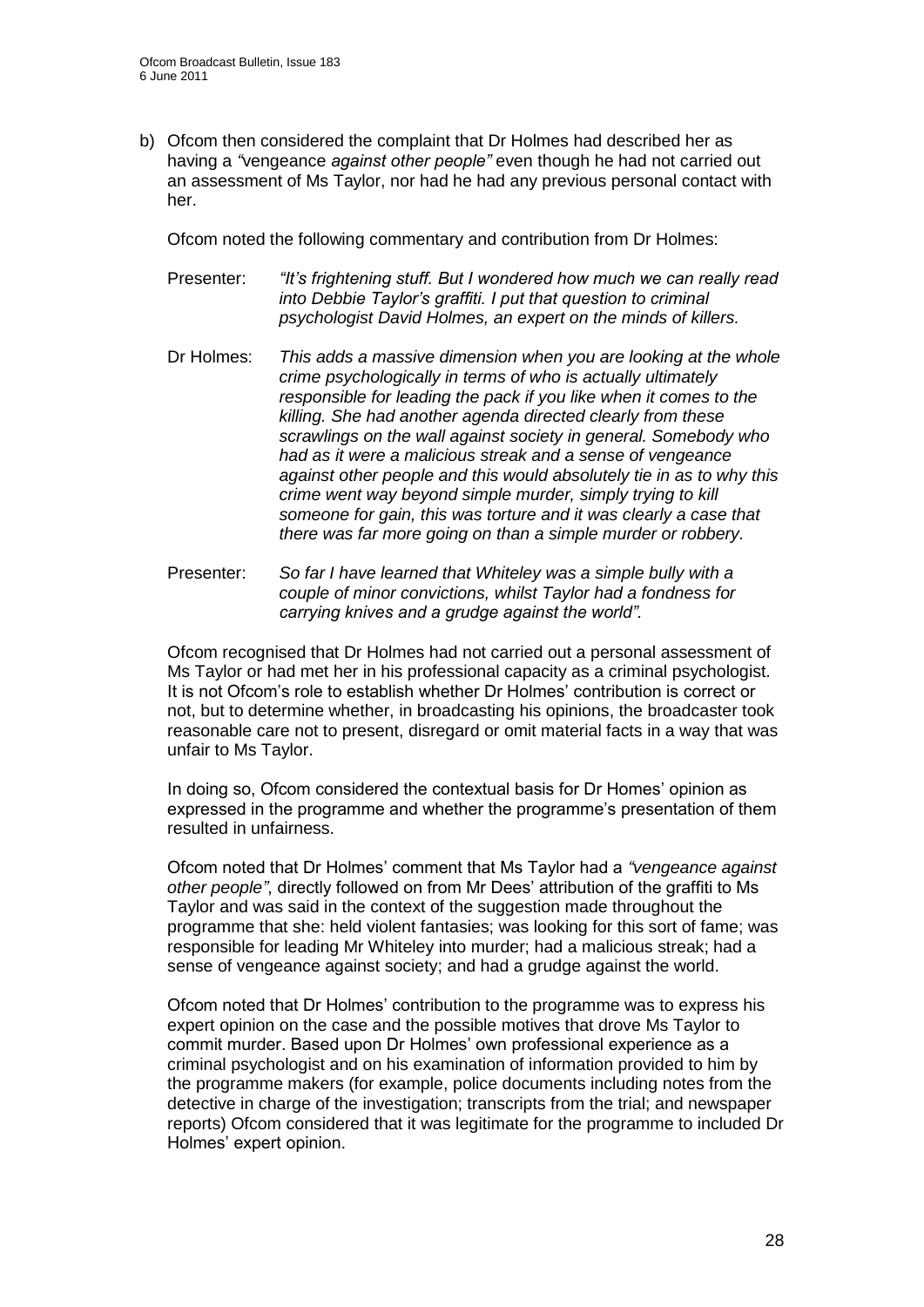In these circumstances, Ofcom went on to consider whether not the presentation of Dr Holmes" opinion resulted in any unfairness to Ms Taylor. Ofcom noted that Dr Holmes was introduced by the presenter as *"criminal psychologist David Holmes, an expert on the minds of killers"* and was then shown in the programme expressing his expert opinion on the possible motives Ms Taylor possessed for committing murder. In Ofcom"s view, this introduction and the nature and content of his comments would have made it clear to viewers that he was a professional psychologist giving his expert opinion on a given set of factors relating to Ms Taylor"s case.

Taking into account all the factors referred to above, Ofcom considered that the presentation of Dr Holmes" opinion of Ms Taylor"s motivation for the killing, was unlikely to have materially affected viewers' understanding of Ms Taylor in a way that was unfair and that AETN had taken reasonable care to ensure that the programme did not present, disregard or omit material facts in a way that resulted in unfairness to Ms Taylor.

c) Ofcom considered the complaint that Ms Taylor was unfairly portrayed in the programme because it stated that she and Mr Whiteley visited the Acton Court Hotel after the murder and danced for several hours.

Ofcom noted the statements made in the relevant part of the programme were as follows:

- Presenter: *"After the pair had released this aggressive rage, you might expect a cooling off period. Yet instead they left a dead or dying Peter England and went to the Acton Court Hotel next door for a New Year"s Eve function.*
- Presenter: *Journalist Pat Hills investigated her friend Peter England"s murder and she revealed to me another callous detail.*
- Ms Hills: *Taylor and Whiteley had gone next door to the Acton Court New Year"s Eve party and they went into the party, they bought tickets and they danced with their coats on. And when I queried this with the then manager she said they stood out like a sore thumb because they had their coats on in a hot ballroom. And then she said well it must have been because they were hiding the blood underneath the coats which sounds about right.*
- Presenter: *So they murder Peter and then go dancing with coats covering their bloodstained clothes?*
- Ms Hills: *Yes absolutely and apparently they were there all night having a really good time and through midnight and then left when everybody else left.*
- Presenter: *Peter England"s murder is without doubt one of the most brutal and horrific I"ve ever come across, but it"s what Taylor and Whiteley did afterwards that I find so astonishing. They put their coats on, they popped to the hotel next door, danced the night away at a New Year"s Eve party sharing the secret knowledge that underneath their coats their party outfits are covered in their victim"s blood".*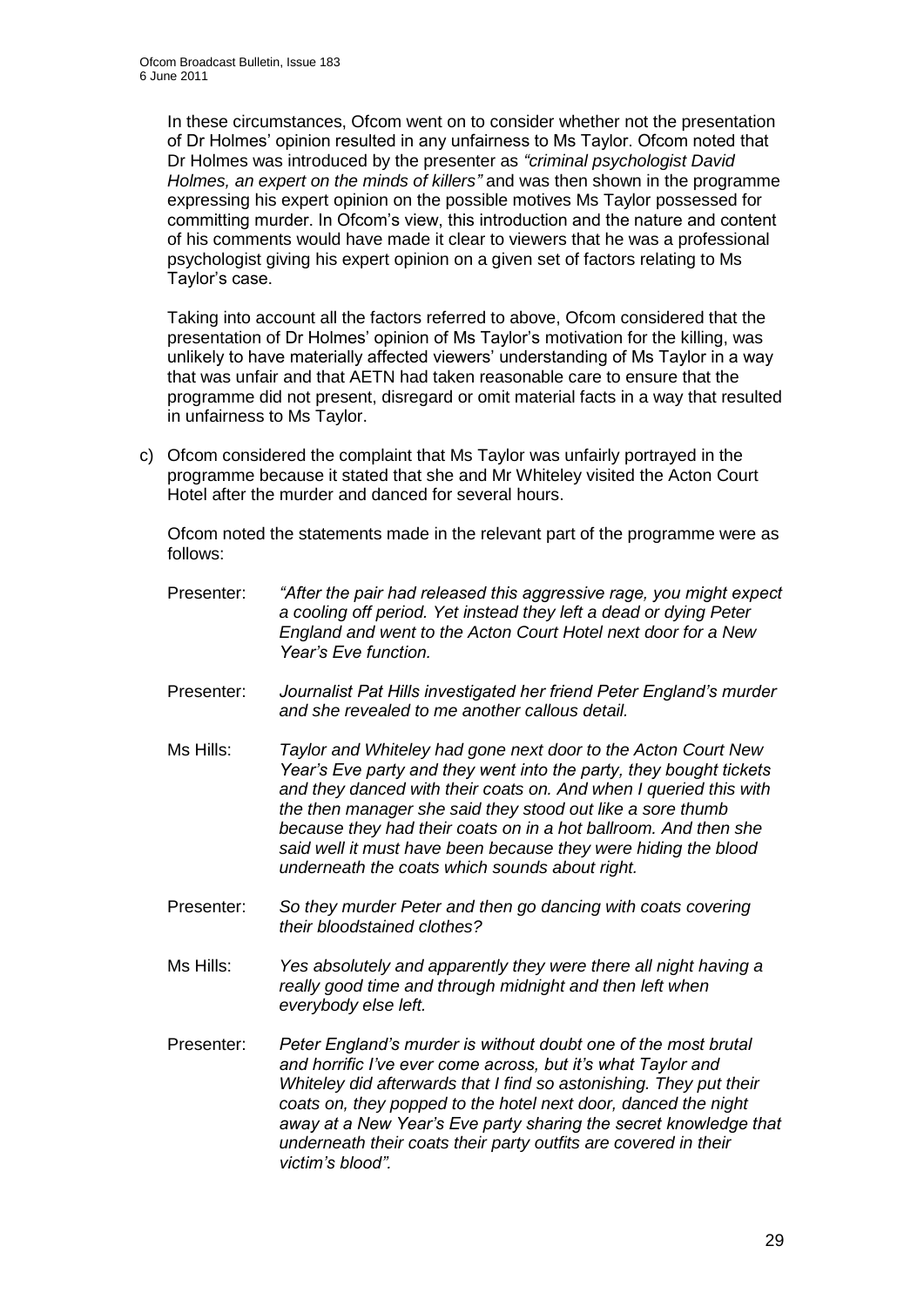Ofcom noted that the programme stated that, after murdering Mr England, Ms Taylor and Mr Whiteley had danced at a New Year"s Eve party at the Acton Court Hotel. The programme also included the hotel manager"s speculation that while they danced the night away, they had been hiding bloodstained clothes under their coats.

Ofcom also noted that Miss Taylor said in her complaint made on behalf of her daughter that during the trial, the prosecution had proved where Ms Taylor and Mr Whiteley were all that night and they were not at the Acton Court Hotel.

Ofcom recognised that there was a dispute between the parties about whether Ms Taylor and Mr Whiteley went to the Acton Court Hotel on New Year"s Eve. However, Ofcom"s role was not to establish whether Ms Taylor did or did not go to the Acton Court Hotel, but to determine whether, in broadcasting the claim, AETN took reasonable care not to present, disregard or omit material facts in a way that was unfair to her. Ofcom also considered whether AETN had taken reasonable care in presenting the claim that Ms Taylor had celebrated New Year"s Eve at the Acton Court Hotel with bloodstained clothing hidden under her coat.

Ofcom noted that the main source of the information was Ms Hills" investigation. She had obtained the testimony of three eye witnesses from the hotel namely, a housekeeper, the then manager of the hotel and Mr Stan McCrudden who was the bar manager at the time. Mr McCrudden contributed to the programme and gave his personal recollection of seeing Ms Taylor and Mr Whiteley dancing at the New Years Eve party. Ms Hills also quoted the former manager of the hotel who commented on the couple having worn their coats inside giving rise to the possibility that they were wearing bloodstained clothes underneath. Ofcom also noted that these claims had been published in the "Stockport Express" newspaper some 11 months after the well-publicised trial in 2002.

In the particular circumstances of this case, Ofcom considered that three independent witnesses to Ms Taylor"s presence at the Acton Court Hotel on New Year"s Eve amounted to credible evidence. From the material provided to it in the course of considering the complaint, Ofcom took the view that the three independent witnesses were credible, and that AETN took reasonable care to satisfy itself that the material facts were presented when broadcasting the claim about the Acton Court Hotel in a way that was not unfair to Ms Taylor. The programme made it very clear that the claim was opinion of Mrs Hill who had come to this view by accepting the testimony of three, credible eye witnesses.

In this particular case, Ofcom considered that it was legitimate for the broadcaster to include the Mrs Hills" contribution to the programme and her claim that Ms Taylor partied at the hotel and had possibly been wearing bloodstained clothing underneath her coat. Ofcom also considered that it was reasonable for the broadcaster to rely on the information provided by Mrs Hills in relation to this claim and the accounts given to her by the three eye witnesses from the hotel which appeared to Ofcom to be consistent and corroborated each other with regard to Ms Taylor and Mr Whiteley"s presence in the hotel on the night in question.

Taking into account all the factors referred to above, Ofcom considered that the claim that Ms Taylor and Mr Whiteley went to a New Year"s Eve party at the Acton Court Hotel, was unlikely to have materially affected viewers' understanding of Ms Taylor in a way that was unfair and that AETN had taken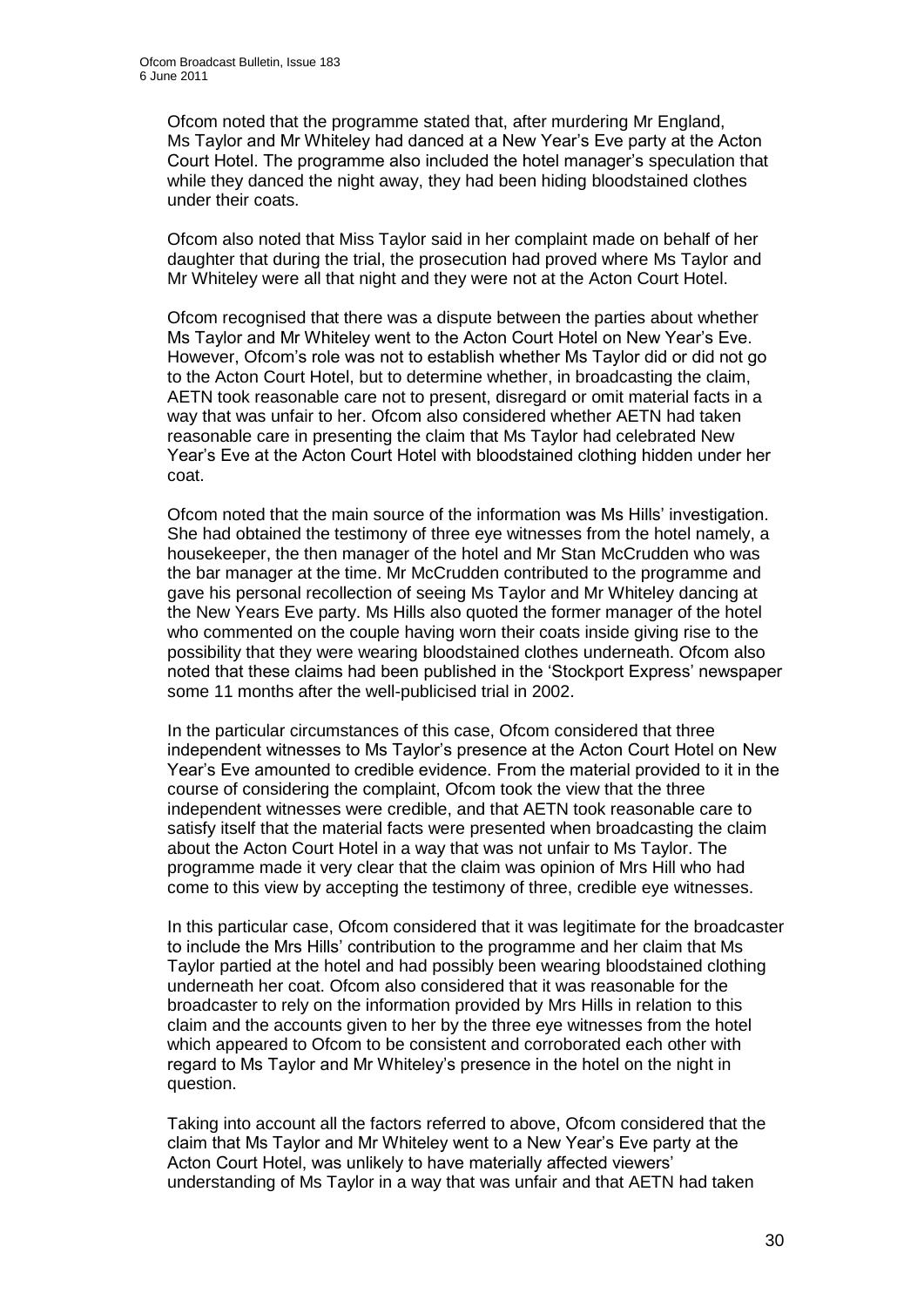reasonable care to ensure that the programme did not present, disregard or omit material facts in a way that portrayed Ms Taylor unfairly.

d) Ofcom considered the complaint that Ms Taylor was unfairly portrayed in the programme because it stated that she and Mr Whiteley lived alongside Mr England"s dead body for days after the murder.

Ofcom noted the statements made in the relevant part of the programme were as follows:

- Presenter: *"After leaving the murder scene for a night of celebration, it might be expected that Whiteley and Taylor would go on the run. Yet bizarrely, it appears they return to the flat where Peter England"s body lay and it appears they stayed there some time.*
- Ms Hills: *I spoke to a number of witnesses in terms of hearing noises and I was told there was definitely activity in that flat for quite a few days after New Year"s Eve, I don"t know how many days, but a cleaner I believe heard noises in the flat and of course it can"t have been Peter, unless he was dying over a number of days, but if he was killed in the first night it meant that Whiteley and Taylor were actually living in that flat.*
- Presenter: *It"s a macabre thought, the pair living for days in a murder scene alongside a mutilated body but by now the couple were capable of anything…".*

Ofcom also noted that Miss Taylor said that it was not the case that the couple had lived with the body and the prosecution at the trial had not made such an allegation. Miss Taylor also said that during the trial, prosecution witnesses had given statements about the couple"s whereabouts over the next days, including that they were in Yorkshire.

Ofcom noted the dispute between the parties about whether Ms Taylor and Mr Whiteley lived in the flat after the murder. However, Ofcom's role was not to establish whether that was the case or not. Ofcom"s role was to determine whether in broadcasting the claim the broadcaster took reasonable care not to present, disregard or omit material facts in a way that was unfair to Ms Taylor.

Ofcom then considered whether or not AETN took reasonable care in presenting this claim. Ofcom noted that AETN said that Ms Hills" investigation had located two witnesses who had suggested that there had been activity in Mr England"s flat for quite a few days after New Year"s Eve and that Ms Hills had concluded that the couple had been living in the flat. In addition, AETN said that as the couple did not leave the city until 5 January 2002, they had every opportunity to return to the flat in the following days and that there was no evidence to discount the possibility.

However, Ofcom noted that AETN accepted that the police had evidence that the couple did not stay in the flat on the night of the murder and that AETN was aware that Ms Taylor denied the claim and said that during her trial police evidence regarding her actual whereabouts after the murder proved the claim was incorrect.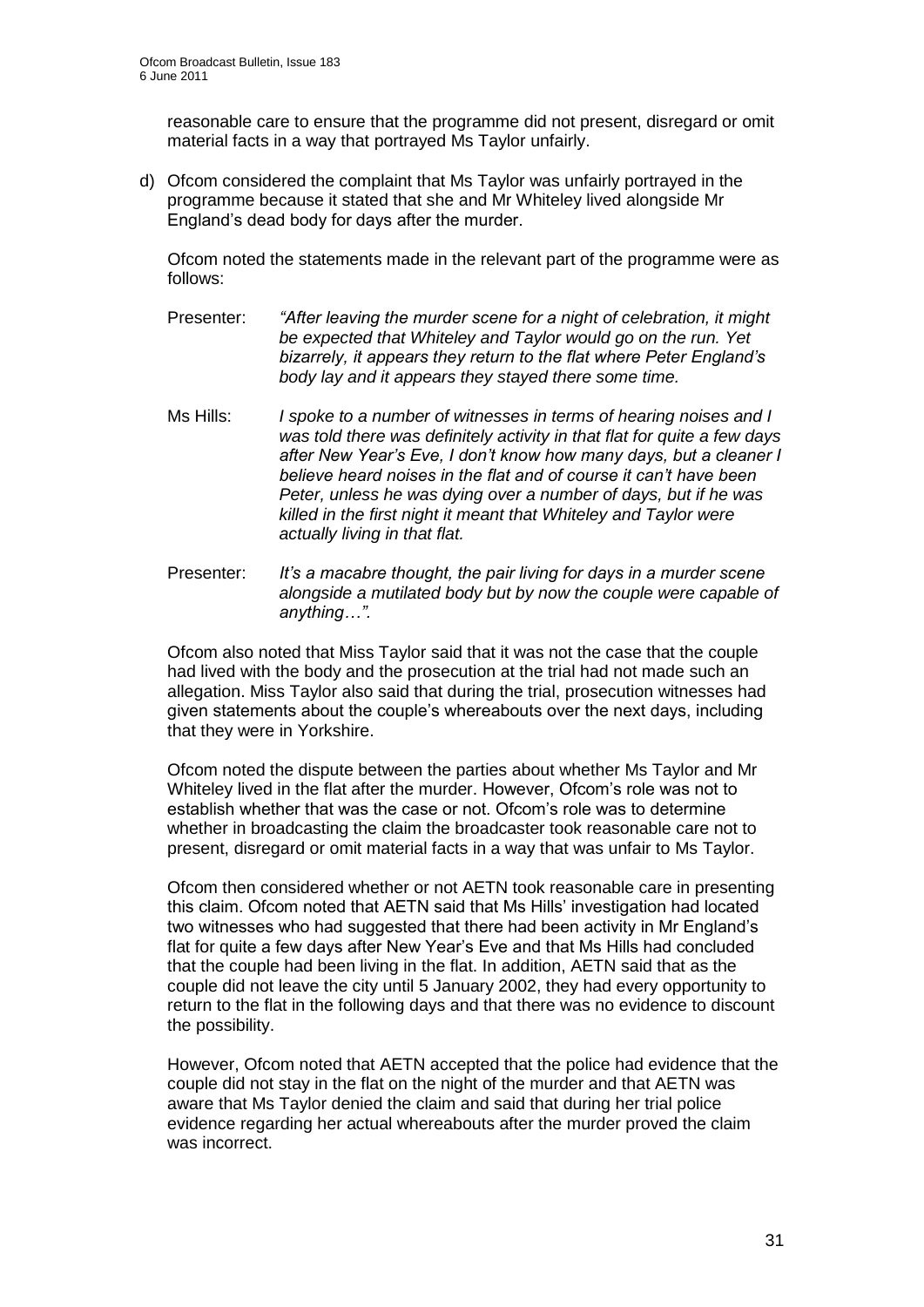Notwithstanding this, Ofcom noted that the presenter introduced the claim by using the words *"it appears"* twice in the commentary (see head d), first paragraph above). In Ofcom"s view, the use of these words would have made it sufficiently clear to viewers that it was only a suggestion that the couple lived for days in a murder scene alongside the mutilated body of Mr England and that the claim was not presented as fact.

In this particular case, Ofcom considered that it was legitimate for the broadcaster to include in the programme the Mrs Hill"s claim that Ms Taylor and Mr Whiteley has been living in Mr England"s flat along with his body after his murder. Ofcom also considered that it was reasonable for the broadcaster to rely on the information provided by Mrs Hills in relation to this claim and the accounts given to her by the two witnesses who reported movements in the flat after the time of the murder. Ofcom also considered that the programme also made it clear that the claim was a suggestion based upon the results of Mrs Hill"s investigation and that viewers would have been able to form their own views on the likelihood of whether or not Ms Taylor and Mr Whiteley lived in the flat after the murder.

Taking into account all the factors referred to above, Ofcom considered that the claim that Ms Taylor and Mr Whiteley lived in the flat after Mr England"s murder, was unlikely to have materially affected viewers" understanding of Ms Taylor in a way that was unfair and that AETN had taken reasonable care to ensure that the programme did not present, disregard or omit material facts in a way that portrayed Ms Taylor unfairly.

**Accordingly, Ofcom has not upheld Miss Taylor's complaint on behalf of Ms Taylor of unfair treatment in the programme as broadcast.**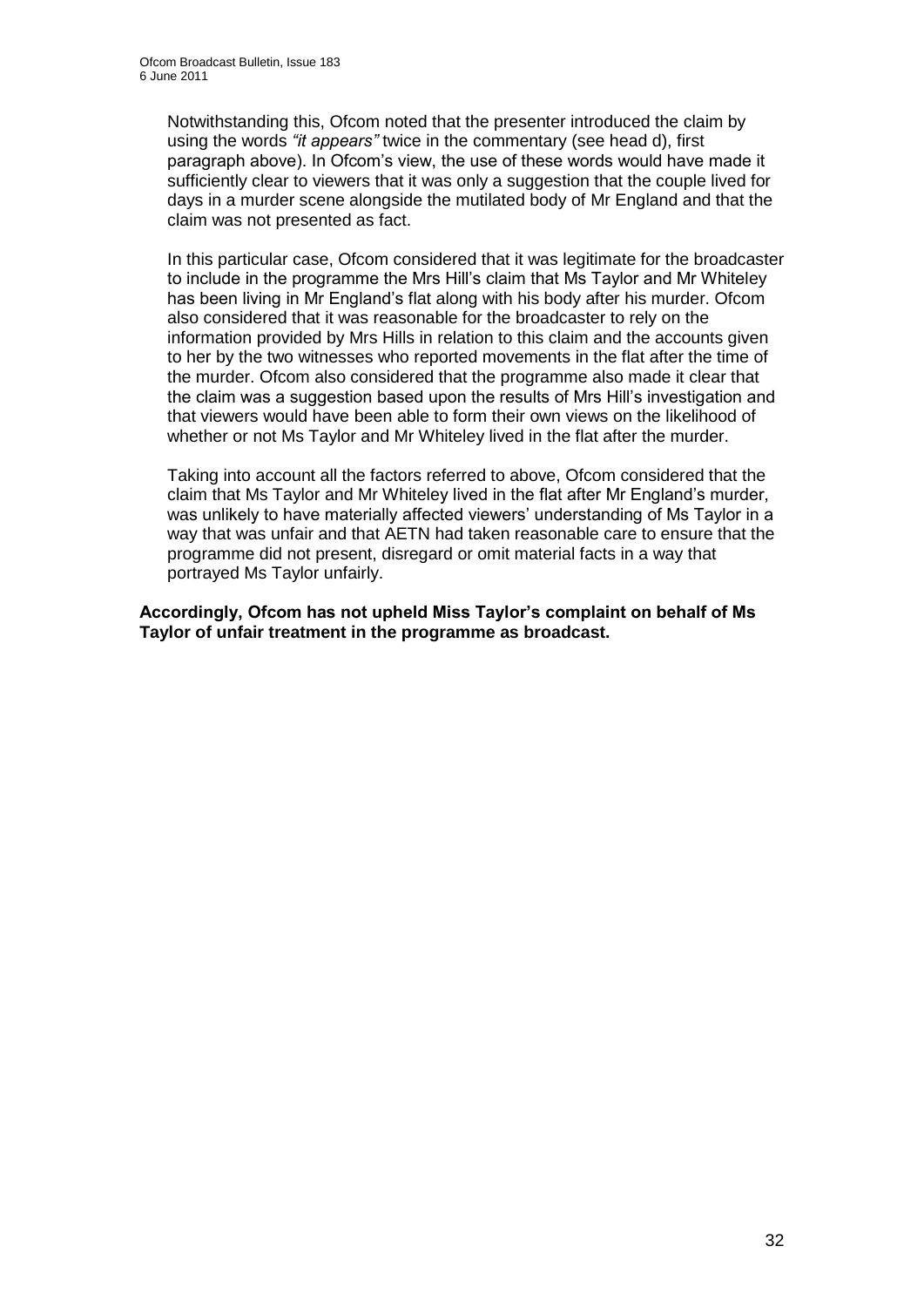# **Other Programmes Not in Breach**

# **Up to 16 May 2011**

| Programme                                | <b>Transmission</b><br>Date | <b>Broadcaster</b> | <b>Categories</b>                            | <b>Number of</b><br>complaints |
|------------------------------------------|-----------------------------|--------------------|----------------------------------------------|--------------------------------|
| 10 O'Clock Live                          | 28/04/2011                  | Channel 4          | Generally accepted<br>standards              | 5                              |
| 10 O'Clock Live                          | 21/04/2011                  | Channel 4          | Religious/Beliefs<br>discrimination/offence  | 1                              |
| 118 118 sponsors ITV Movies              | n/a                         | ITV <sub>2</sub>   | Harm                                         | 1                              |
| 118 118 sponsors ITV Movies              | 24/04/2011                  | ITV3               | Generally accepted<br>standards              | 1                              |
| 24 Hours in A&E (trailer)                | 09/05/2011                  | Channel 4          | Generally accepted<br>standards              | 1                              |
| A Different Breed                        | 13/04/2011                  | Sky1               | Animal welfare                               | 1                              |
| A League of Their Own                    | 01/05/2011                  | Sky2               | Race<br>discrimination/offence               | 1                              |
| Alex & Becky at Breakfast                | 26/04/2011                  | The Pulse          | Sexual orientation<br>discrimination/offence | 1                              |
| <b>Almost Famous</b>                     | 26/01/2011                  | BBC <sub>3</sub>   | Offensive language                           | 1                              |
| Animals Do the Funniest<br><b>Things</b> | 14/05/2011                  | ITV1               | Generally accepted<br>standards              | 1                              |
| Arthur Smith's Balham Bash               | 04/05/2011                  | <b>BBC Radio 4</b> | Offensive language                           | 1                              |
| Aviva sponsors ITV Drama<br>Premiers     | 25/04/2011                  | ITV1               | Gender<br>discrimination/offence             | 1                              |
| Aviva sponsors ITV Drama<br>Premiers     | n/u                         | ITV1               | Violence and dangerous<br>behaviour          | 1                              |
| <b>Breakfast</b>                         | 26/04/2011                  | BBC <sub>1</sub>   | Race<br>discrimination/offence               | 1                              |
| <b>Big Fat Gypsy Weddings</b>            | 18/01/2011                  | Channel 4          | Gender<br>discrimination/offence             | 1                              |
| <b>Big Fat Gypsy Weddings</b>            | 18/01/2011                  | Channel 4          | Generally accepted<br>standards              | $\overline{2}$                 |
| <b>Big Fat Gypsy Weddings</b>            | 18/01/2011                  | Channel 4          | Materially misleading                        | $\overline{4}$                 |
| <b>Big Fat Gypsy Weddings</b>            | 18/01/2011                  | Channel 4          | Race<br>discrimination/offence               | 33                             |
| <b>Big Fat Gypsy Weddings</b>            | 18/01/2011                  | Channel 4          | Under 18s in<br>programmes                   | 1                              |
| <b>Big Fat Gypsy Weddings</b>            | 25/01/2011                  | Channel 4          | Generally accepted<br>standards              | 47                             |
| <b>Big Fat Gypsy Weddings</b>            | 25/01/2011                  | Channel 4          | Under 18s in<br>programmes                   | 18                             |
| <b>Big Fat Gypsy Weddings</b>            | 01/02/2011                  | Channel 4          | Generally accepted<br>standards              | $\overline{44}$                |
| <b>Big Fat Gypsy Weddings</b>            | 01/02/2011                  | Channel 4          | Under 18s in<br>programmes                   | 3                              |
| <b>Big Fat Gypsy Weddings</b>            | 08/02/2011                  | Channel 4          | Violence and dangerous<br>behaviour          | $\overline{7}$                 |
| <b>Big Fat Gypsy Weddings</b>            | 24/02/2011                  | Channel 4          | Race<br>discrimination/offence               | 1                              |
| <b>Big Fat Gypsy Weddings</b>            | 20/03/2011                  | More4              | Race<br>discrimination/offence               | 1                              |
| <b>Britain's Got Talent</b>              | 30/04/2011                  | ITV1               | Race<br>discrimination/offence               | 1                              |
| <b>Britain's Got Talent</b>              | 23/04/2011                  | ITV1               | Animal welfare                               | $\mathbf{1}$                   |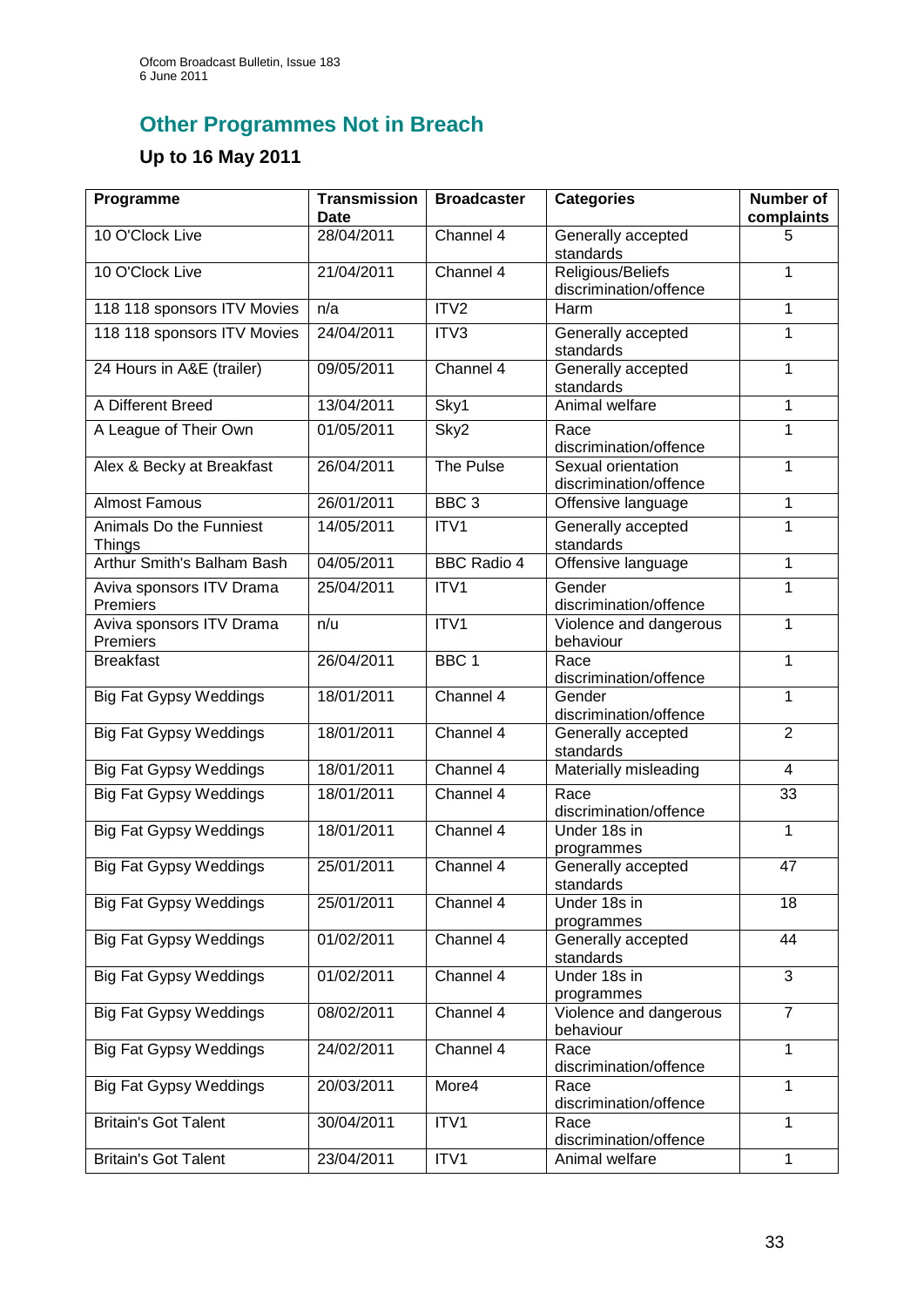| <b>Britain's Got Talent</b>                 | 07/05/2011 | ITV1                  | Competitions                                 | 13             |
|---------------------------------------------|------------|-----------------------|----------------------------------------------|----------------|
| <b>Britain's Got Talent</b>                 | 30/04/2011 | ITV1                  | Generally accepted<br>standards              | 1              |
| <b>Britain's Got Talent</b>                 | 07/05/2011 | ITV1                  | Sexual material                              | 6              |
| <b>Britain's Got Talent</b>                 | 07/05/2011 | ITV1                  | Animal welfare                               | $\overline{2}$ |
| <b>Britain's Got Talent</b>                 | 30/04/2011 | ITV1                  | Generally accepted<br>standards              | $\overline{2}$ |
| <b>Britain's Got Talent</b>                 | 15/05/2011 | ITV1                  | Generally accepted<br>standards              | $\overline{2}$ |
| <b>Britain's Next Big Thing</b>             | 10/05/2011 | BBC <sub>2</sub>      | Harm                                         | $\mathbf{1}$   |
| <b>Celebrity Juice</b>                      | 04/04/2011 | ITV2                  | Sexual material                              | $\mathbf{1}$   |
| <b>Celebrity Juice</b>                      | 02/04/2011 | ITV <sub>2</sub>      | Sexual material                              | $\mathbf 1$    |
| <b>Celebrity Juice</b>                      | 24/03/2011 | ITV2                  | Sexual material                              | $\mathbf{1}$   |
| <b>Celebrity Juice</b>                      | 05/04/2011 | ITV2                  | Sexual material                              | $\mathbf{1}$   |
| <b>Celebrity Juice</b>                      | 30/04/2011 | ITV <sub>2</sub>      | Gender<br>discrimination/offence             | $\mathbf{1}$   |
| <b>Champions League</b>                     | 04/05/2011 | ITV1                  | Competitions                                 | $\mathbf{1}$   |
| <b>Channel 4 News</b>                       | 04/05/2011 | Channel 4             | Due impartiality/bias                        | $\mathbf{1}$   |
| <b>Channel Promotion</b>                    | 03/05/2011 | Comedy<br>Central     | Generally accepted<br>standards              | 1              |
| <b>Channel Report</b>                       | 03/05/2011 | Channel<br>Television | Violence and dangerous<br>behaviour          | $\mathbf{1}$   |
| Christina Aguilera -<br>"Beautiful"         | 10/05/2011 | E!<br>Entertainment   | Sexual orientation<br>discrimination/offence | $\mathbf{1}$   |
| Come Dine With Me                           | 17/04/2011 | More 4                | Religious/Beliefs<br>discrimination/offence  | $\mathbf{1}$   |
| Come Dine with Me                           | 11/05/2011 | Channel 4             | Competitions                                 | $\mathbf{1}$   |
| <b>Coronation Street</b>                    | 29/04/2011 | ITV1                  | Generally accepted<br>standards              | 17             |
| <b>Coronation Street</b>                    | 01/05/2011 | ITV1                  | Offensive language                           | $\mathbf{1}$   |
| <b>Coronation Street</b>                    | 06/05/2011 | ITV1                  | Sexual material                              | $\mathbf{1}$   |
| <b>CSI: Crime Scene</b><br>Investigation    | 26/04/2011 | 5USA                  | Advertising minutage                         | $\mathbf{1}$   |
| Daybreak                                    | 03/05/2011 | ITV1                  | Generally accepted<br>standards              | 1              |
| Deal or No Deal                             | 10/05/2011 | Channel 4             | Race<br>discrimination/offence               | $\mathbf{1}$   |
| Deal or No Deal                             | 13/05/2011 | Channel 4             | Competitions                                 | $\overline{2}$ |
| Deal or No Deal                             | 15/05/2011 | Channel 4             | Generally accepted<br>standards              | $\mathbf{1}$   |
| Deal or No Deal                             | n/a        | Channel 4             | Race<br>discrimination/offence               | $\mathbf{1}$   |
| Deal or No Deal (trailer)                   | 04/05/2011 | Channel 4             | Race<br>discrimination/offence               | 1              |
| Demand 5 promo                              | 07/05/2011 | Channel 5             | Scheduling                                   | 1              |
| Diagnosis Live from the Clinic<br>(trailer) | 15/05/2011 | E <sub>4</sub>        | Sexual material                              | $\mathbf{1}$   |
| Diddy Dick and Dom                          | 06/05/2011 | BBC <sub>1</sub>      | Animal welfare                               | $\mathbf{1}$   |
| <b>DIY SOS</b>                              | 10/04/2011 | Home                  | Generally accepted<br>standards              | 1              |
| Doctor Who                                  | 30/04/2011 | BBC <sub>1</sub>      | Violence and dangerous<br>behaviour          | $\mathbf{1}$   |
| Doctors                                     | 09/05/2011 | BBC <sub>1</sub>      | Scheduling                                   | 1              |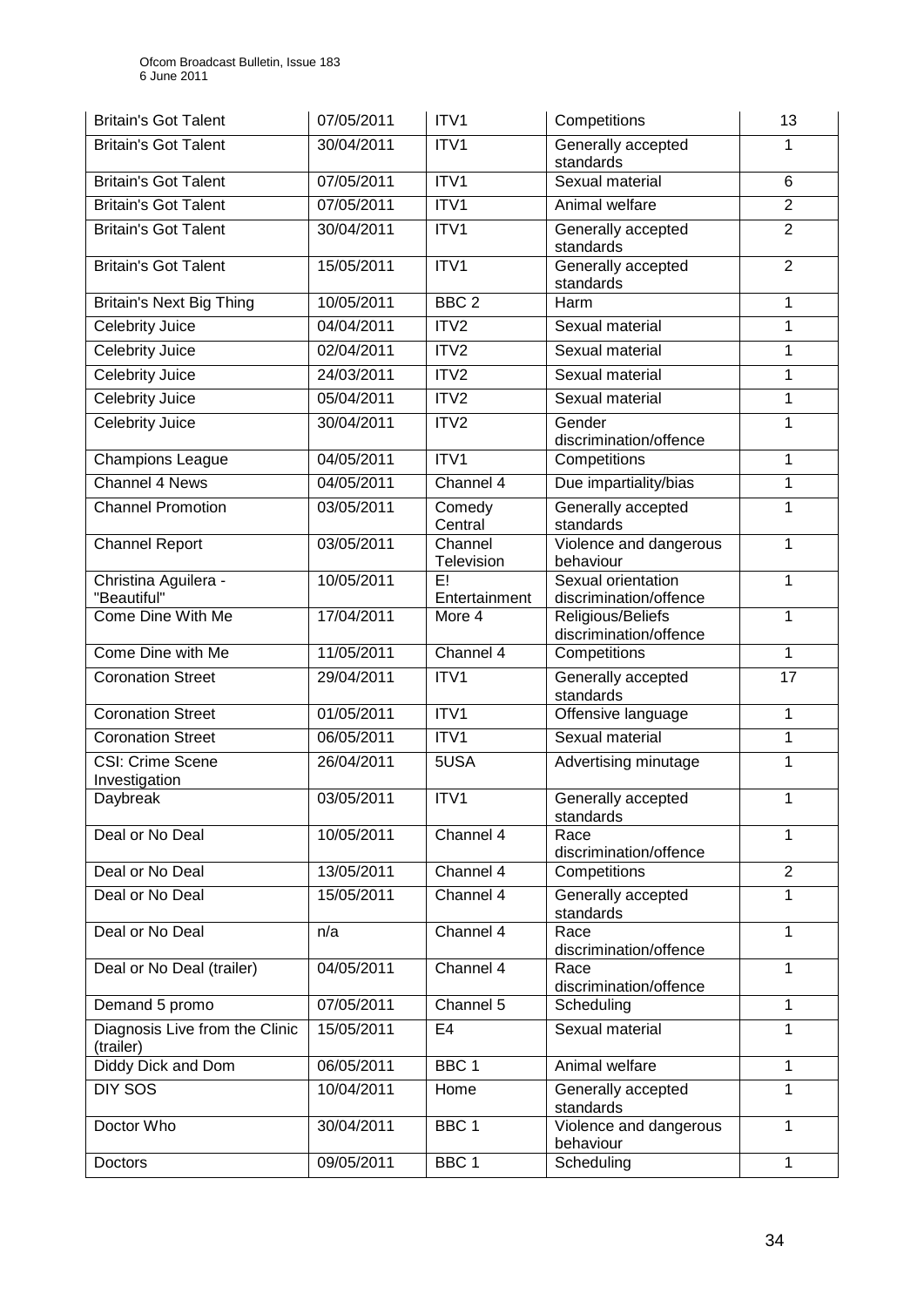| Don't Get Done Get Dom                                | 12/05/2011 | BBC <sub>1</sub>                                 | <b>Disability</b><br>discrimination/offence  | 1              |
|-------------------------------------------------------|------------|--------------------------------------------------|----------------------------------------------|----------------|
| Dormeo advert                                         | 07/05/2011 | More 4                                           | Advertising content                          | $\mathbf{1}$   |
| <b>Embarrassing Teenage</b><br><b>Bodies</b>          | 06/05/2011 | E <sub>4</sub>                                   | <b>Disability</b><br>discrimination/offence  | 1              |
| Emmerdale                                             | 03/05/2011 | ITV1                                             | Generally accepted<br>standards              | $\overline{2}$ |
| Emmerdale                                             | 10/05/2011 | ITV1                                             | Generally accepted<br>standards              | 1              |
| Emmerdale                                             | 11/05/2011 | ITV1                                             | Suicide and self harm                        | $\mathbf{1}$   |
| Exile                                                 | 01/05/2011 | BBC <sub>1</sub>                                 | Offensive language                           | $\overline{2}$ |
| Extreme Fishing with Robson<br>Green                  | 12/05/2011 | Channel 5                                        | Animal welfare                               | $\mathbf{1}$   |
| <b>Extreme Fishing with Robson</b><br>Green (trailer) | 10/05/2011 | Channel 5                                        | Sexual material                              | 1              |
| Glee (trailer)                                        | 28/04/2011 | E4                                               | Sexual material                              | $\mathbf{1}$   |
| <b>Great British Hairdresser</b>                      | 07/05/2011 | Channel 4                                        | Race<br>discrimination/offence               | 1              |
| <b>Great British Hairdresser</b>                      | 02/05/2011 | E <sub>4</sub>                                   | Race<br>discrimination/offence               | 1              |
| <b>Great British Menu</b>                             | 12/05/2011 | BBC <sub>2</sub>                                 | Competitions                                 | $\mathbf{1}$   |
| Have I Got News for You                               | 06/05/2011 | BBC <sub>1</sub>                                 | Race<br>discrimination/offence               | $\overline{2}$ |
| <b>Heart Breakfast</b>                                | 04/05/2011 | <b>Heart 103.3</b><br><b>FM Milton</b><br>Keynes | Gender<br>discrimination/offence             | $\mathbf{1}$   |
| <b>Heart Breakfast</b>                                | 28/04/2011 | <b>Heart FM</b><br>Oxfordshire                   | Offensive language                           | 1              |
| Inside the Human Body                                 | 12/05/2011 | BBC <sub>1</sub>                                 | Generally accepted<br>standards              | $\overline{2}$ |
| <b>ITV News</b>                                       | 05/05/2011 | ITV1                                             | Elections/Referendums                        | $\mathbf{1}$   |
| <b>ITV News</b>                                       | 03/05/2011 | ITV1                                             | Due impartiality/bias                        | $\mathbf{1}$   |
| James O'Brien                                         | 18/04/2011 | <b>LBC 97.3FM</b>                                | Religious/Beliefs<br>discrimination/offence  | $\mathbf{1}$   |
| Jimmy Carr: Telling Jokes                             | 06/05/2011 | Channel 4                                        | Generally accepted<br>standards              | 1              |
| Jimmy Carr: Telling Jokes                             | 06/05/2011 | Channel 4                                        | Sexual orientation<br>discrimination/offence | 1              |
| Jumper                                                | 25/04/2011 | Channel 4                                        | Scheduling                                   | 1              |
| Live Ford Super Sunday                                | 08/05/2011 | Sky Sports 1                                     | Offensive language                           | $\mathbf{1}$   |
| Loose Women                                           | 05/05/2011 | ITV1                                             | <b>Disability</b><br>discrimination/offence  | 1              |
| Loose Women                                           | 09/05/2011 | ITV1                                             | Race<br>discrimination/offence               | 3              |
| Loose Women                                           | 05/05/2011 | ITV1                                             | Sexual material                              | 1              |
| Loose Women                                           | 10/05/2011 | ITV1                                             | Generally accepted<br>standards              | $\mathbf{1}$   |
| Loose Women                                           | 11/05/2011 | ITV1                                             | <b>Disability</b><br>discrimination/offence  | $\mathbf{1}$   |
| Made in Chelsea                                       | 09/05/2011 | E <sub>4</sub>                                   | Sexual orientation<br>discrimination/offence | $\mathbf{1}$   |
| Man With A Mission                                    | 21/04/2011 | Peace TV                                         | Religious/Beliefs<br>discrimination/offence  | $\mathbf{1}$   |
| Matt Forde                                            | 08/05/2011 | Talksport                                        | Race<br>discrimination/offence               | 1              |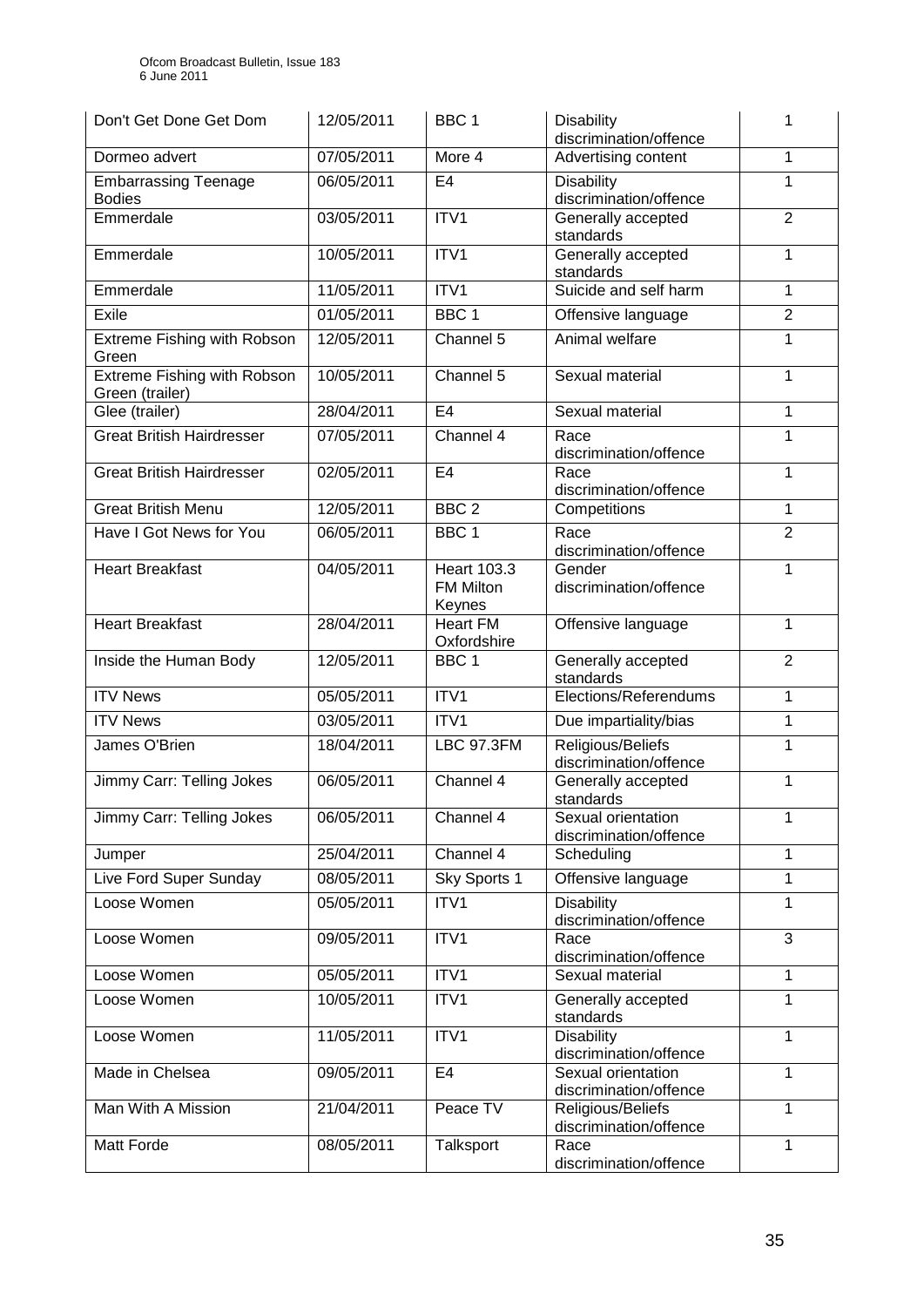| <b>Midsomer Murders</b>                                     | 20/04/2011 | ITV1                                  | Religious/Beliefs<br>discrimination/offence  | 1              |
|-------------------------------------------------------------|------------|---------------------------------------|----------------------------------------------|----------------|
| Million Pound Drop                                          |            | Channel 4                             | Competitions                                 | $\mathbf{1}$   |
| Nanny 911                                                   | 11/05/2011 | ITV2                                  | Offensive language                           | 1              |
| <b>News</b>                                                 | 03/05/2011 | Forth One                             | Due accuracy                                 | 1              |
| On The Edge                                                 | 08/04/2011 | Controversial<br><b>TV</b>            | Materially misleading                        | 1              |
| Party Election Broadcast by<br>the Christian Party          | 19/04/2011 | $\overline{\text{STV}}$               | Sexual orientation<br>discrimination/offence | $\overline{2}$ |
| Party Election Broadcast by<br>the Scottish Christian Party | 19/04/2011 | BBC <sub>1</sub><br>Scotland          | Sexual orientation<br>discrimination/offence | $\overline{4}$ |
| Pensionärsjävlar på semester                                | 03/04/2011 | Kanal 5<br>Sweden                     | Animal welfare                               | $\mathbf{1}$   |
| Piers Morgan's Life Stories                                 | 07/05/2011 | ITV1                                  | Sponsorship                                  | 1              |
| Poms in Paradise                                            | 11/05/2011 | ITV1                                  | Race<br>discrimination/offence               | $\mathbf{1}$   |
| Red Light 2                                                 | 10/04/2011 | Red Light 2                           | Participation TV - Harm                      | $\mathbf{1}$   |
| <b>Richard Bacon</b>                                        | 28/04/2011 | <b>BBC Radio 5</b><br>Live            | Offensive language                           | 1              |
| Rihanna album                                               | 24/04/2011 | <b>HCR FM</b><br>Community<br>Station | Offensive language                           | 1              |
| <b>Road Wars</b>                                            | 06/05/2011 | Pick TV                               | Generally accepted<br>standards              | $\mathbf{1}$   |
| <b>Russell Howard's Good News</b>                           | 02/04/2011 | BBC <sub>3</sub>                      | Race<br>discrimination/offence               | $\mathbf{1}$   |
| Sky Atlantic promo                                          | 12/05/2011 | <b>Sky News</b>                       | Sexual material                              | 1              |
| Sky Atlantic promo                                          | 08/05/2011 | Sky1                                  | Sexual material                              | 1              |
| <b>Sky News</b>                                             | 04/02/2011 | <b>Sky News</b>                       | Sexual orientation<br>discrimination/offence | $\overline{2}$ |
| <b>Sky News</b>                                             | 06/05/2011 | <b>Sky News</b>                       | Generally accepted<br>standards              | 1              |
| <b>Sky News</b>                                             | 09/05/2011 | <b>Sky News</b>                       | Generally accepted<br>standards              | 1              |
| <b>Sky News</b>                                             | 11/05/2011 | <b>Sky News</b>                       | Race<br>discrimination/offence               | 1              |
| <b>Steve Davis Breakfast Show</b>                           | 27/04/2011 | <b>Big City Radio</b>                 | Generally accepted<br>standards              | 1              |
| Strangeways                                                 | 09/05/2011 | ITV1                                  | Crime                                        | $\overline{2}$ |
| Sunrise                                                     | 02/05/2011 | <b>Sky News</b>                       | Generally accepted<br>standards              | $\mathbf{1}$   |
| Super Scoreboard                                            | 08/04/2011 | Radio Clyde 2                         | Generally accepted<br>standards              | 13             |
| The Alan Brazil Sports<br><b>Breakfast</b>                  | 25/03/2011 | Talksport                             | <b>Disability</b><br>discrimination/offence  | 12             |
| The Alan Brazil Sports                                      | 28/04/2011 | Talksport                             | Race                                         | $\mathbf{1}$   |
| <b>Breakfast</b><br>The Alan Titchmarsh Show                | 28/04/2011 | ITV1                                  | discrimination/offence<br>Generally accepted | $\mathbf{1}$   |
|                                                             |            |                                       | standards                                    |                |
| The Apprentice                                              | 11/05/2011 | BBC <sub>1</sub>                      | Race<br>discrimination/offence               | 1              |
| The Big Questions                                           | 08/05/2011 | BBC <sub>1</sub>                      | Religious/Beliefs<br>discrimination/offence  | 1              |
| The Biggest Loser                                           | 14/02/2011 | ITV1                                  | Harm                                         | 1              |
| The Biggest Loser                                           | 10/01/2011 | ITV1                                  | Harm                                         | 8              |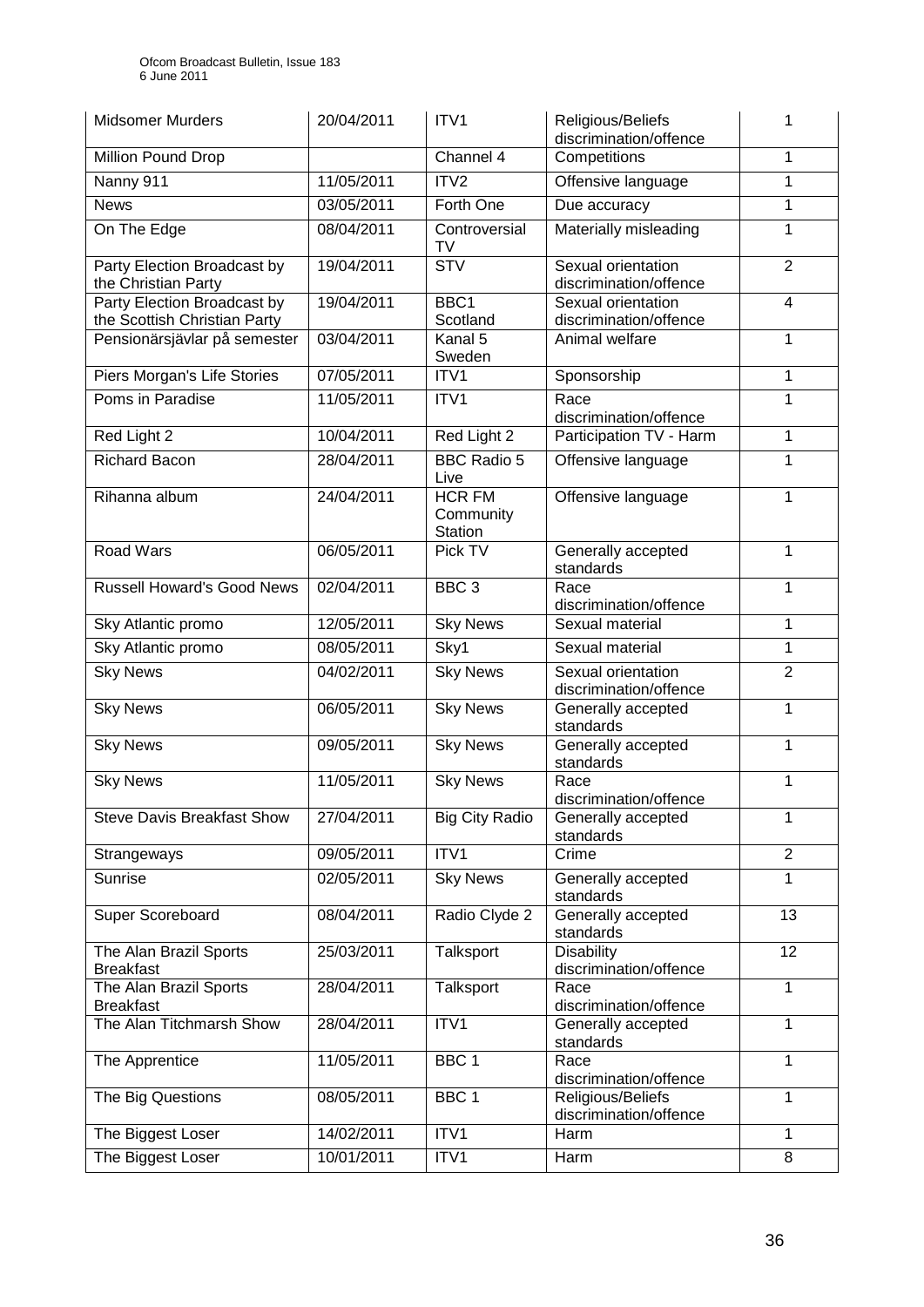| The Biggest Loser                                | 17/01/2011 | ITV1                         | Generally accepted<br>standards             | $\overline{2}$ |
|--------------------------------------------------|------------|------------------------------|---------------------------------------------|----------------|
| The Biggest Loser                                | 24/01/2011 | ITV1                         | Harm                                        | $\mathbf{1}$   |
| The Cube                                         | 08/05/2011 | ITV1                         | Competitions                                | $\mathbf{1}$   |
| The Eurovision Song Contest<br><b>2011 Final</b> | 14/05/2011 | BBC <sub>1</sub>             | Competitions                                | $\mathbf{1}$   |
| The Hotel                                        | 01/05/2011 | Channel 4                    | Offensive language                          | $\overline{2}$ |
| The Hotel                                        | 08/05/2011 | Channel 4                    | Offensive language                          | 11             |
| The Hotel                                        | 08/05/2011 | Channel 4                    | Generally accepted<br>standards             | $\mathbf{1}$   |
| The Jeremy Kyle Show                             | 03/05/2011 | ITV2                         | Materially misleading                       | $\mathbf{1}$   |
| The Million Pound Drop Live                      | 29/04/2011 | Channel 4                    | Generally accepted<br>standards             | 3              |
| The Million Pound Drop Live                      | 07/05/2011 | Channel 4                    | Age<br>discrimination/offence               | $\overline{3}$ |
| The One Show                                     | 06/05/2011 | BBC <sub>1</sub>             | Animal welfare                              | $\overline{2}$ |
| The One Show                                     | 05/05/2011 | BBC <sub>1</sub>             | Offensive language                          | 1              |
| The Real Deal                                    | 06/02/2011 | Press TV                     | Due impartiality/bias                       | $\mathbf{1}$   |
| The Royal Wedding                                | 29/04/2011 | BBC1 / ITV1                  | Gender<br>discrimination/offence            | $\mathbf{1}$   |
| The Royal Wedding                                | 29/04/2011 | ITV1                         | Generally accepted<br>standards             | $\mathbf{1}$   |
| The Shadow Line                                  | 12/05/2011 | BBC <sub>2</sub>             | Animal welfare                              | 15             |
| The Simpsons                                     | 06/05/2011 | Sky1                         | Offensive language                          | $\mathbf{1}$   |
| The Simpsons                                     | 08/05/2011 | Sky1                         | Violence and dangerous<br>behaviour         | $\mathbf{1}$   |
| The Verve "The Drugs Don't<br>Work"              | 24/04/2011 | <b>Key 103</b><br>Manchester | Animal welfare                              | 1              |
| The Walking Dead (trailer)                       | n/a        | Channel 5                    | Scheduling                                  | 1              |
| The Walking Dead (trailer)                       | 11/04/2011 | Channel 5                    | Scheduling                                  | 1              |
| The Walking Dead (trailer)                       | 25/03/2011 | Channel 5                    | Scheduling                                  | $\mathbf{1}$   |
| The Weakest Link                                 | 12/05/2011 | BBC <sub>1</sub>             | Sexual material                             | $\mathbf{1}$   |
| The Wright Stuff                                 | 11/04/2011 | Channel 5                    | <b>Disability</b><br>discrimination/offence | 1              |
| There's Something About<br>Josie                 | 09/05/2011 | Channel 5                    | Offensive language                          | 1              |
| There's Something About<br>Josie                 | 09/05/2011 | Channel 5                    | Generally accepted<br>standards             | 1              |
| This Morning                                     | 09/05/2011 | ITV1                         | Generally accepted<br>standards             | 1              |
| This Morning                                     | 03/05/2011 | ITV1                         | Generally accepted<br>standards             | $\mathbf{1}$   |
| This Morning                                     | 12/05/2011 | ITV1                         | Sexual material                             | 1              |
| Three in a Bed                                   | 28/04/2011 | Channel 4                    | Offensive language                          | $\mathbf{1}$   |
| Three in a Bed                                   | 05/05/2011 | Channel 4                    | Offensive language                          | 5              |
| Tombola.co.uk sponsors<br>Emmerdale              | n/a        | ITV1                         | Sponsorship                                 | 1              |
| <b>Trevor Nelson</b>                             | 25/04/2011 | <b>BBC Radio</b><br>1xtra    | Generally accepted<br>standards             | 1              |
| True Stories: War Child                          | 15/02/2011 | More 4                       | Due impartiality/bias                       | $\mathbf{1}$   |
| Two Greedy Italians                              | 04/05/2011 | BBC <sub>2</sub>             | Gender<br>discrimination/offence            | 1              |
| Would I Lie To You?                              | 02/05/2011 | Dave                         | Offensive language                          | $\mathbf{1}$   |